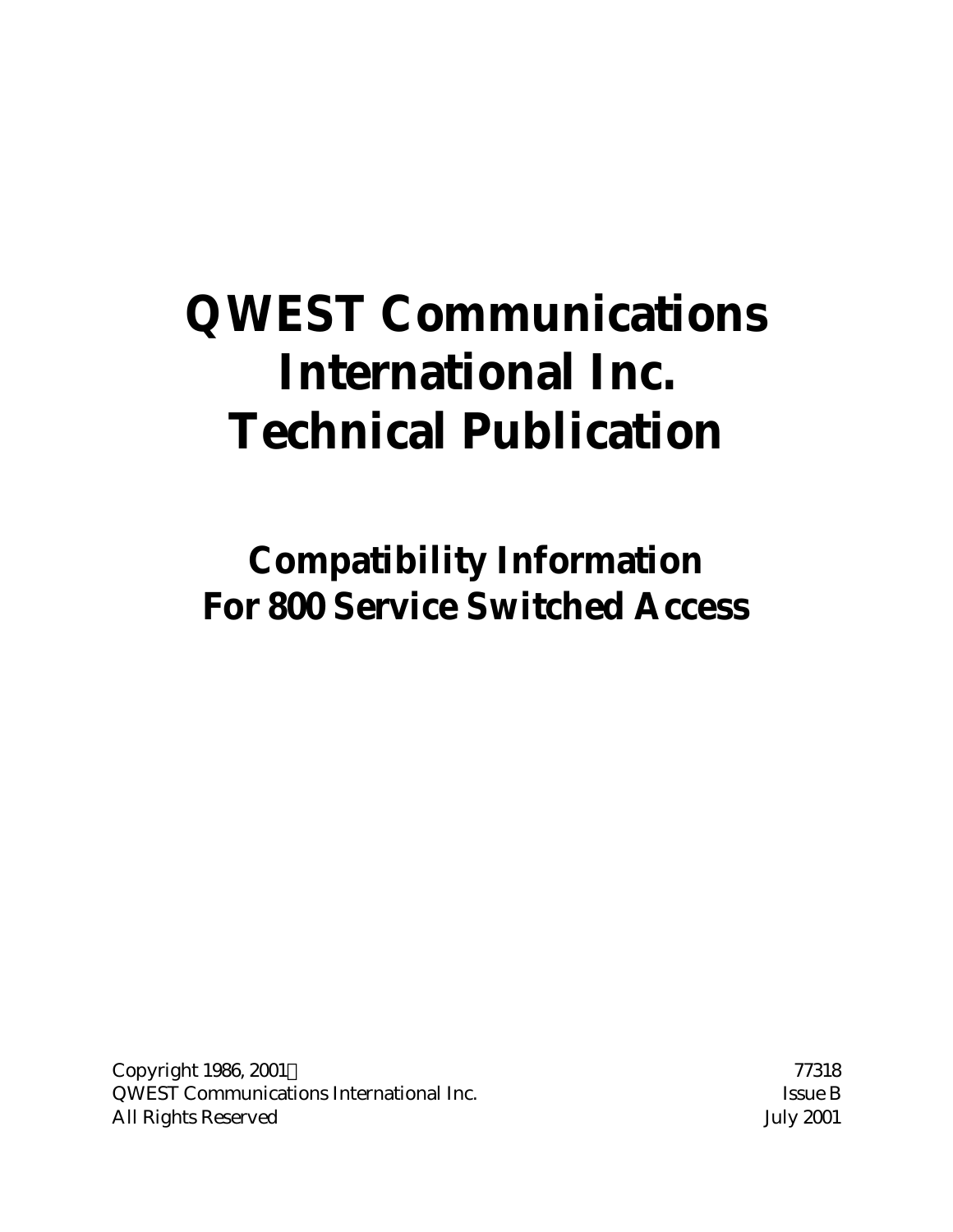#### NOTICE

This publication is a guide for Interexchange Carriers, Non-Bell Exchange Carriers, consultants, etc., for the provisioning of 800 Service Access.

QWEST Communications International Inc. reserves the right to revise this document for any reason, including but not limited to, conformity with standards promulgated by various governmental or regulatory agencies; utilization of advances in the state of the technical arts; or to reflect changes in the design of equipment, techniques, or procedures described or referred to herein.

Liability to anyone arising out of use or reliance upon any information set forth herein is expressly disclaimed, and no representation or warranties, expressed or implied, are made with respect to the use or purchase of customer provided equipment.

This publication is not to be construed as a suggestion to any manufacturer to modify or change any of its products, nor does this publication represent any commitment by QWEST Communications International Inc. to purchase any product whether or not it provides the described characteristics.

If further information is required, please contact:

QWEST Communications International Inc. Manager – New Services Planning 700 W. Mineral Ave. MN-F15.15 Littleton, CO 80120 (303) 707-7107 (303) 707-9497 Fax # E-mail: jhsmit2@qwest.com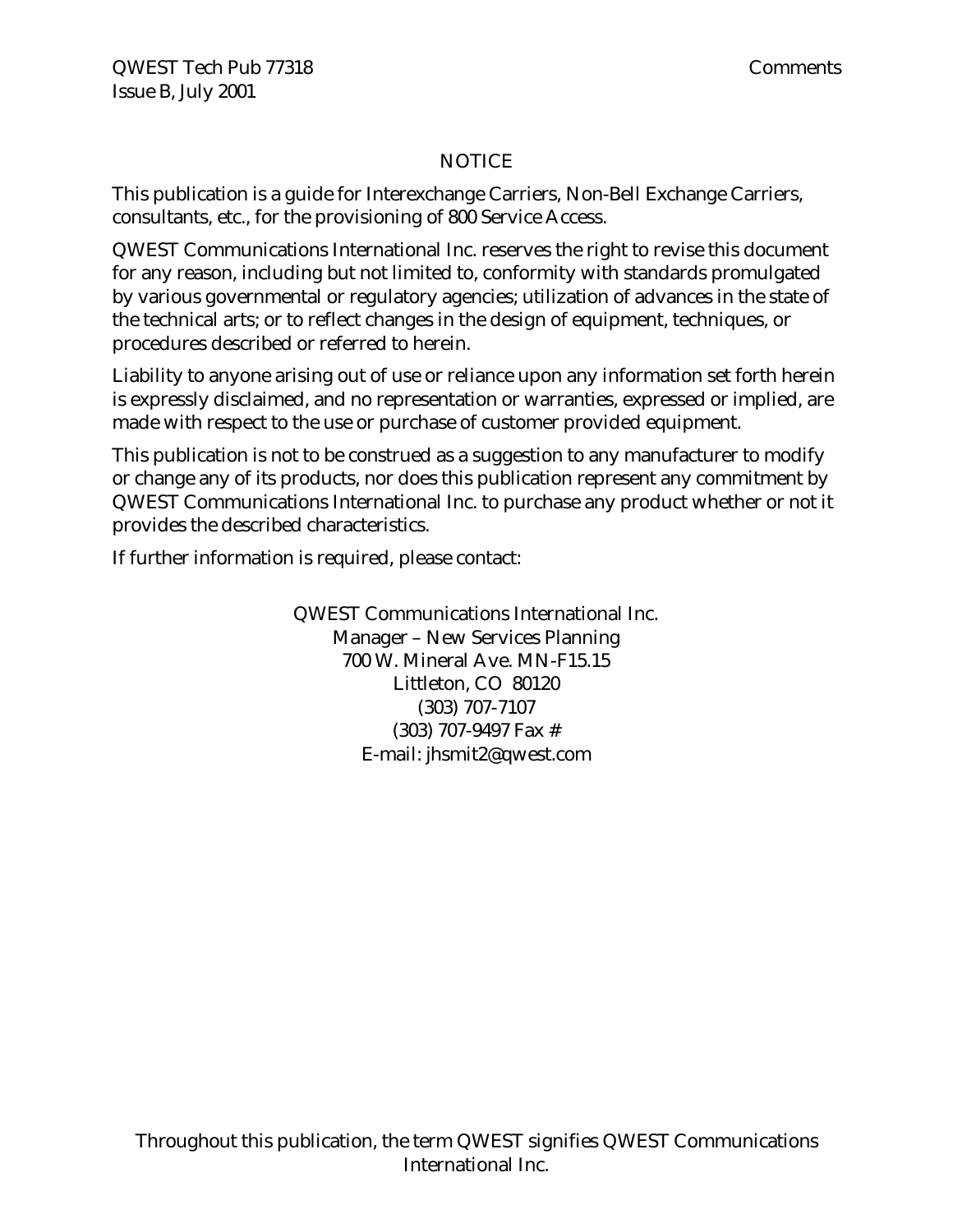#### COMMENTS on PUB 77318

#### PLEASE TEAR OUT AND SEND YOUR COMMENTS/SUGGESTIONS TO:

QWEST Corporation Manager – New Services Planning 700 W. Mineral Ave. MN-F15.15 Littleton, CO 80120 (303) 707-7107 (303) 707-9497 Fax # E-mail: jhsmit2@qwest.com

Information from you helps us to improve our Publications. Please take a few moments to answer the following questions and return to the above address.

| Was this Publication valuable to you in understanding  |       |     |  |  |  |
|--------------------------------------------------------|-------|-----|--|--|--|
| The technical parameters of our service?               | YES . | NO  |  |  |  |
| Was the information accurate and up-to-date?           | YES.  | NO. |  |  |  |
| Was the information easily understood?                 | YES   | NO. |  |  |  |
| Were the contents logically sequenced?                 | YES   | NO. |  |  |  |
| Were the tables and figures understandable and helpful | YES   | NO. |  |  |  |
| Were the pages legible?                                | YES.  | N() |  |  |  |

If you answered NO to any of the questions and/or if you have any other comments or suggestions, please explain:

\_\_\_\_\_\_\_\_\_\_\_\_\_\_\_\_\_\_\_\_\_\_\_\_\_\_\_\_\_\_\_\_\_\_\_\_\_\_\_\_\_\_\_\_\_\_\_\_\_\_\_\_\_\_\_\_\_\_\_\_\_\_\_\_\_\_\_\_\_\_\_\_\_\_

|                         | (Attach additional sheet, if necessary) |
|-------------------------|-----------------------------------------|
|                         |                                         |
|                         |                                         |
|                         |                                         |
| <b>Telephone Number</b> |                                         |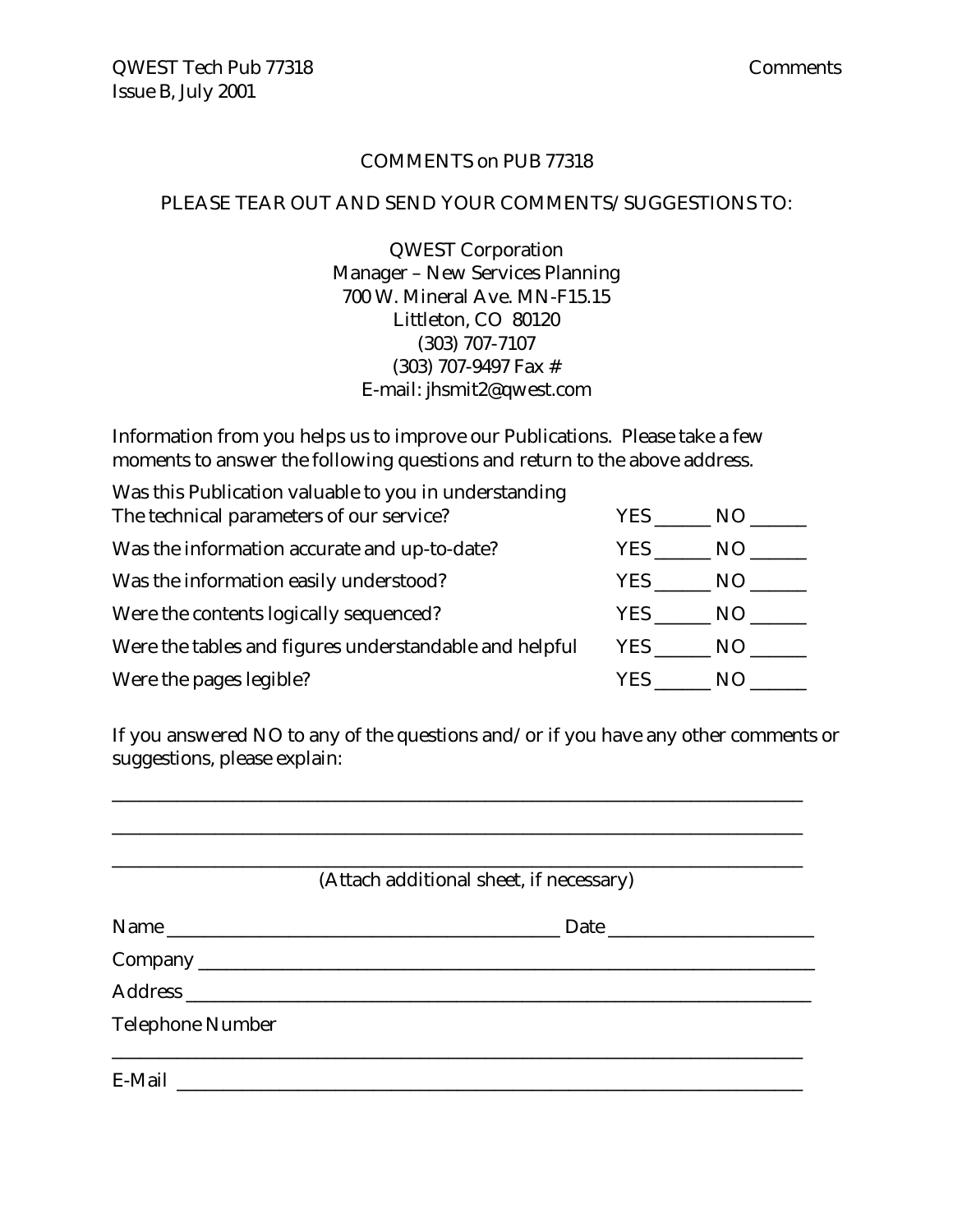# **CONTENTS**

# **Chapter and Section**

# Page

| 1. |     |                                                                     |
|----|-----|---------------------------------------------------------------------|
|    | 1.1 |                                                                     |
|    | 1.2 |                                                                     |
|    | 1.3 |                                                                     |
|    | 1.4 |                                                                     |
|    | 1.5 |                                                                     |
|    | 1.6 |                                                                     |
| 2. |     |                                                                     |
|    | 2.1 |                                                                     |
|    | 2.2 |                                                                     |
|    | 2.3 |                                                                     |
|    | 2.4 |                                                                     |
|    |     | 2.4.1                                                               |
|    | 2.5 |                                                                     |
|    |     | 2.5.1                                                               |
|    |     | 2.5.2                                                               |
|    |     | 2.5.3                                                               |
|    |     | Directory Assistance (To be published at a later date) 2-3<br>2.5.4 |
|    |     | 2.5.5                                                               |
|    | 2.6 |                                                                     |
|    |     | 2.6.1                                                               |
|    |     | 2.6.2                                                               |
|    |     | 2.6.3                                                               |
|    |     | 2.6.4                                                               |
|    |     | 2.6.5                                                               |
|    |     | 2.6.6                                                               |
|    |     | 2.6.7                                                               |
|    | 2.7 |                                                                     |
|    |     | 2.7.1                                                               |
|    | 2.8 |                                                                     |
|    | 2.9 |                                                                     |
|    |     |                                                                     |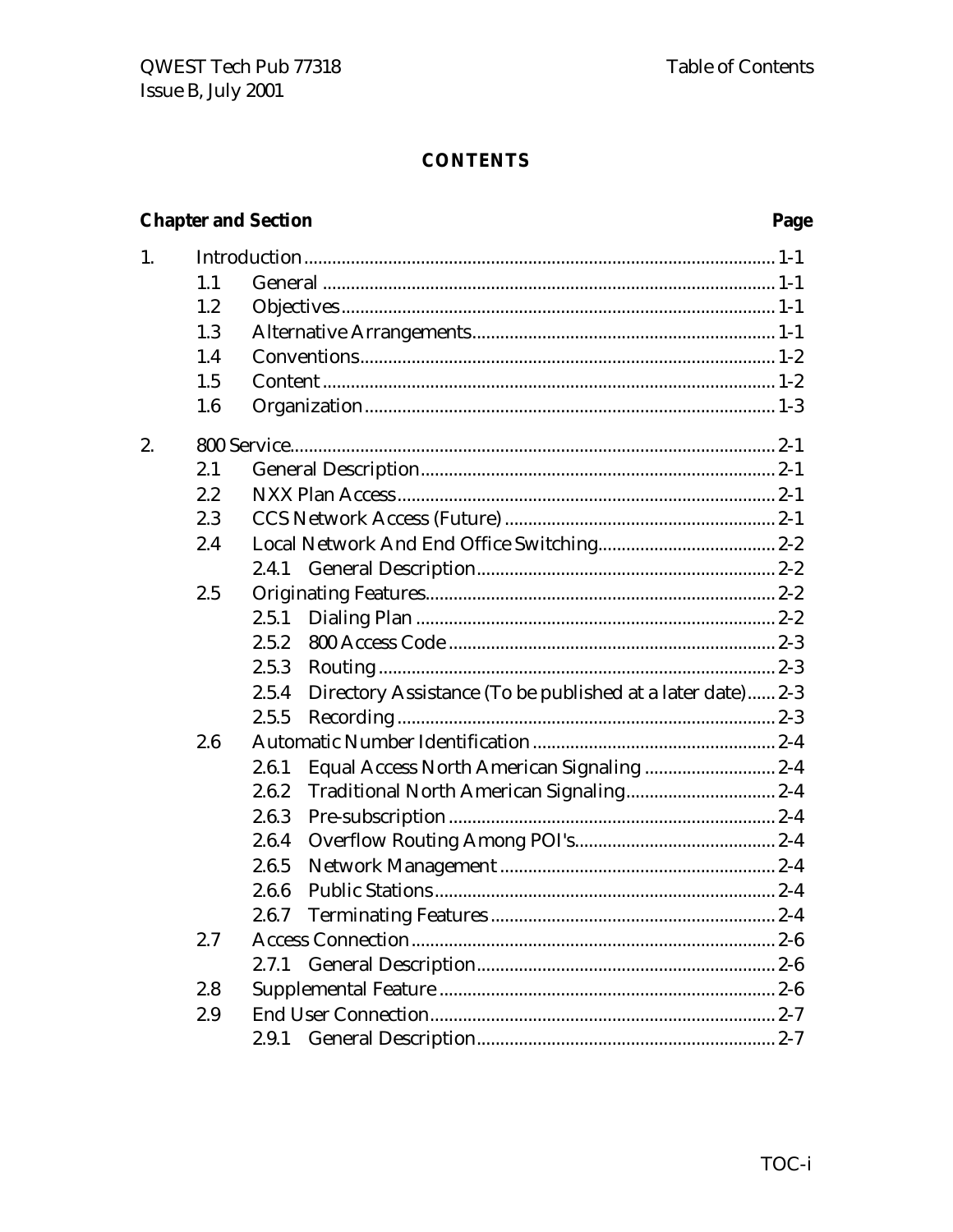# **Chapter and Section**

# Page

| 3. |      |                                                        |
|----|------|--------------------------------------------------------|
|    | 3.1  |                                                        |
|    | 3.2  |                                                        |
|    | 3.3  |                                                        |
|    | 3.4  |                                                        |
|    | 3.5  |                                                        |
|    | 3.6  |                                                        |
|    | 3.7  |                                                        |
|    | 3.8  |                                                        |
|    | 3.9  |                                                        |
|    |      | 3.9.1 Equal Access North American Signaling  3-4       |
|    | 3.10 |                                                        |
|    | 3.11 |                                                        |
|    | 3.12 |                                                        |
|    |      | 3.12.1 Direct Dialed Originating 800 Service Calls 3-5 |
|    | 3.13 |                                                        |
|    |      | 3.13.1 Equal Access North American Signaling  3-6      |
|    |      |                                                        |
|    | 3.14 |                                                        |
|    |      |                                                        |
|    | 3.15 |                                                        |
|    | 3.16 | Common Channel Signaling (Future arrangement)  3-8     |
|    | 3.17 |                                                        |
|    |      |                                                        |
|    |      |                                                        |
| 4. |      |                                                        |
|    | 4.1  |                                                        |
|    |      |                                                        |
|    |      | 4.1.2                                                  |
|    |      | 4.1.3                                                  |
|    | 4.2  |                                                        |
|    |      | 4.2.1                                                  |
|    | 4.3  |                                                        |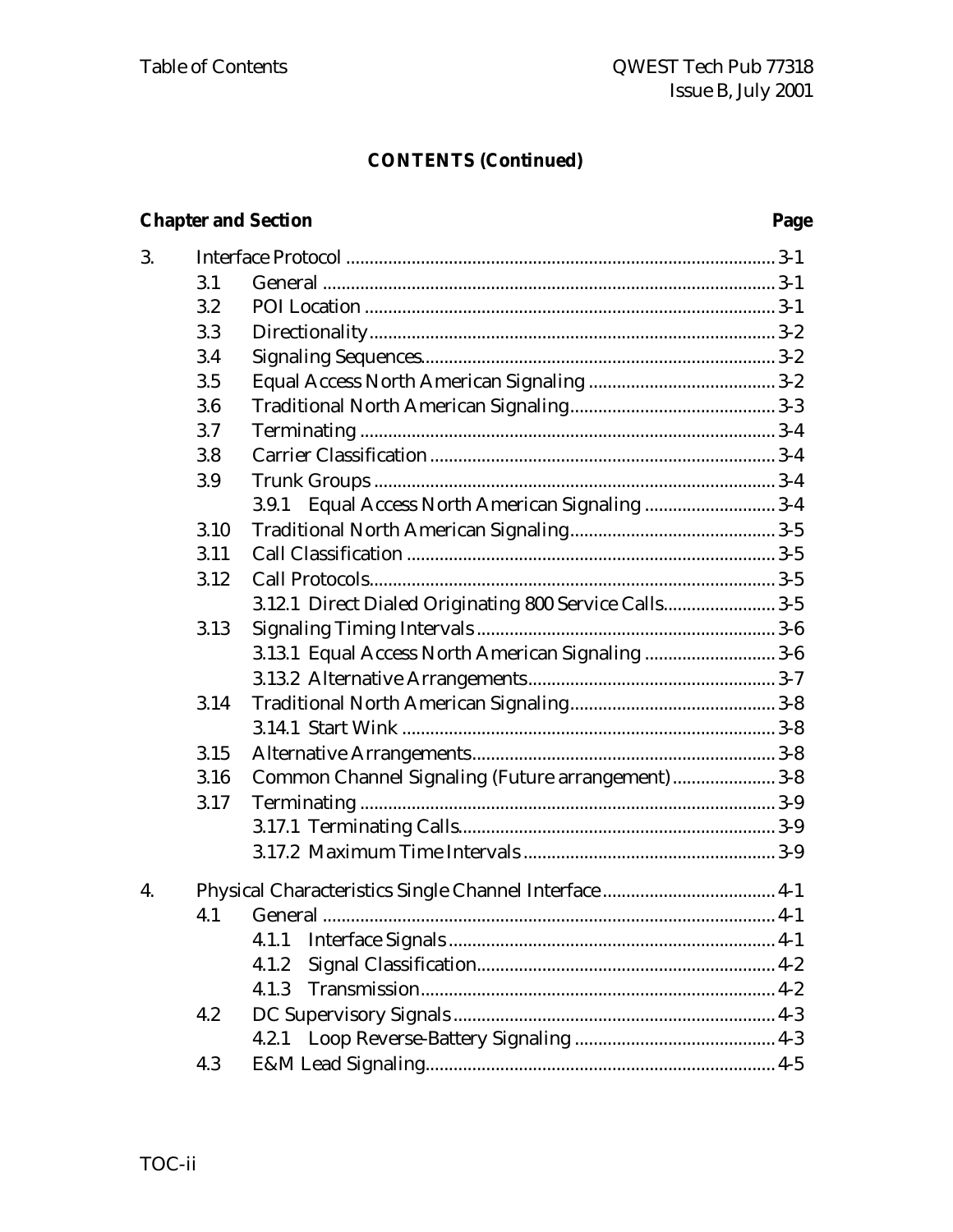# **Chapter and Section Page**

| 5. |      |       |                                                        |  |
|----|------|-------|--------------------------------------------------------|--|
|    | 5.1  |       |                                                        |  |
|    | 5.2  |       |                                                        |  |
|    |      | 5.2.1 |                                                        |  |
|    |      | 5.2.2 |                                                        |  |
|    |      | 5.2.3 |                                                        |  |
|    | 5.3  |       |                                                        |  |
|    |      | 5.3.1 |                                                        |  |
|    |      | 5.3.2 |                                                        |  |
|    | 5.4  |       |                                                        |  |
|    |      | 5.4.1 |                                                        |  |
|    |      | 5.4.2 | Coder-Decoder (CODEC) Transfer Characteristics  5-11   |  |
|    |      | 5.4.3 |                                                        |  |
|    |      | 5.4.4 |                                                        |  |
|    |      | 5.4.5 | Standard Level Digital Signal - Digital Milliwatt 5-18 |  |
|    |      | 5.4.6 |                                                        |  |
|    |      | 5.4.7 |                                                        |  |
|    |      | 5.4.8 |                                                        |  |
|    | 5.5  |       |                                                        |  |
|    |      | 5.5.1 |                                                        |  |
|    |      | 5.5.2 |                                                        |  |
|    |      | 5.5.3 |                                                        |  |
|    |      | 5.5.4 |                                                        |  |
| 6. |      |       |                                                        |  |
|    | 6.1  |       |                                                        |  |
|    |      |       |                                                        |  |
|    |      | 6.1.2 |                                                        |  |
|    |      | 6.1.3 |                                                        |  |
|    | 6.2. |       |                                                        |  |
|    |      | 6.2.1 |                                                        |  |
|    |      | 6.2.2 |                                                        |  |
|    |      | 6.2.3 |                                                        |  |
|    | 6.3. |       | Group 6 Interfaces (1.544 Megabits Per Second)  6-2    |  |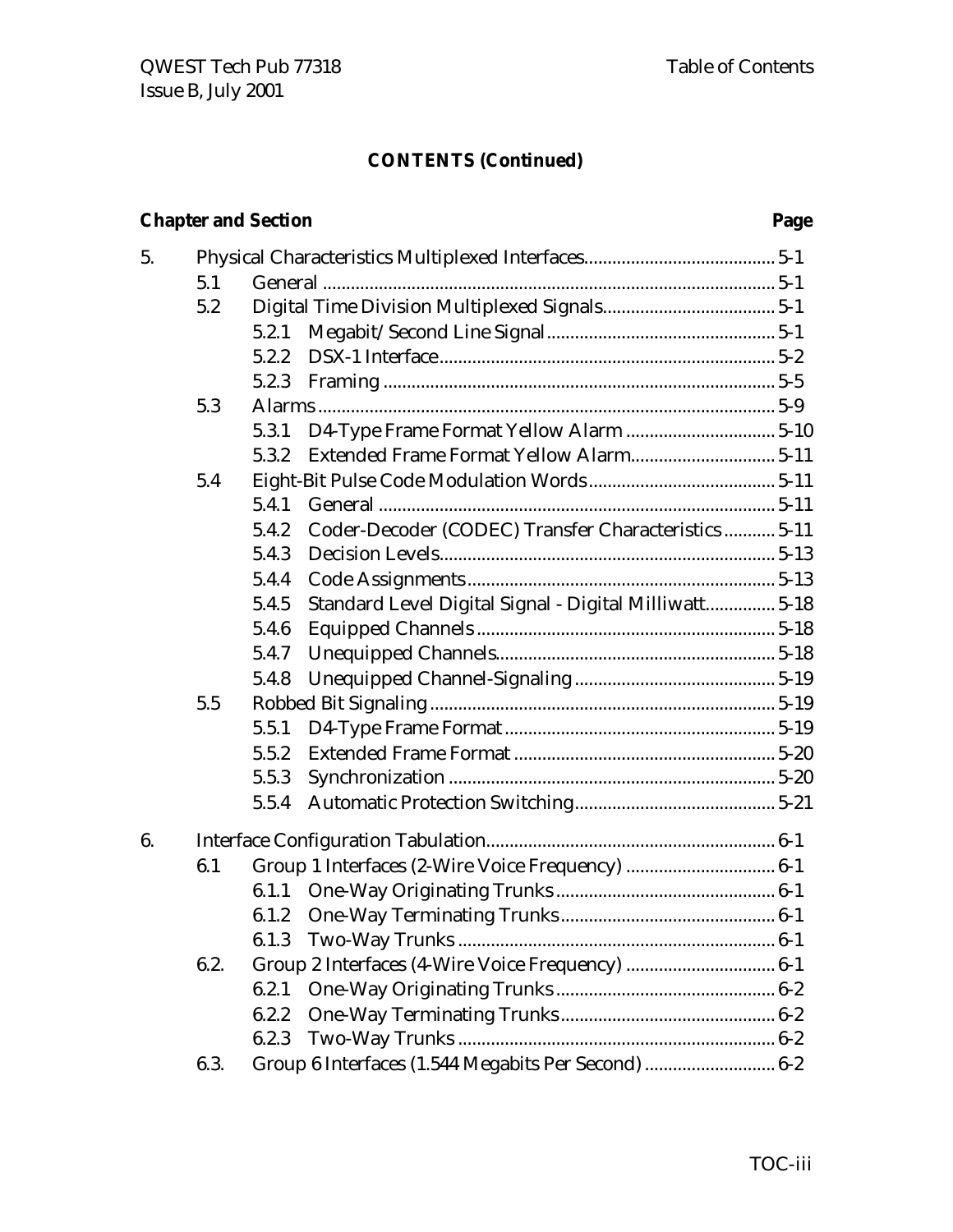# **Chapter and Section Page** 7 Definitions........................................................................................................ 7-1 7.1 Acronyms............................................................................................. 7-1 7.2 Glossary ................................................................................................ 7-1 8. References ........................................................................................................ 8-1 8.1 Telcordia Publications........................................................................ 8-1 8.2 Ordering Information......................................................................... 8-1 8.3 Trademarks .......................................................................................... 8-2 **Tables** 3-1 Originating Call Protocols (1 of 5)................................................................ 3-10 3-2 Terminating Call Protocols (2 of 5)............................................................... 3-10 3-3 Originating Call Sequences (3 of 5) .............................................................. 3-10 3-4 Terminating Call Sequences (4 of 5)............................................................. 3-10 3-5 Equal Access Signaling Information (II) Digit Assignments (5 of 5)....... 3-11 4-1 Type I Interface (1 of 3) .................................................................................. 4-5 4-2 Type II Interface (2 of 3)................................................................................. 4-7 4-3 Type III Interface (3 of 3)................................................................................ 4-9 5-1 DSX-1 Interconnection Specification............................................................ 5-4 5-2 Pulse Template Corner Points For New Equipment ................................. 5-4 5-3 Pulse Template Corner Points For Existing Equipment............................ 5-5 5-4 Assignment of S-Bit for 12 Frame Superframe ........................................... 5-7 5-5 Extended Superframe (ESF) F-Bit Assignments of the Extended Framing Format............................................................................................... 5-8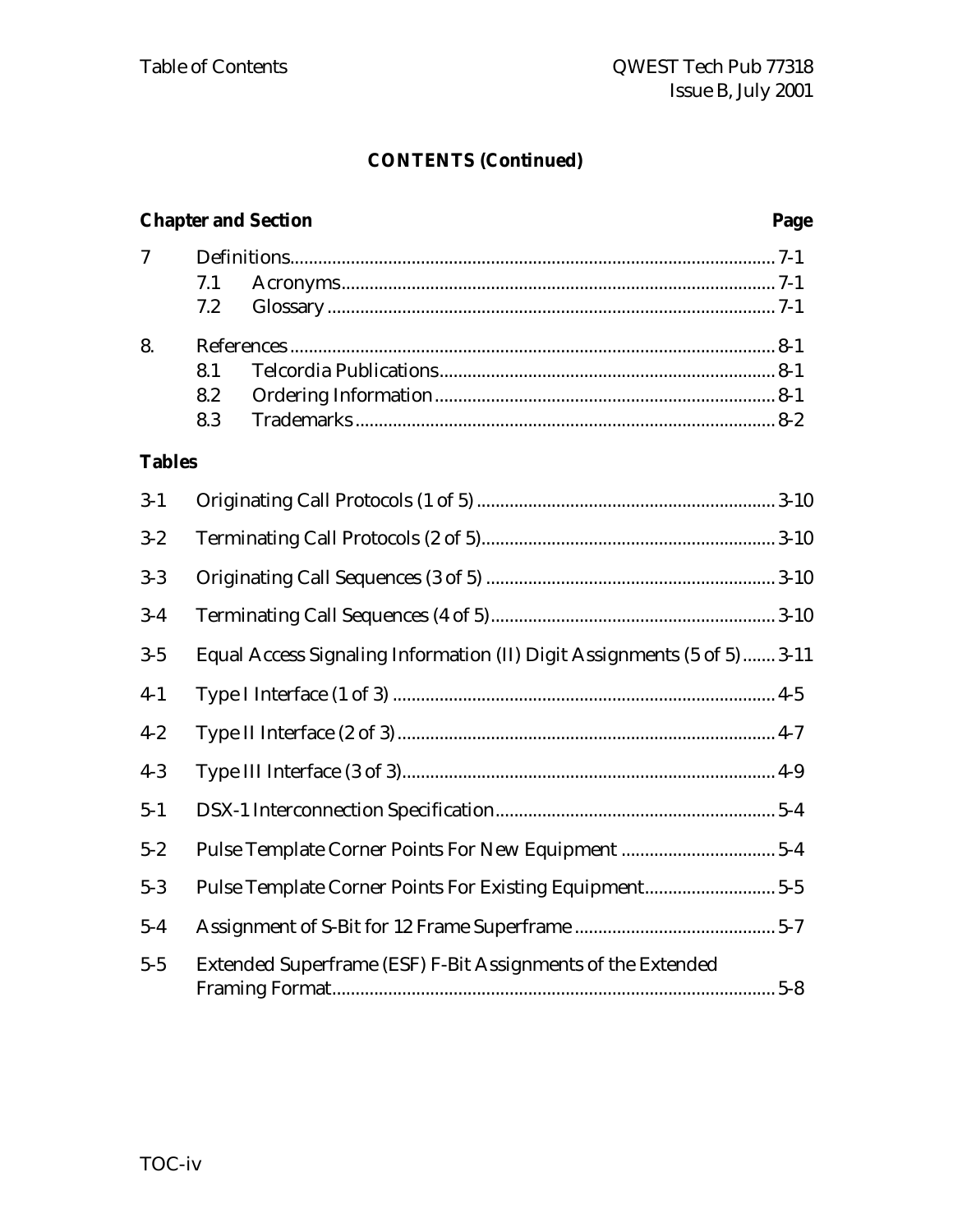| <b>Figures</b> |                                                               | Page |
|----------------|---------------------------------------------------------------|------|
| $3 - 1$        | Example of 800 Service Call Using Equal Access North American |      |
| $3 - 2$        | Example of 800 Service Call UsingEqual Access North American  |      |
| $4-1$          |                                                               |      |
| $4 - 2$        |                                                               |      |
| $4-3$          |                                                               |      |
| $4-4$          |                                                               |      |
| $4-5$          |                                                               |      |
| $4-6$          |                                                               |      |
| $4 - 7$        |                                                               |      |
| $5 - 1$        |                                                               |      |
| $5 - 2$        |                                                               |      |
| $5 - 3$        |                                                               |      |
| $5-4$          |                                                               |      |
| $5 - 5$        |                                                               |      |
| $5-6$          | Nonlinear Companding Characteristic of the Decoder 5-12       |      |
| $5 - 7$        | CODEC Transfer Characteristics Information Frame 5-14         |      |
| $5 - 8$        |                                                               |      |
| $5-9$          |                                                               |      |
| $5 - 10$       | Assignment of Transmitted Codes and Decoded Levels5-17        |      |
| $5 - 11$       |                                                               |      |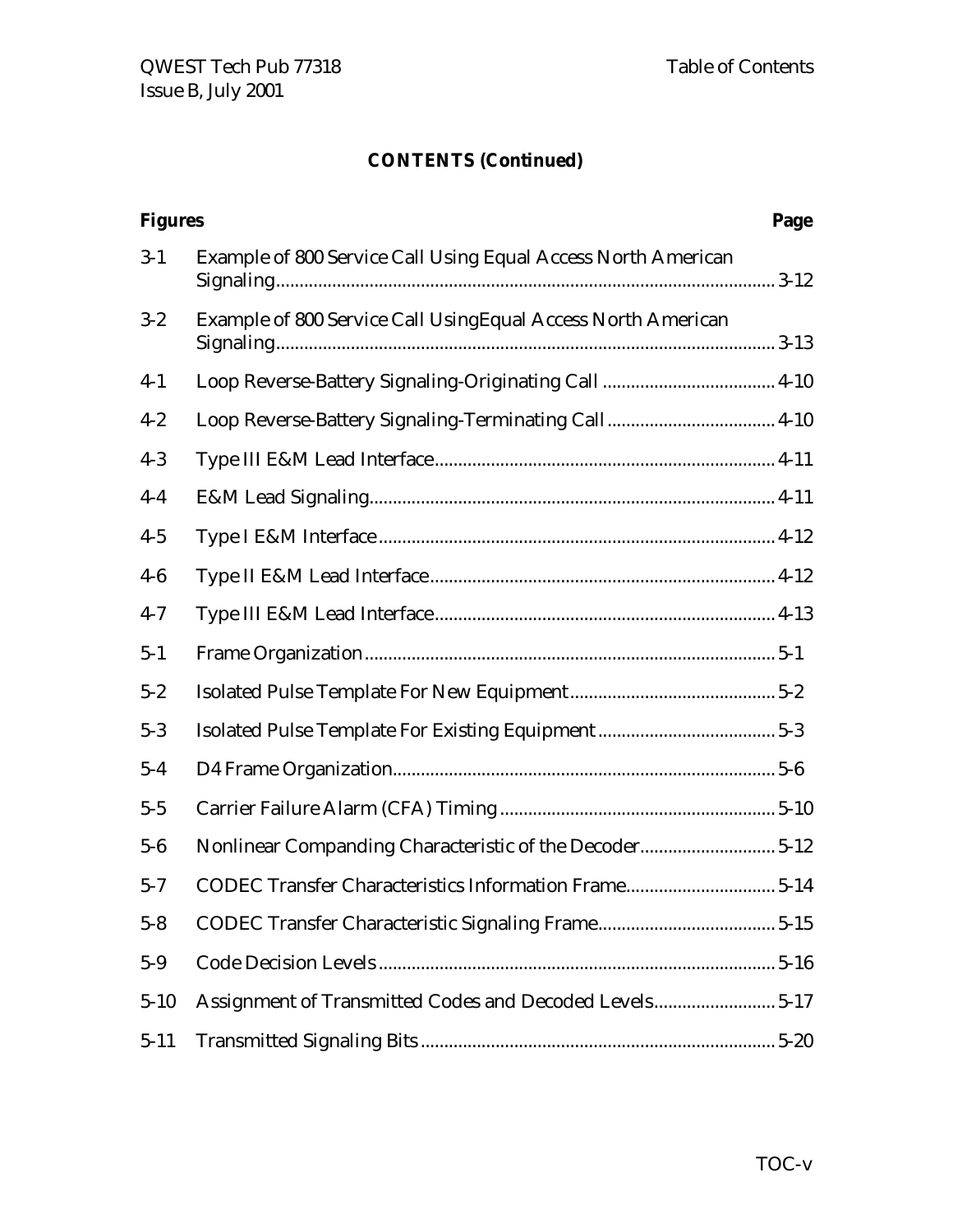# **CONTENTS**

# **Chapter and Section**

 $1.$ 

# Page

| 1.6 |  |
|-----|--|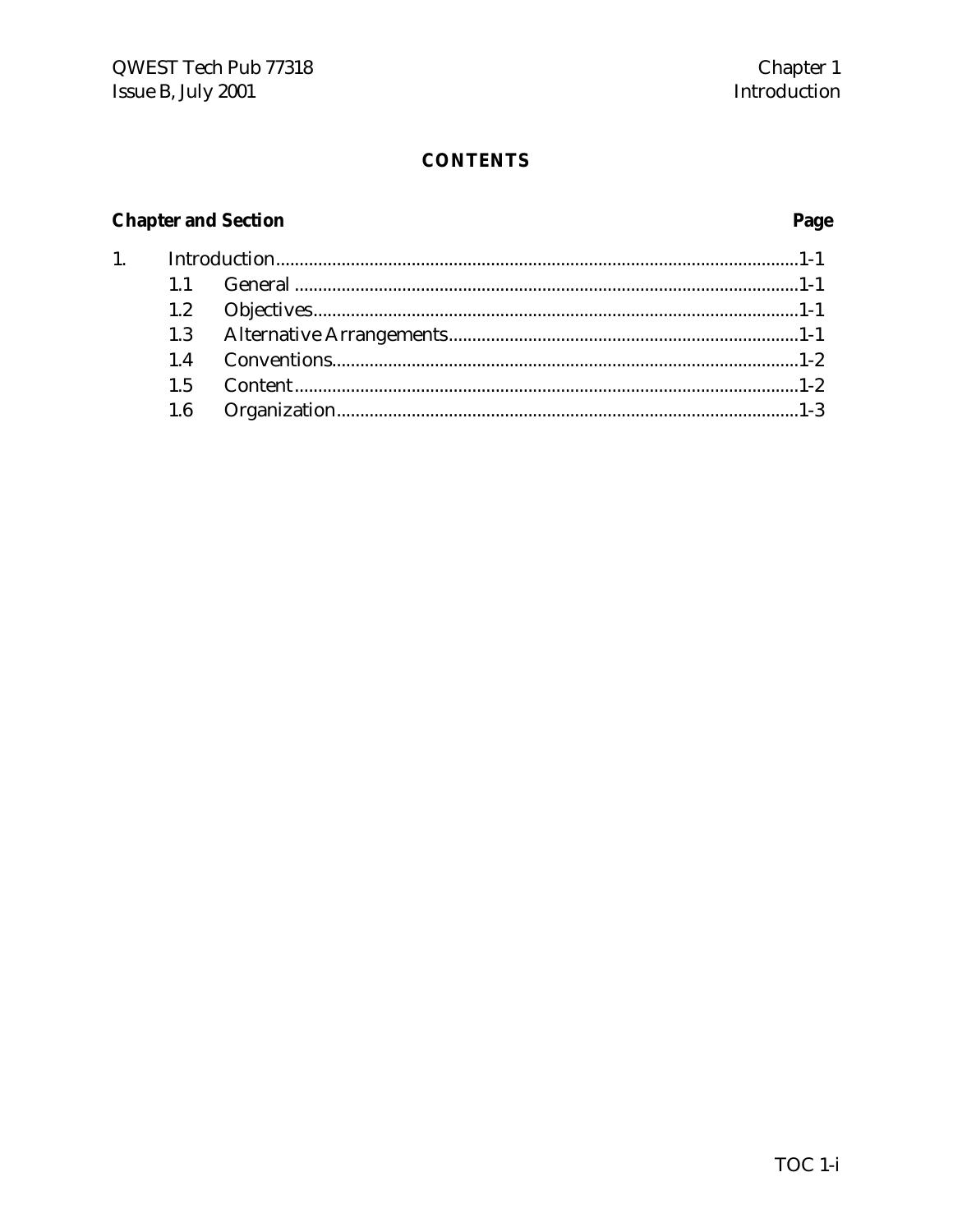#### **1. Introduction**

#### **1.1 General**

This publication describes the interface to the 800 Service to be offered by QWEST to Carriers. The description includes the signals, conditions, and events that occur at the Point Of Interface (POI) between QWEST and the Carrier. The term Carrier is used to denote an 800 Service subscriber interfacing a local access and transport area (LATA) network. The interfaces described follow the definition of Equal Access North American Signaling for offices designated and equipped as Equal Access offices and Traditional North American Signaling for non-conforming offices.

A Carrier desiring to serve a LATA must establish one or more Points Of Presence (POP's) within the LATA for connection of its facilities with those of QWEST.

QWEST will provide facilities from its intraLATA network to the Carrier's POP, and within the POP to a POI. The POI is the physical point where the LATA access service terminates and the division of responsibility occurs.

This publication is a technical description of the various 800 Service arrangements and does not attempt to define the applicable tariff(s).

#### **1.2 Objectives**

The first objective of this publication is to describe interfaces to the 800 Service by defining the signals, conditions, and events that occur at the POI between QWEST and the Carrier. A quantitative description of the electrical interactions at the POI that will achieve compatible operation is presented. Compatible operation is defined as operation without deterministic error. Error free operation is not necessarily assured.

The second objective of this publication is to promote uniformity of the QWEST Carrier interface arrangements. E&M lead and loop reverse-battery supervisory signaling methods are described. Omission from this publication does not mean that other specific arrangements are not available in a particular location. Interface arrangements not covered may be available through direct negotiation with QWEST.

#### **1.3 Alternative Arrangements**

This publication characterizes the QWEST /Carrier interface as completely as possible. However, characteristics of equipment utilized by QWEST to provide service in some locations may differ from the characteristics described. Also, the facilities described may not be available in all locations. If cases arise that have not been addressed in this document, QWEST, the equipment manufacturer-supplier and the Carrier will cooperate to resolve any resultant problems.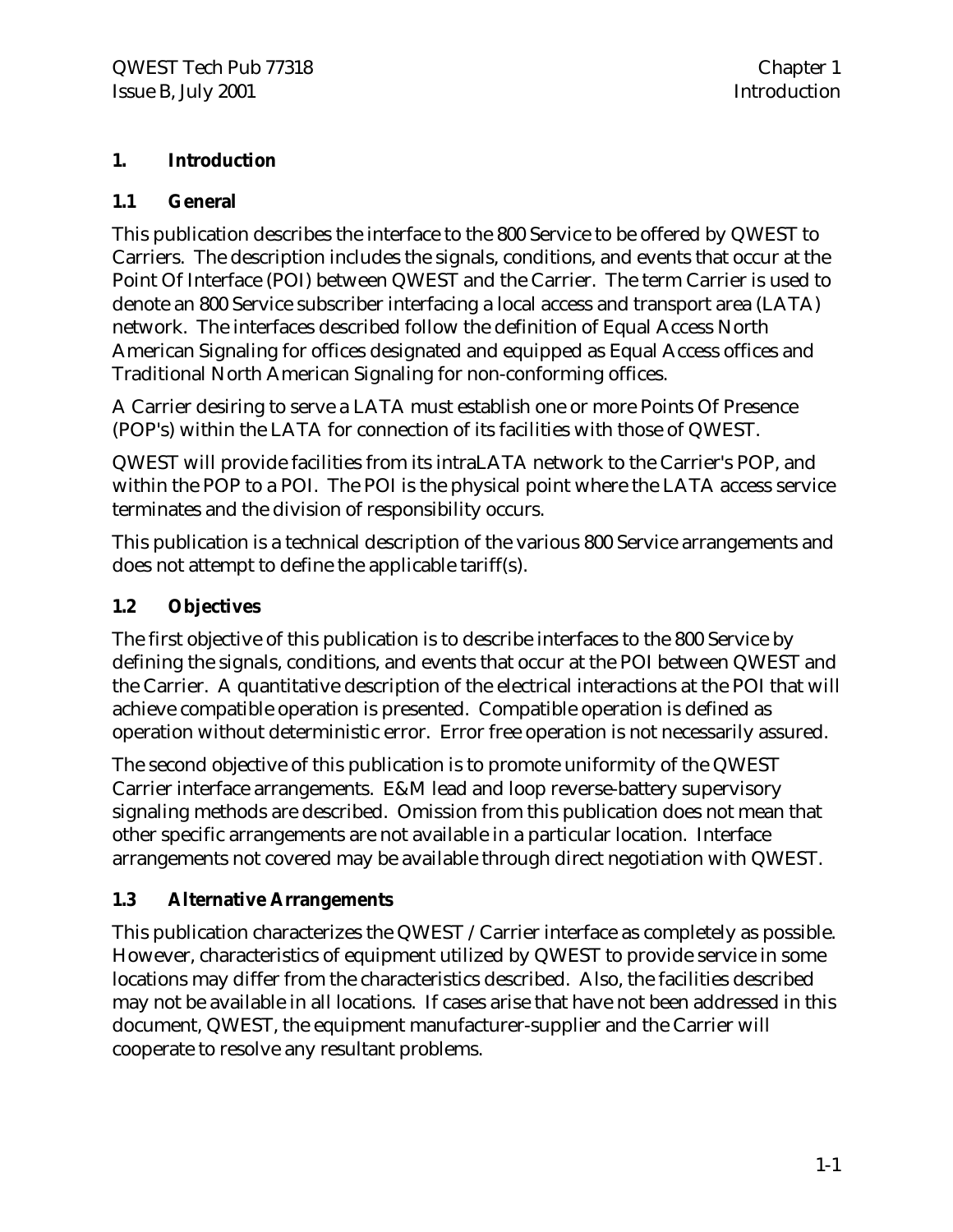#### **1.4 Conventions**

Unless specifically stated otherwise, the electrical and timing specifications apply at the POI. The formal criteria are distinguished according to the side of the POI to which they pertain. The criteria pertaining to the QWEST side, identified by the word "will", are statements of the fact based on internal LATA requirements. The criteria about the Carrier side, identified by the word "must", need to be met by the Carrier to ensure its compatibility with the QWEST network. In addition, the document contains less formal statements about the QWEST and the Carrier, as well as descriptive information deemed useful to its user. The parameters described may be subject to tariffs, contracts, or regulatory acts.

Although this publication is intended to be implementation free as possible, that is without regard to the particular equipment utilized, standards of service as well as features and functions evolve with technology. Hence, whenever deemed useful to the reader, the material is presented with reference to the existing technology and existing services.

#### **1.5 Content**

This section introduces some basic concepts used throughout this publication. These concepts are defined below:

- Calling Customer the customer that requests an end-to-end connection.
- Called Customer the customer with whom the calling customer desires to establish an end-to-end connection. In general, the called customer is identified by a Service Access Code (SAC) plus 7 digits that the calling customer uses in requesting the connection.
- End-To-End Connection a communication path between the end-user interfaces corresponding to the calling and called customers. The end-to-end connection can be viewed as consisting of three parts: the originating part, the Carrier part and the terminating part. This publication deals only with the originating and terminating parts of the end-to-end connection and the corresponding parts of the call that have been labeled the originating call and the terminating call.
- Originating Access the service of establishing a connection between the calling customer and the POI determined by the called customer's choice of a Carrier.
- Terminating Access the service of establishing a switched access connection between the POI and the called customer via access tandems or end offices.
- Originating Call a call placed by an end user within the LATA.
- Terminating Call a call presented by the Carrier to QWEST at the access tandem or end office for completion.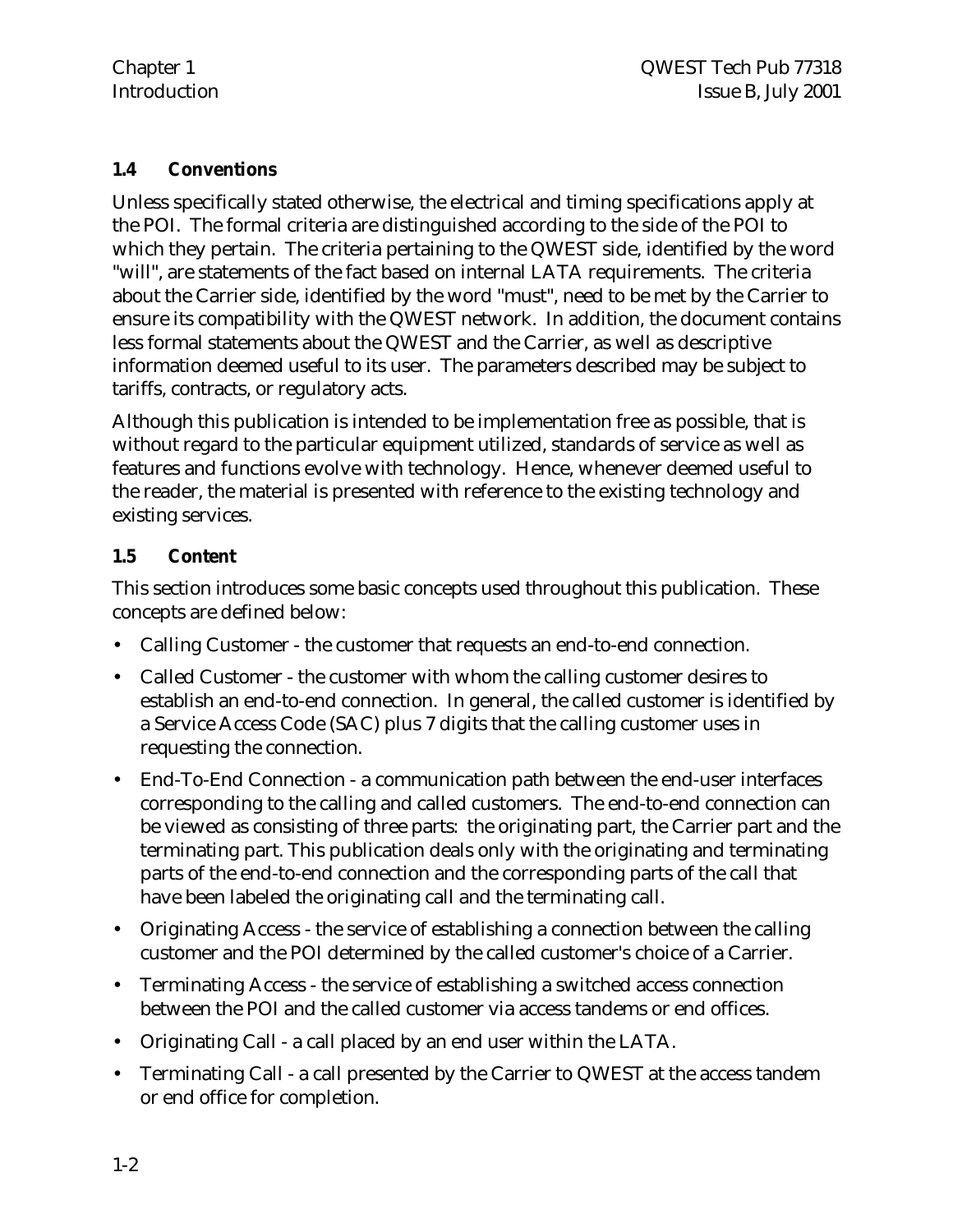• 800 Service Telephone Number - a pseudo-telephone number that must be converted to a true network destination address before returning to QWEST for switched access delivery to the called customer.

#### **1.6 Organization**

This publication consists of six sections and an appendix, a glossary and a list of references. Section 1 presents the purpose of the document and gives a brief outline of its contents.

Section 2 provides a description of 800 Service switched LATA access service from the point of view of the Carrier subscribing to the service.

Section 3 describes the sequences of signals and responses traversing the QWEST Carrier interface for the types of calls expected to be encountered. The signals that are exchanged serve to establish a connection and provide the billing information for the call.

Section 4 covers the analog methods of supervisory signaling across a single channel interface. Included are types I, II and III, E&M lead signaling methods and loop reverse-battery signaling. The description of each signaling method contains the voltage-current and timing parameters necessary to establish, hold, and release a connection.

Section 5 provides the physical characteristics of the digital time-division multiplexed signal. It comprises the DS-1 (1.544 Mb/s) signal specifications and frame organization.

Section 6 provides lists of various interface configurations for the 800 Service offerings based on information presented in the preceding sections.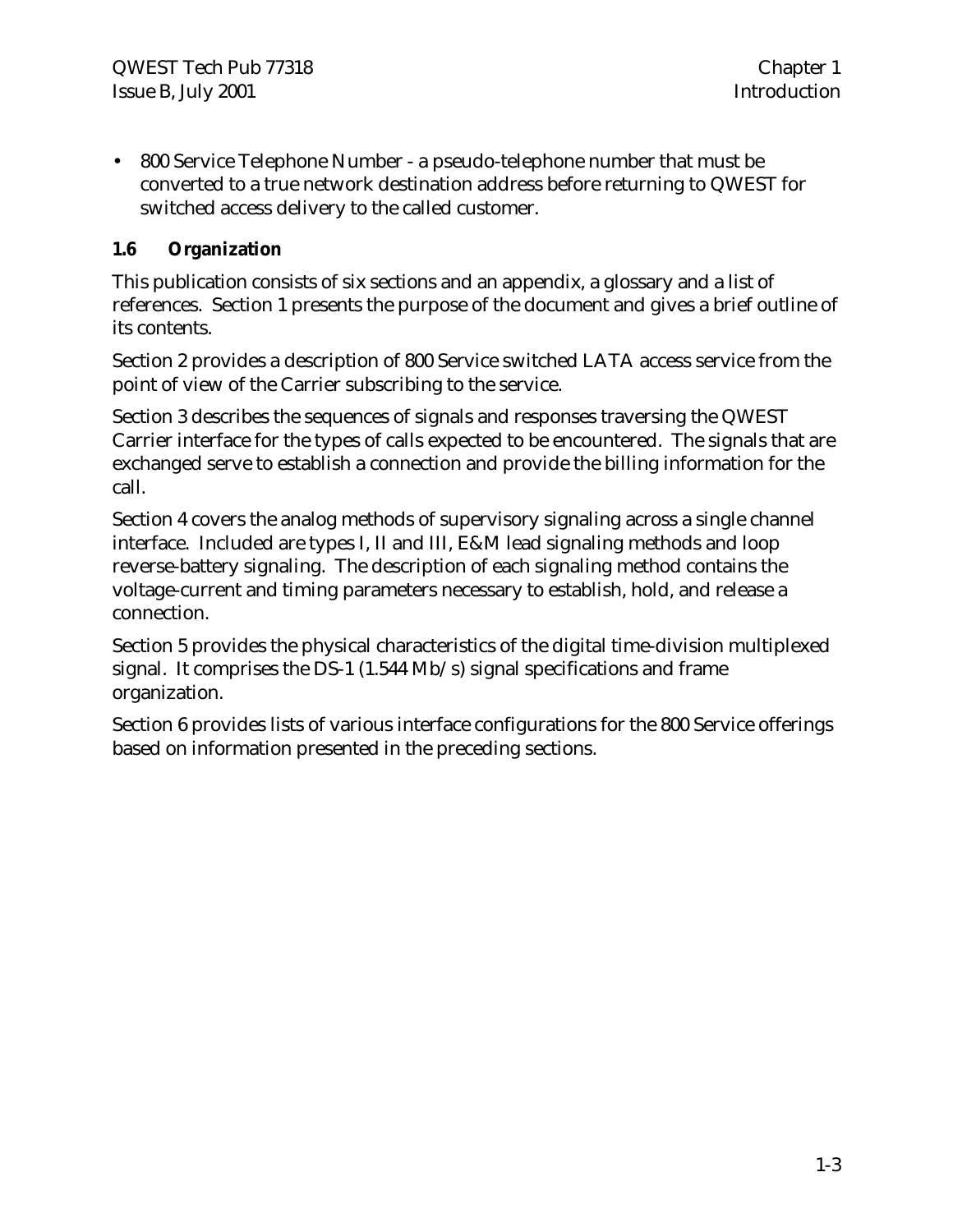# **CONTENTS**

# **Chapter and Section**

# Page

| 2. |     |                                                                      |
|----|-----|----------------------------------------------------------------------|
|    | 2.1 |                                                                      |
|    | 2.2 |                                                                      |
|    | 2.3 |                                                                      |
|    | 2.4 |                                                                      |
|    |     |                                                                      |
|    | 2.5 |                                                                      |
|    |     | 2.5.1                                                                |
|    |     | 2.5.2                                                                |
|    |     | 2.5.3                                                                |
|    |     | Directory Assistance (To be published at a later date)  2-3<br>2.5.4 |
|    |     | 2.5.5                                                                |
|    | 2.6 |                                                                      |
|    |     | 2.6.1                                                                |
|    |     | 2.6.2                                                                |
|    |     | 2.6.3                                                                |
|    |     | 2.6.4                                                                |
|    |     | 2.6.5                                                                |
|    |     | 2.6.6                                                                |
|    |     | 2.6.7                                                                |
|    | 2.7 |                                                                      |
|    |     |                                                                      |
|    | 2.8 |                                                                      |
|    | 2.9 |                                                                      |
|    |     |                                                                      |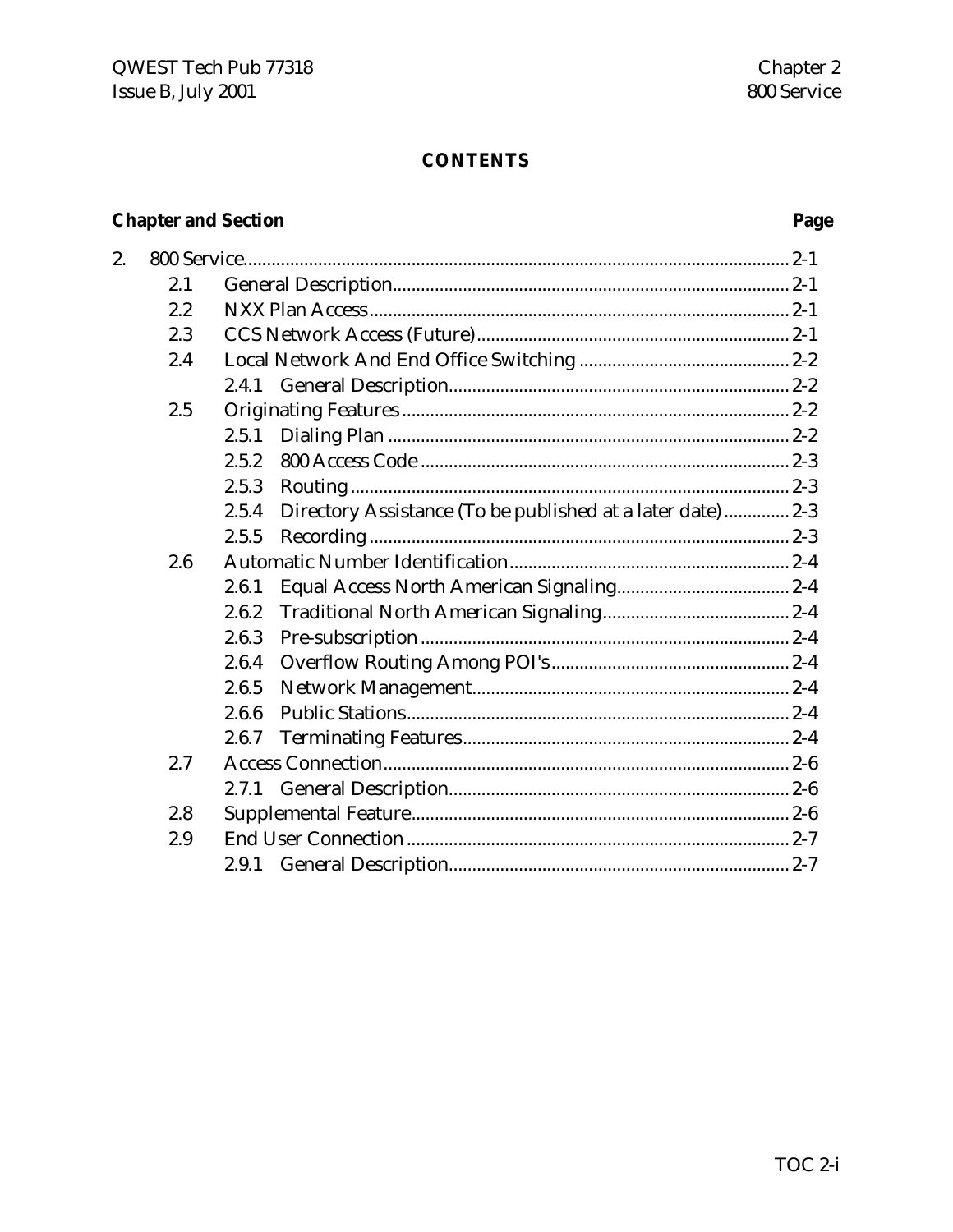#### **2. 800 Service**

#### **2.1 General Description**

800 Service access provides interconnection for all Carriers to the QWEST network for their provision of InWATS and MTS/InWATS-type services. This service provides trunk side access to designated 800 Service offices within the QWEST network. 800 Service, as described in this document, is an originating access service. Terminating 800 Service traffic may be delivered in any manner selected by the Carrier, i.e; Feature Group A, B, C (AT&T temporary service), or D.

800 Service will initially be implemented via the "NXX" or "6 Digit" Plan. The NXX Plan will be temporary in nature and replaced by the QWEST Common Channel Signaling (CCS) network in late 1988. Two types of trunk signaling will be used for this "interim" plan: (1) Equal Access North American Signaling and (2) Traditional North American Signaling.

800 Service via the QWEST CCS Network will be offered by both Equal Access signaling and Signaling System 7 (SS-7) interface trunk signaling. This section will be updated as necessary when full SS-7 interface information becomes available.

#### **2.2 NXX Plan Access**

QWEST will designate 800 Service offices within the various LATA's. The criteria for selecting these offices will depend upon several factors which include, but may not be limited to:

- the ability of the office to perform six-digit translation.
- conformance with the Service Switching Point (SSP) locations identified for the CCS Network.
- Carrier trunking (i.e., existing FG-D end-office trunking).
- necessity to lease six-digit translation capability from AT&T OSO's (Originating Screening Office).

#### **2.3 CCS Network Access (Future)**

Each LATA will have at least one Service Switching Point (SSP) that will serve as the egress point for 800 Service traffic. The CCS Network requires that all originating traffic be routed to an SSP prior to delivery to a Carrier. When planning for the "interim" NXX Plan 800 Service, it will be beneficial for both QWEST and the Carrier to arrange 800 Service POP's and POI's to be consistent with the CCS Network Plan to avoid extensive re-arrangements at conversion time.

The CCS/800 Service access points will generally be Access Tandems. This will create the option of combining 800 Service trunking with Equal Access trunking or establishing separate trunk groups at the Carriers option.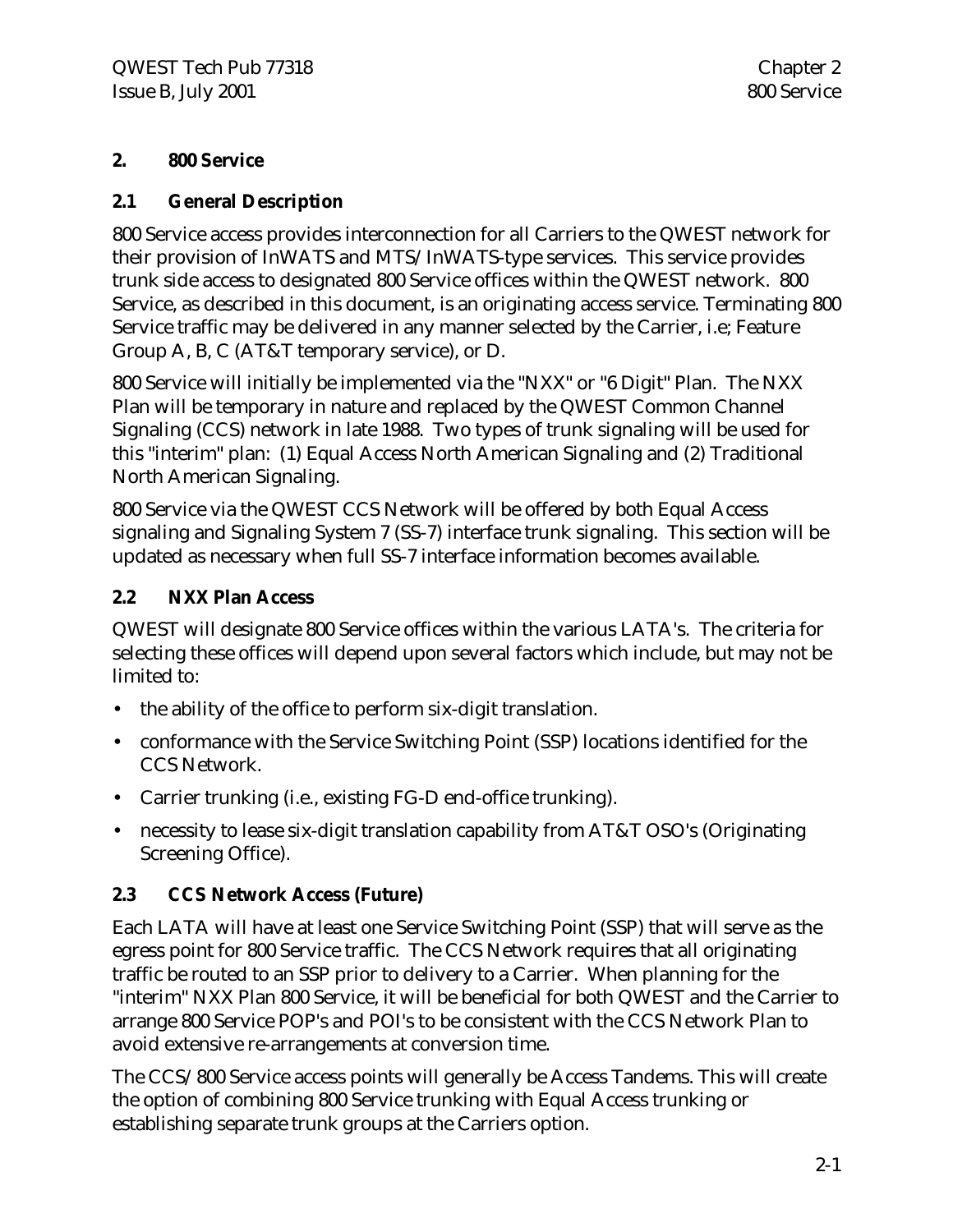### **2.4 Local Network And End Office Switching**

#### **2.4.1 General Description**

The QWEST network for 800 Service access is based on a two-level hierarchy. The first level is the end office level, to which end-user lines are connected. The second level is the access tandem level, where tandem switching systems can be used to concentrate traffic at the access tandem location and distribute it among the Carriers serving the LATA. The switching system serving as an access tandem may also perform other switching functions (including end office and IntraLATA tandem), but the transmission, signaling, and operational characteristics required for the access tandem function are unique to that function. Additionally, the access tandem may be equipped with the Service Switching Point (SSP) feature where the access tandem serves as the CCS Network access point.

For the interim "NXX Plan" 800 Service, access may be provided via an access tandem, an equal access equipped end office (direct trunking), or via leased capacity on AT&T Originating Screening Offices (OSO's). For the interim "NXX Plan" it is recommended that access to the QWEST network be established through a POP/POI that is consistent with the CCS Network Plan. This will minimize the extent and amount of trunking re-arrangement that will be required to convert to the CCS Network.

# **2.5 Originating Features**

#### **2.5.1 Dialing Plan**

An end user placing a call via a Carrier over an 800 Service access arrangement will dial the following sequence:

- $1 + 800 + NXX-XXXX$ ,
- where
- The "1" indicates that a "1" is required. The "1" is a prefix required on directdialed calls.
- The "800" is the SAC.
- "NXX-XXXX" is pseudo number assigned to the called party.

These digits are dialed in a continuous sequence, without the need to wait for a second dial tone.

Such calls can be placed with the use of either dial pulse or dual tone multifrequency (DTMF) address signaling.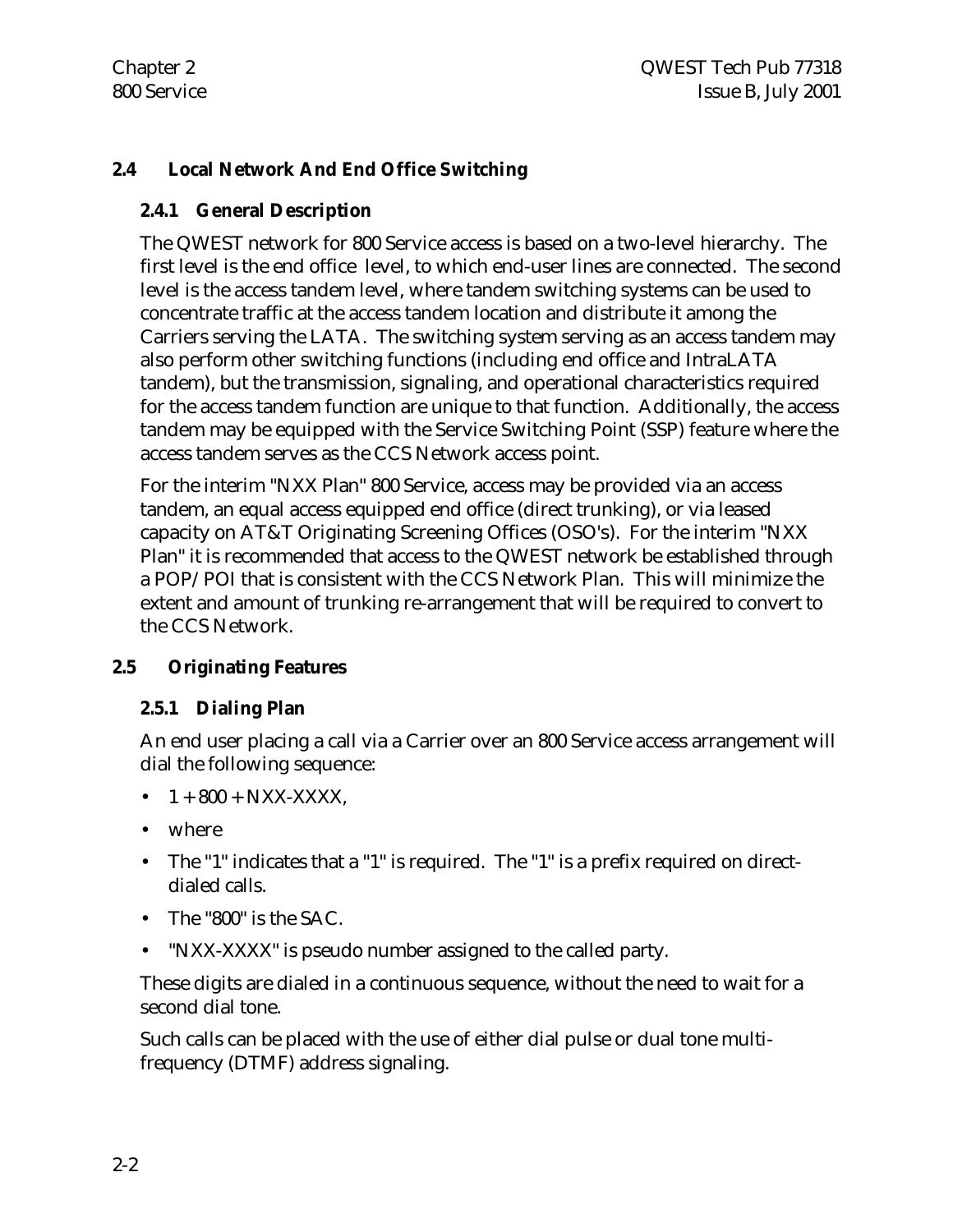#### **2.5.2 800 Access Code**

Service Access codes such as "800" are used in place of area codes to designate a particular type of special switched service. The 10XXX Carrier access code must not be used with the 800 access code. The Carrier selection is based upon the dialed 800-NXX code. Based on the needs of each Carrier, the QWEST network will be able to provide special treatment on calls to such codes. On an 800-NXX basis, such calls may be blocked, routed on a separate trunk group, or included with other direct-dialed calls. Automatic number identification (ANI) is available to a Carrier on calls originating from equal access equipped offices. Traffic from all other offices will be identified only by the originating NPA.

#### **2.5.3 Routing**

Traffic originating from equal access equipped offices will be delivered to the Carrier with the dialed "800-NXX-XXXX" number intact. The ANI information will provide the necessary calling number/originating NPA information. Calls originating form non-conforming end offices, via access tandems or OSO's that serve more than one NPA, will be delivered to the Carrier with the "800" code converted to a "00Y-NXX-XXXX" format where:

- "00" indicates that "800" was dialed,
- "Y" identifies the originating NPA.

As an alternative, a separate trunk group could be provided for each originating NPA, from the access tandem to the Carrier. In this case, the "800-NXX-XXXX" would be delivered intact.

In summary, traffic can be delivered to the Carrier in three different formats:

- with or without ANI
- combined traffic with encoded originating NPA information via Traditional North American Signaling.
- separate trunk groups with Traditional North American Signaling on a per NPA basis.

#### **2.5.4 Directory Assistance (To be published at a later date)**

#### **2.5.5 Recording**

Automatic Message Accounting (AMA) records will be generated for all 800 Service calls. QWEST will generate Carrier access bills from these records.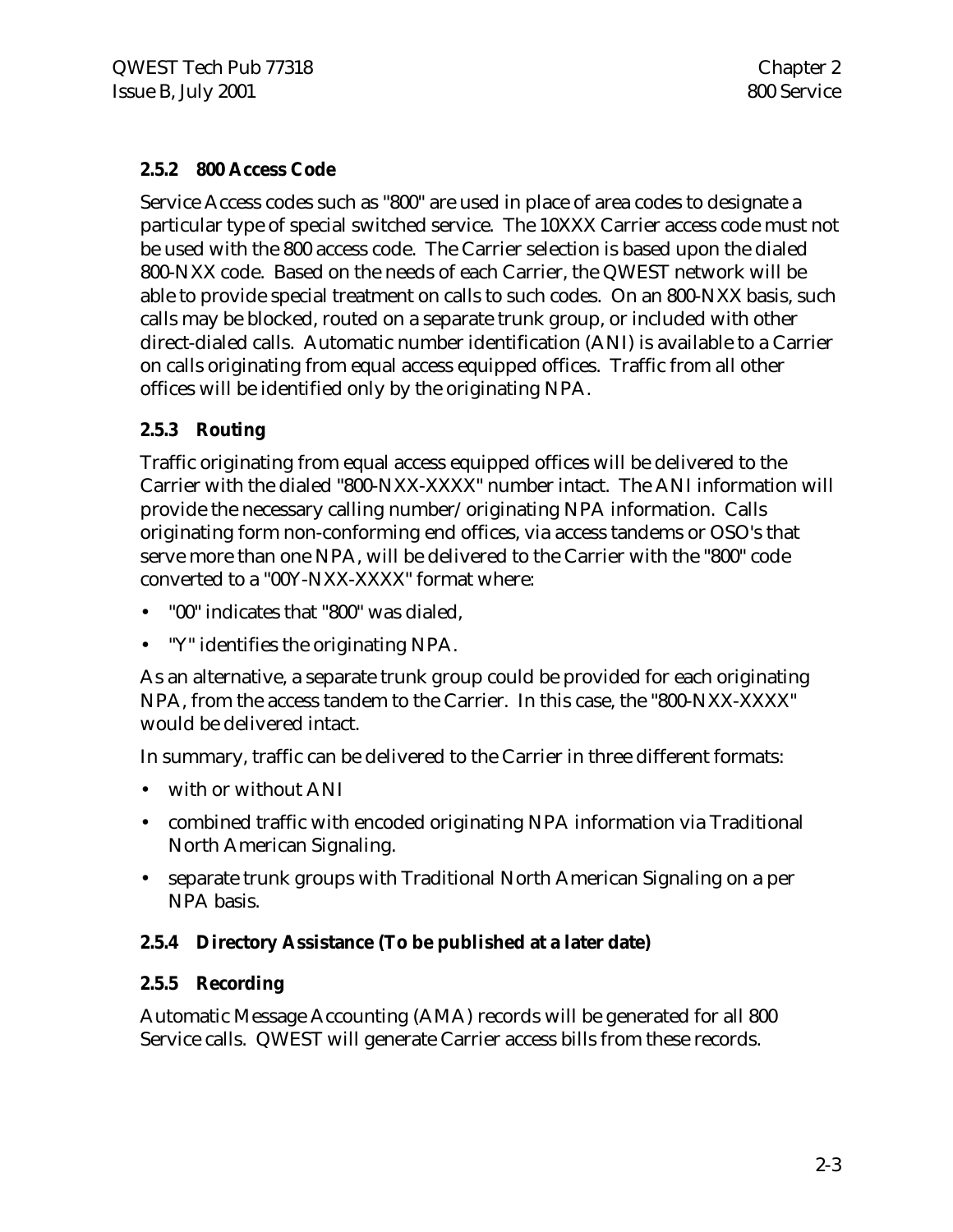#### **2.6 Automatic Number Identification**

#### **2.6.1 Equal Access North American Signaling**

At the option of the Carrier, ANI can be forwarded along with the called party address on all calls originating from equal access equipped offices. ANI consists of two information digits followed by the area code and the billing number. If the originating party cannot be identified (for example, multi-party lines) only the 3 digit area code is sent.

Information digits are assigned as shown in Chapter 3, Table 3 (5 of 5).

#### **2.6.2 Traditional North American Signaling**

ANI is not available with Traditional North American Signaling.

#### **2.6.3 Pre-subscription**

Pre-subscription is not applicable to 800 Service. All calls are routed based on the 800-NXX dialed.

#### **2.6.4 Overflow Routing Among POI's**

A Carrier may be provided with overflow routing of originating calls between POI's of a LATA.

#### **2.6.5 Network Management**

In order to detect and control network congestion resulting from excessive Carrier traffic, QWEST will collect Carrier related traffic data and, if necessary, use network management controls on Carrier traffic.

#### **2.6.6 Public Stations**

Access to Carriers from public telephones will be provided at no charge to the calling customer. Access will be gained by dialing 1+800-NXX-XXXX. If the Carrier has requested ANI (Equal Access North American Signaling only), the information digits of the ANI will identify to the Carrier that the calling station is a public telephone.

#### **2.6.7 Terminating Features**

Trunk Side Terminations

- Call Screening
- The Carrier will provide a 7 or 10-digit directory number to QWEST for each call.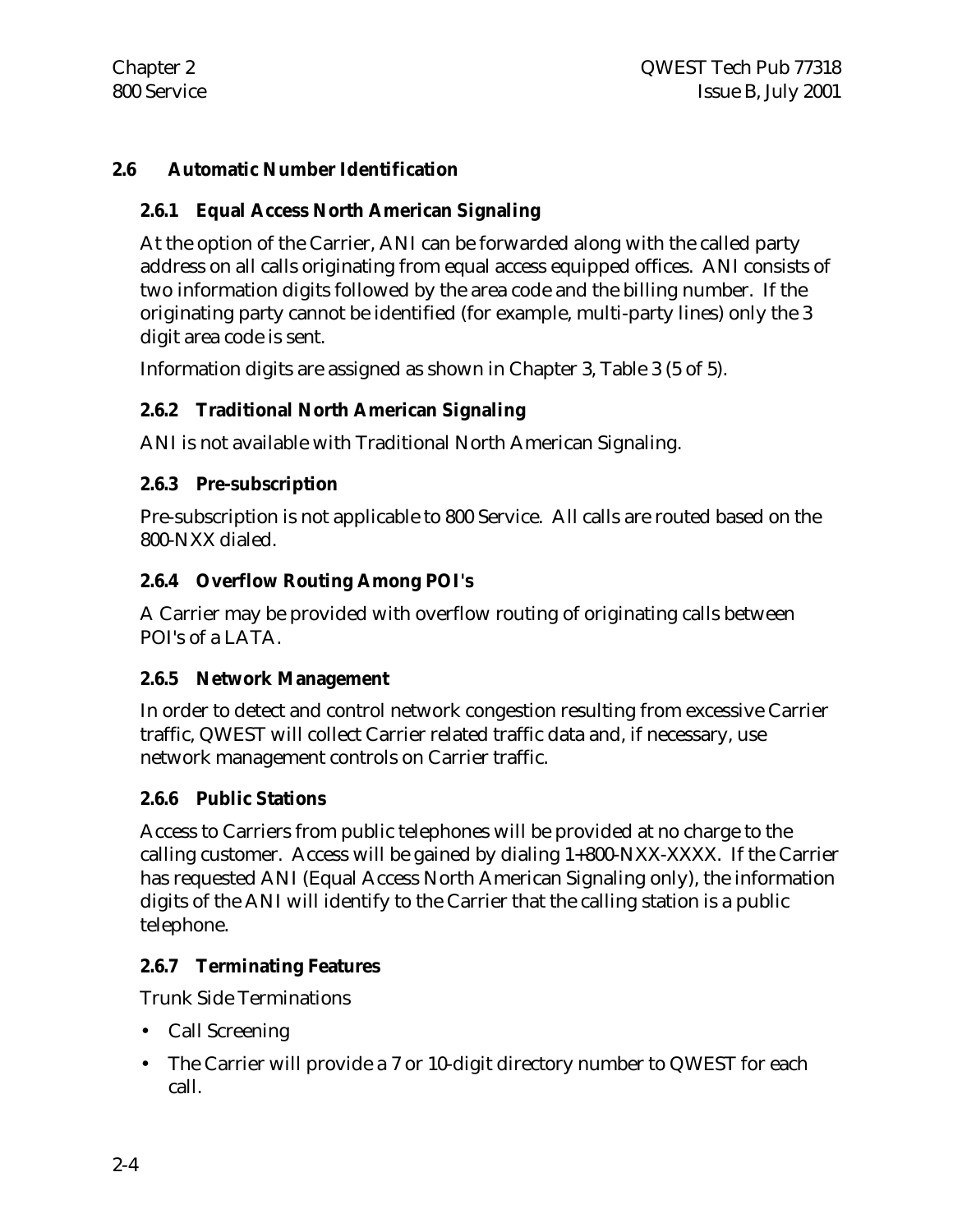- Calls directed by Carriers to office codes not served by the end office or tandem office to which the call has been presented will be routed to a reorder tone or a vacant code announcement.
- Supervisory Signals
- On terminating calls (from the Carrier's POP/POI to the called customers telephone exchange service location), QWEST will provide answer and disconnect supervision to the Carrier.
- Address Signaling
- Wink-start start-pulsing signals are provided by QWEST to the Carrier. Multifrequency (MF) address signaling is expected from the Carrier.
- Call Progress Tones
- The following standard tones are provided, as appropriate, to the Carrier attempting to complete a terminating 800 Service call:

Audible Ringing

Line Busy

Reorder

- Test Lines
- Access to balance (100 type) test line, milliwatt (102 type) test line, nonsynchronous or synchronous test line, automatic transmission measuring (105 type) test line, data transmission (107 type) test line, loop around test line, short circuit test line, open circuit test line and other test lines may be provided where equipment is available.
- Recording
- 800 Service is traditionally billed to the called customer. The called customer has a high chance of being located in and served from a different Company or Region. Therefore, QWEST will not be able to provide billing services from the originating AMA records.
- QWEST will offer terminating recording on an optional basis, subject to the appropriate tariff, for 800 Customers (i.e., the called number). Recording of terminating traffic requires the use of a dedicated access line (DAL). (If a DAL is not used, ALL terminating traffic to the line is recorded, resulting in erroneous billing for the 800 Service.)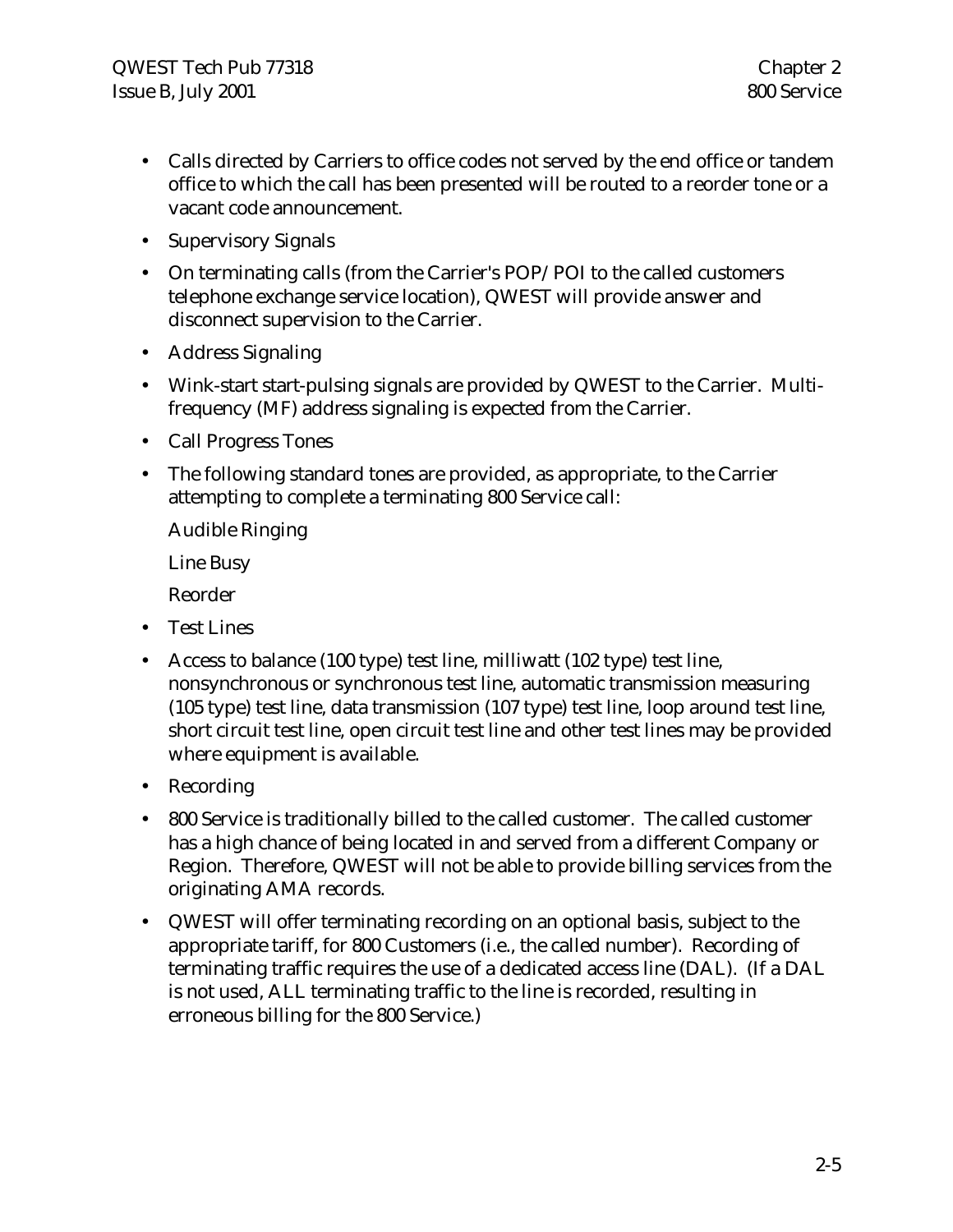- Network Management
- In order to detect and control network congestion resulting from excessive Carrier traffic, QWEST will collect Carrier related traffic data and use network management controls on Carrier traffic. QWEST may provide network management capabilities to the Carrier.

#### **2.7 Access Connection**

#### **2.7.1 General Description**

Transmission channels between Carrier and QWEST networks terminate at a POI at the Carriers location. The Carrier will have an option to request the type of transmission and supervisory signaling to be used.

Direct access (for the interim "NXX Plan" only) to an equal access equipped end office may, at the option of the Carrier, be equipped with either a 2- or 4-wire interface. Access to an end office via an access tandem / OSO / SSP is available only with a 4-wire interface. Signaling methods will include loop reverse-battery, E&M lead, and robbed bit digital signaling. In addition, multiplexed high capacity interfaces are available. A multiplexed digital interface designated DS-1 (1.544M/bs) is described in Chapter 5.

Address signaling at the interface between QWEST and the Carrier will use MF signaling and wink-start supervisory protocols. The Equal Access North American Signaling format was designed to provide all the necessary information in a way, which requires minimum call setup time. Some of the unique elements of this format are:

- optional provision of 10-digit ANI information ahead of the called party address
- an acknowledgment wink from the Carrier to signify receipt of all digits
- answer supervision returned to QWEST on all completed calls, whether or not ANI was provided.

The Carrier is required to provide answer supervision to QWEST. When the called party answers on a call from a Carrier terminating via trunk side connection into QWEST, QWEST will return answer supervision to the Carrier.

#### **2.8 Supplemental Feature**

The data transmission parameters supplement provides for trouble testing of selected parameters which are normally associated with voice band data transmission performance (e.g., signal-to-C-notched noise ratio, envelope delay distortion, impulse noise counts, intermodulation distortion, phase jitter, and frequency shift).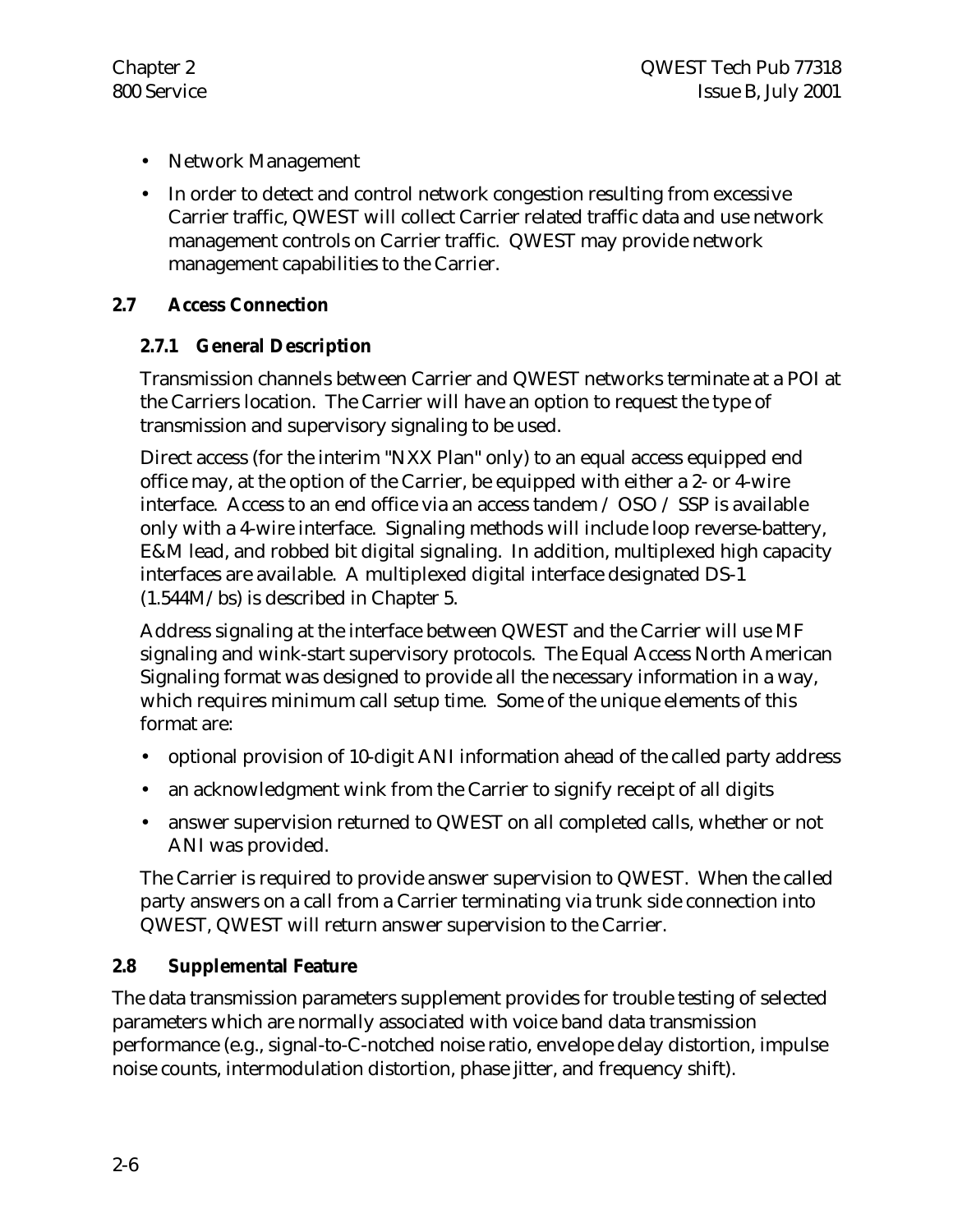#### **2.9 End User Connection**

#### **2.9.1 General Description**

Connection is normally provided to an end user via end office. Historically, 800 Service has been provided over dedicated access lines (DAL's), equipped for terminating AMA recording. The customer billing was derived from the terminating AMA records.

With the introduction of the interim "NXX Plan" 800 Service and continuing with the CCS/800 Service plan, QWEST will no longer be able to determine that a call delivered by the Carrier for termination to a QWEST customer is an 800 Service call unless the Carrier makes special arrangements with QWEST. The "special arrangements" will consist of one or more of the following items:

- Advanced notice to QWEST of the terminating network address (NPA-NXX-XXXX) to which 800 Service Calls will be delivered.
- Service request to QWEST for installation of a DAL.
- Service request to QWEST for installation of terminating AMA recording capabilities.

The DAL is normally an end office line side connection to the end user. QWEST can optionally provide trunk side service to the (typically large) end user. Additionally, Directory Number Identification Service (DNIS) and other optional services can be provided.

QWEST will provide DAL's and /or terminating recording services on an optional basis, if requested by the Carrier.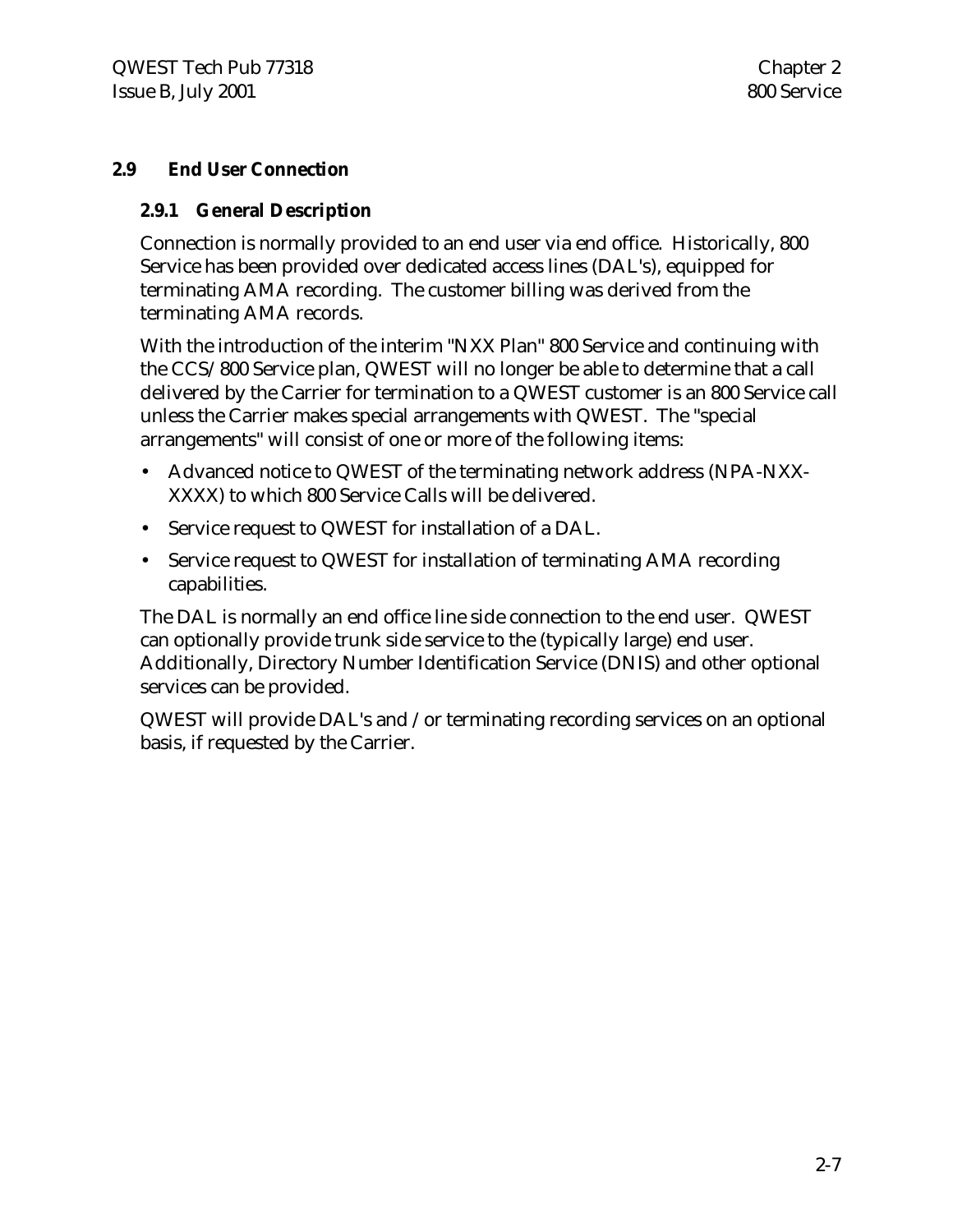# **CONTENTS**

# **Chapter and Section**

3.

# Page

| 3.1  |                                                       |  |
|------|-------------------------------------------------------|--|
| 3.2  |                                                       |  |
| 3.3  |                                                       |  |
| 3.4  |                                                       |  |
| 3.5  |                                                       |  |
| 3.6  |                                                       |  |
| 3.7  |                                                       |  |
| 3.8  |                                                       |  |
| 3.9  |                                                       |  |
|      |                                                       |  |
| 3.10 |                                                       |  |
| 3.11 |                                                       |  |
| 3.12 |                                                       |  |
|      | 3.12.1 Direct Dialed Originating 800 Service Calls3-5 |  |
| 3.13 |                                                       |  |
|      |                                                       |  |
|      |                                                       |  |
| 3.14 |                                                       |  |
|      |                                                       |  |
| 3.15 |                                                       |  |
| 3.16 | Common Channel Signaling (Future arrangement)3-8      |  |
| 3.17 |                                                       |  |
|      |                                                       |  |
|      |                                                       |  |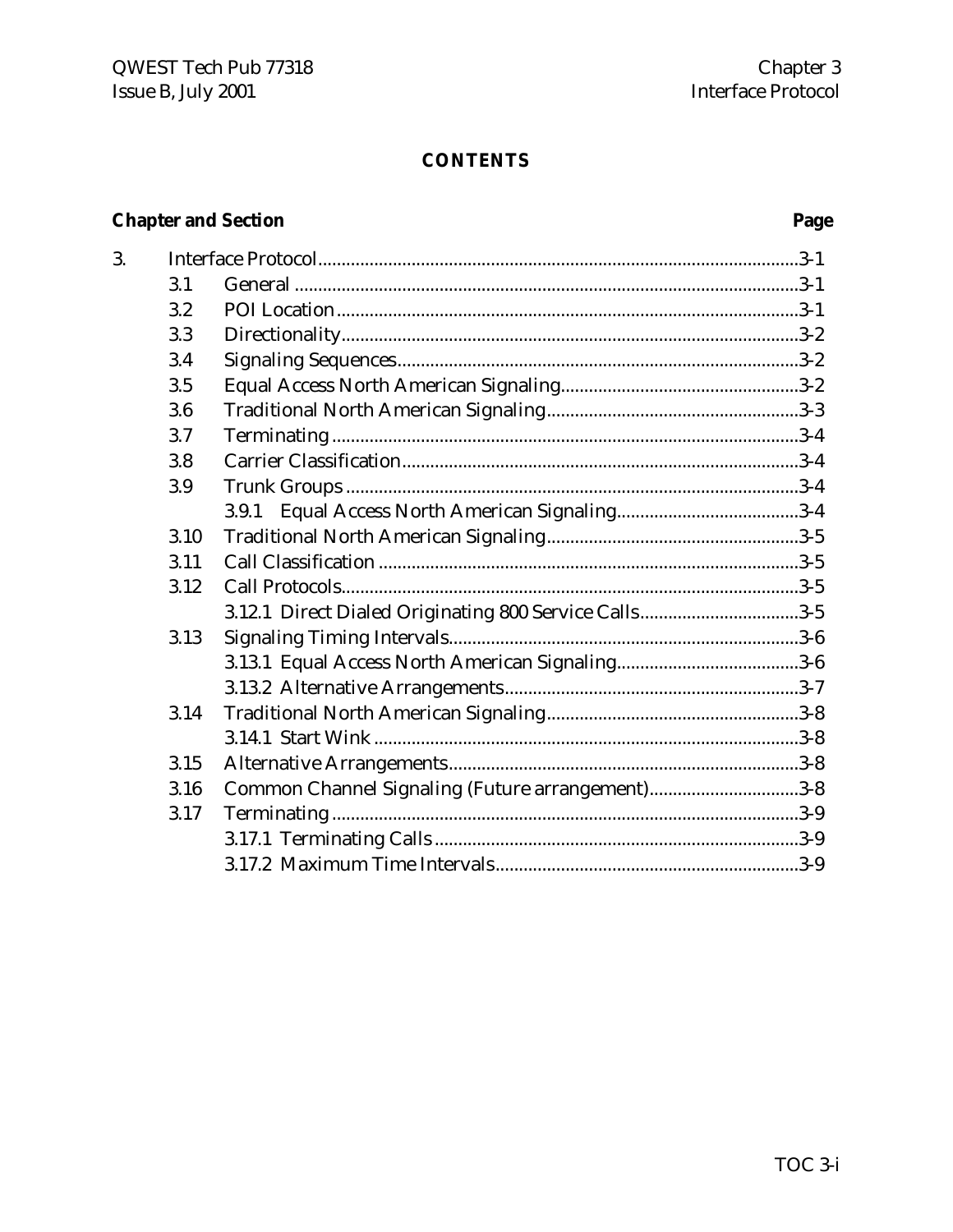| <b>Tables</b>  | Page                                                                    |
|----------------|-------------------------------------------------------------------------|
| $3-1$          |                                                                         |
| $3 - 2$        |                                                                         |
| $3-3$          |                                                                         |
| $3-4$          |                                                                         |
| $3-5$          | Equal Access Signaling Information (II) Digit Assignments (5 of 5) 3-11 |
| <b>Figures</b> |                                                                         |
| $3-1$          | Example of 800 Service Call Using Equal Access North American           |
| $3 - 2$        | Example of 800 Service Call Using Equal Access North American           |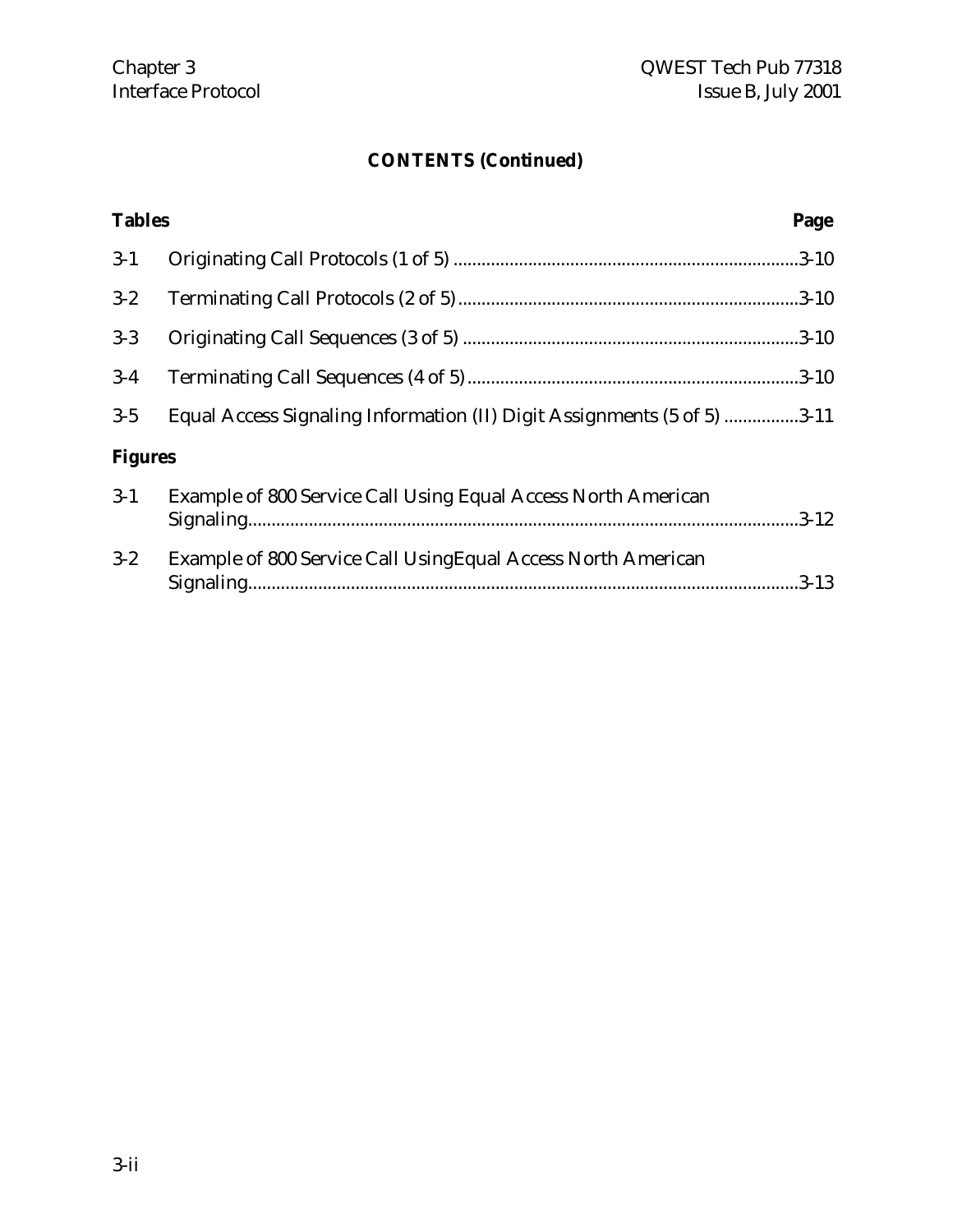#### **3. Interface Protocol**

#### **3.1 General**

The signals associated with the establishment, or release of a connection passing through the point of interface (POI) are:

- seizure
- answer
- disconnect
- winks
- multi-frequency (MF) pulses
- reverse make busy

The set of rules that govern the sequence of these signals and their separation in time is a call protocol. Since there are a number of call types, there are several call protocols. These call protocols are discussed in this section. Chapter 4 will discuss the electrical voltages and currents at the POI used to convey (denote) the signals identified above.

#### **3.2 POI Location**

In general, the Carrier's switching system will be connected to a QWEST access tandem through a trunk. The POI will be somewhere in this trunk. If the Carrier's point of presence (POP) contains a switching system, the POI is likely to be close to the Carrier's switching system. However, the POI may be anywhere within the local access and transport area (LATA) along the trunk. The sequences of signals and responses that occur on these trunks at the POI in establishing and releasing a connection are the call protocols. This section provides the protocol for 800 Service.

A call is the interaction at one POI associated with one end-to end connection. There will usually be two calls - an originating call and a terminating call - in each end-toend connection. Although these two calls are related from the end-user's point of view, they are described and handled as independent entities. It is important to note that the protocols are described in terms of calls rather than trunks. This form is used because an individual trunk may carry a number of call classes, each of which have different protocols. (Note: See restrictions in the Subsection entitled "Call Protocols"; under "Distinguishing Characteristics").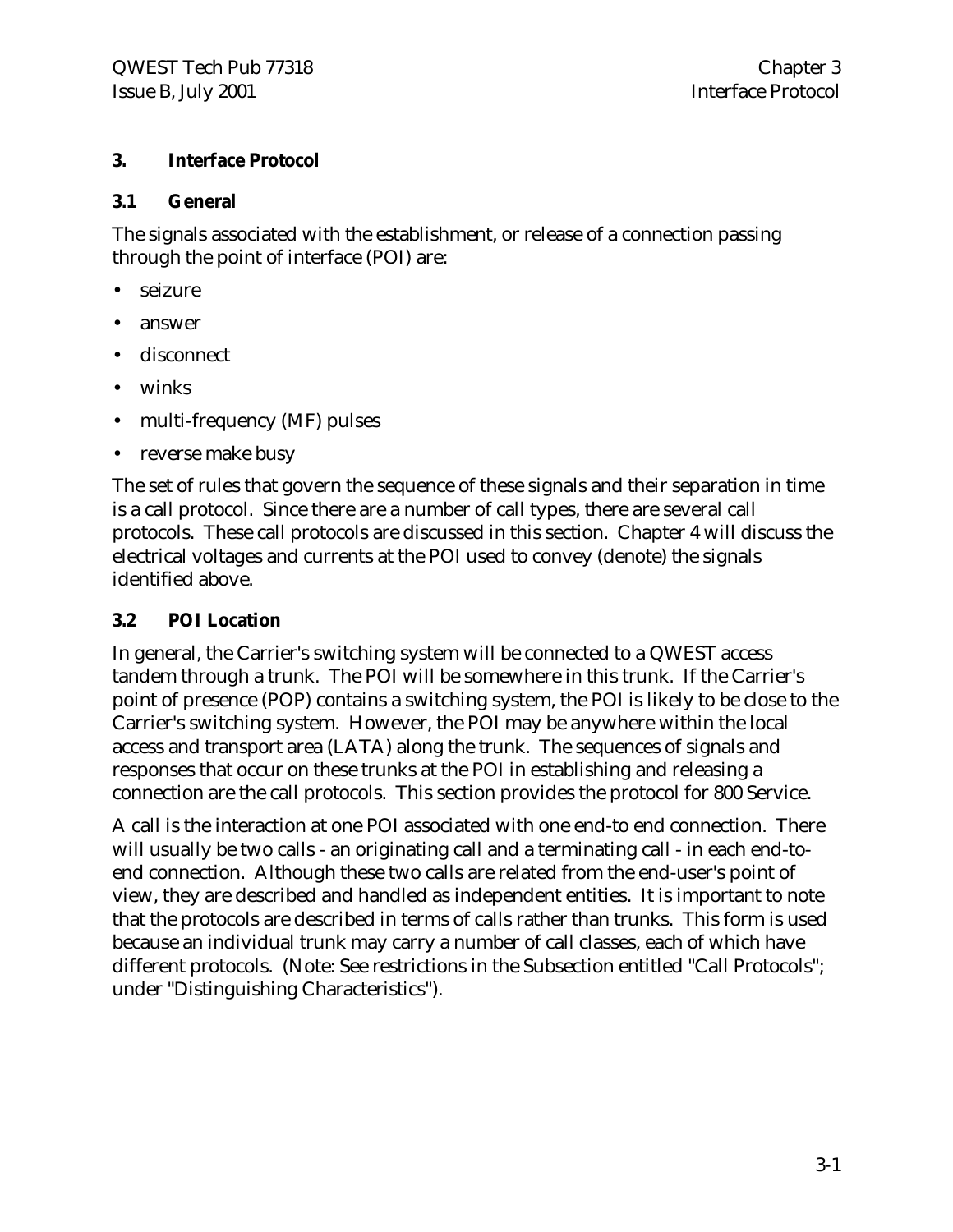#### **3.3 Directionality**

A basic characteristic of trunks is their directionality; i.e., the direction in which supervisory and address signals may be applied. In this context trunks are 1-way outgoing, 1-way incoming, or 2-way. To clarify the terminology, a 1-way outgoing trunk from QWEST (1-way incoming to the Carrier) is a trunk carrying originating calls. A 1-way incoming trunk to QWEST (1-way outgoing to the Carrier) carries terminating calls. Two-way trunks can carry both originating and terminating calls.

#### **3.4 Signaling Sequences**

The following signaling sequences will be discussed in this section:

- equal access North American signaling
- traditional North American signaling
- terminating

# **3.5 Equal Access North American Signaling**

Equal access North American signaling is characterized by a pulsing stream that consists of two pulsing sequences. The sequence which is transmitted first contains the calling customer's identification number which is used for billing purposes. This sequence is referred to as the identification sequence. The second pulsing sequence contains the called telephone number. This sequence is referred to as the address sequence. This arrangement allows the identification sequence (the ANI digits) to be pulsed to the Carrier before the called number. With the addition of overlap pulsing, which permits the initiation of pulsing to the Carrier before the customer has completed dialing, the call set up time is minimized. The nominal originating call sequence is as follows:

- After receipt from the customer of all but the last four digits of the called number, the QWEST switch will initiate actions to seize a trunk to the Carrier.
- The Carrier must respond to the trunk seizure with a wink when ready to receive pulsing (Wink signals are described in Appendix A, Section 1).
- Upon receipt of the wink from the Carrier, the QWEST switch will start outpulsing the identification sequence. MF pulsing as described in Appendix A, Section 2 will be used. The identification sequence will be in the format:

 $KP + II + 7/10$  Digit ANI + ST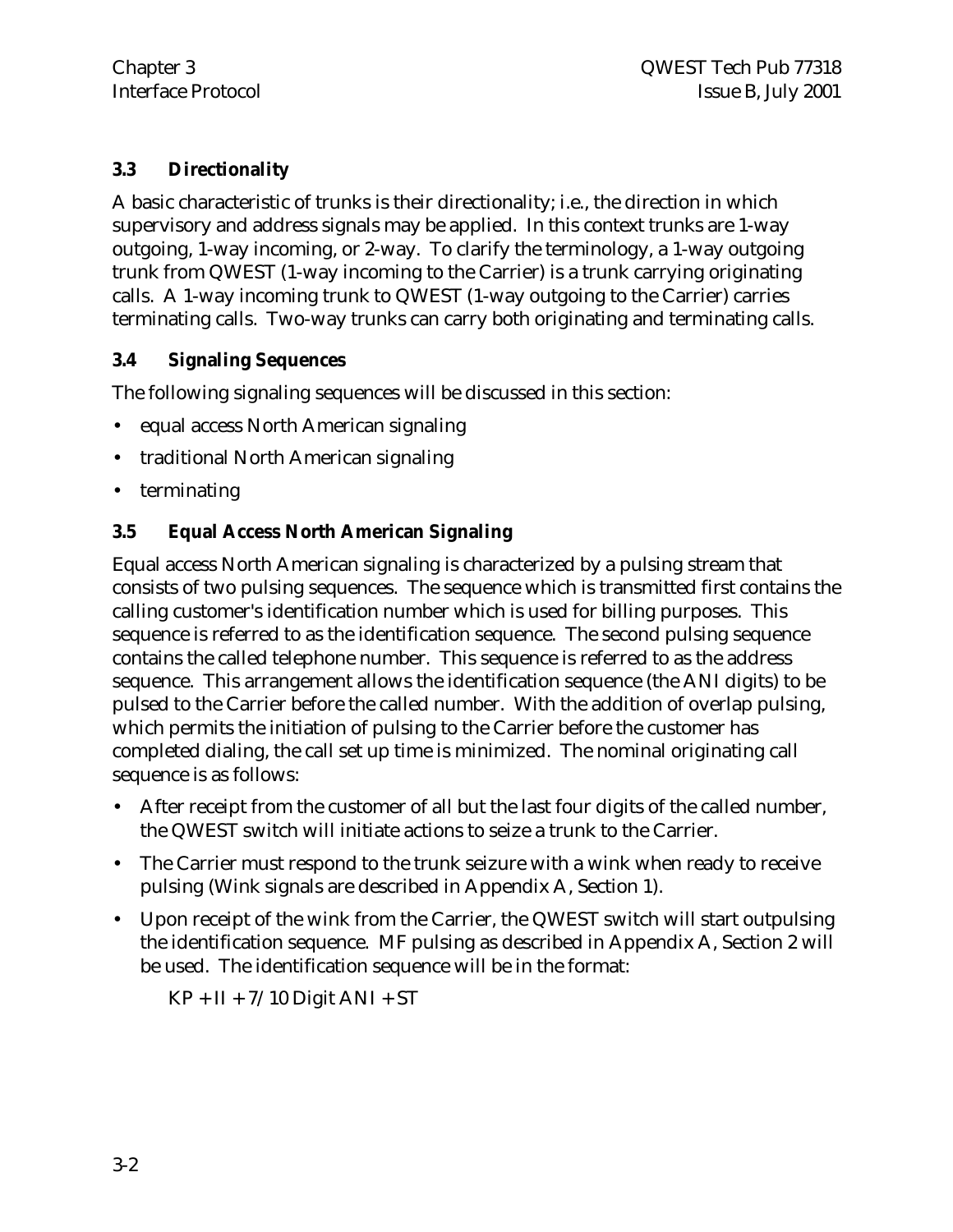• When the customer completes dialing and upon completion of outpulsing of the identification sequence, the QWEST switch will outpulse the address sequence. The address sequence will be in the format:

 $KP + 800 + NXX + XXXX + ST$ 

- When the Carrier has received all the pulsing information, it must respond with a second wink signal, called an acknowledgment wink.
- After outpulsing or upon receipt of the acknowledgment wink, the QWEST switch connects the talking path from the calling customer to the Carrier.
- When the called customer answers, the answer off-hook signal must be sent from the Carrier to the originating QWEST office.
- When the call is over, the disconnect sequence described in Appendix A, Section 6 is initiated.

# **3.6 Traditional North American Signaling**

Traditional North American Signaling is characterized by a pulsing stream that consists of only one pulsing sequence. ANI cannot be provided with Traditional North American Signaling. The nominal originating call sequence is as follows:

- After receipt from the customer of  $1 + 800 + NXX + XXXX$ , QWEST will start actions to seize a trunk to the Carrier.
- The Carrier must respond with a start-wink signal.
- Upon receipt of the start-wink signal, QWEST will MF pulse the address sequence  $(KP + \text{digits} + ST)$  where "digits" will consist of the actual number dialed (less the access digit "1") in the format:
	- $KP + 800 + NXX + XXXX + ST$ ,
	- or, when the trunk group to the Carrier is serving calls from more than one originating NPA, the "800" SAC will be converted to the form:
	- $KP + OOY + NXX + XXXX + ST$ .
	- Where the "Y" is a unique, locally assigned digit used to identify the originating NPA.
- The Carrier must respond with a steady off-hook signal.
- Called customer answer supervision must be returned through the Carrier network to QWEST. Failure to return answer supervision may activate toll fraud features in the QWEST switch, causing a disconnect sequence to be activated.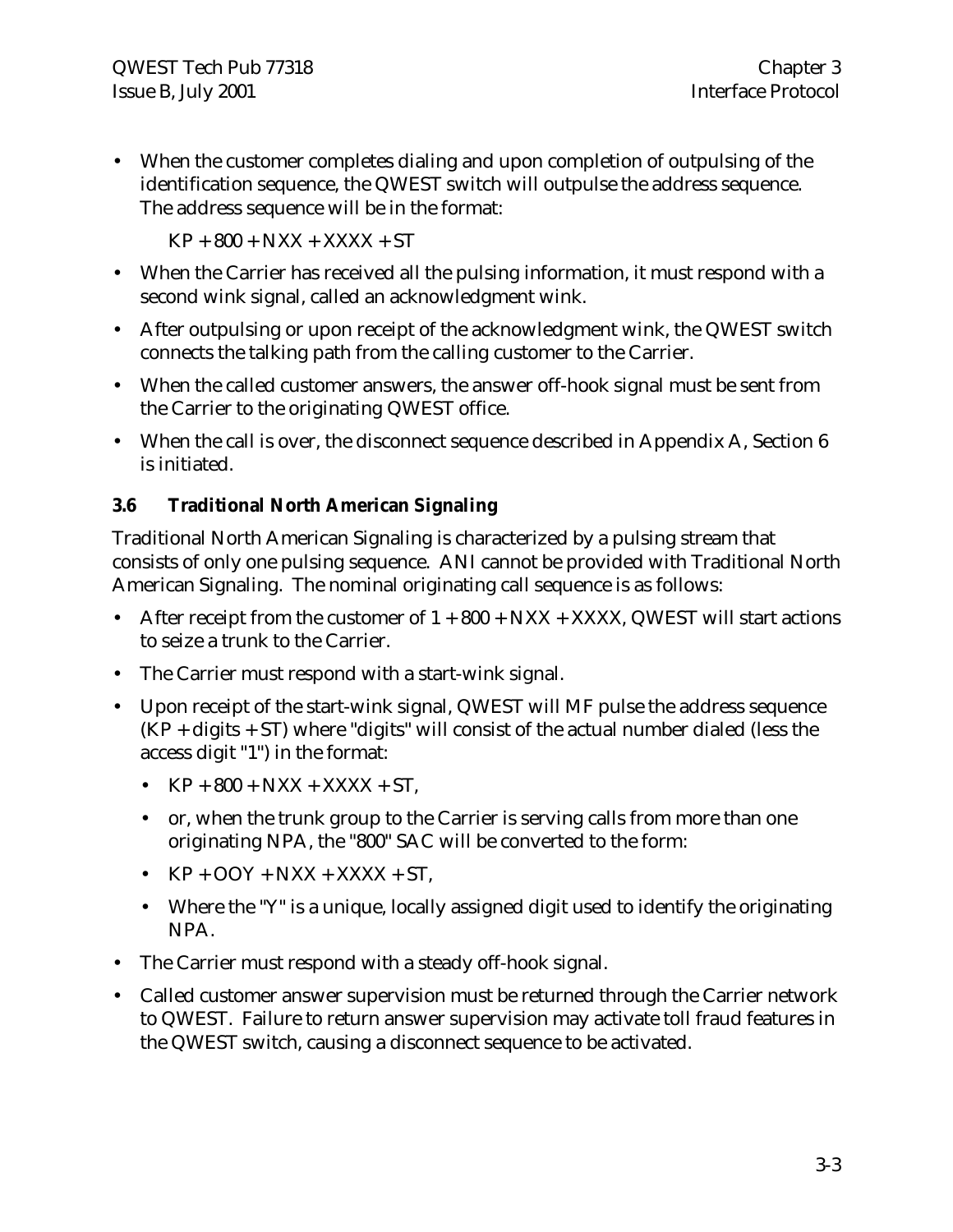• When either the customer or the Carrier (because of distant party disconnect) decides it is finished with the connection, the disconnect sequence described in Appendix A, Section 6 is initiated.

#### **3.7 Terminating**

- The terminating call sequence is as follows:
- The Carrier will seize a trunk to QWEST and apply an off-hook signal to the trunk.
- QWEST will respond with a standard wink signal which signals the Carrier that the QWEST switch is ready to receive the address pulsing sequence.
- Upon receipt of this wink-start signal from QWEST, the Carrier must MF out pulse the address sequence.
- QWEST will screen and route this address sequence and deliver the call to the proper station in the LATA.
- When the called (800 Service) customer answers, answer supervision (off-hook) will be passed to the Carrier from QWEST.
- When the call is over, the disconnect sequence described in Appendix I, Section 6 will be initiated.

#### **3.8 Carrier Classification**

The call protocols described above assume that the Carrier(s) will be classified as InterLATA Carriers, i.e., Carriers providing connections between LATA's and serving areas where the calling and called customers are in World Zone 1.

#### **3.9 Trunk Groups**

#### **3.9.1 Equal Access North American Signaling**

To provide the Interim "NXX Plan" 800 Service, QWEST will establish a trunk group or groups for the Carrier at the 800 Service access tandem or end office location. As noted in Chapter 2, Section 4, it is recommended that the Interim "NXX Plan" 800 Service trunking arrangements for access to the QWEST network be established through POP(s) POI(s) in a manner that is consistent with the CCS Network plan. Trunk groups may be dedicated to 800 Service or, where switching system technology permits, combined with other switched access.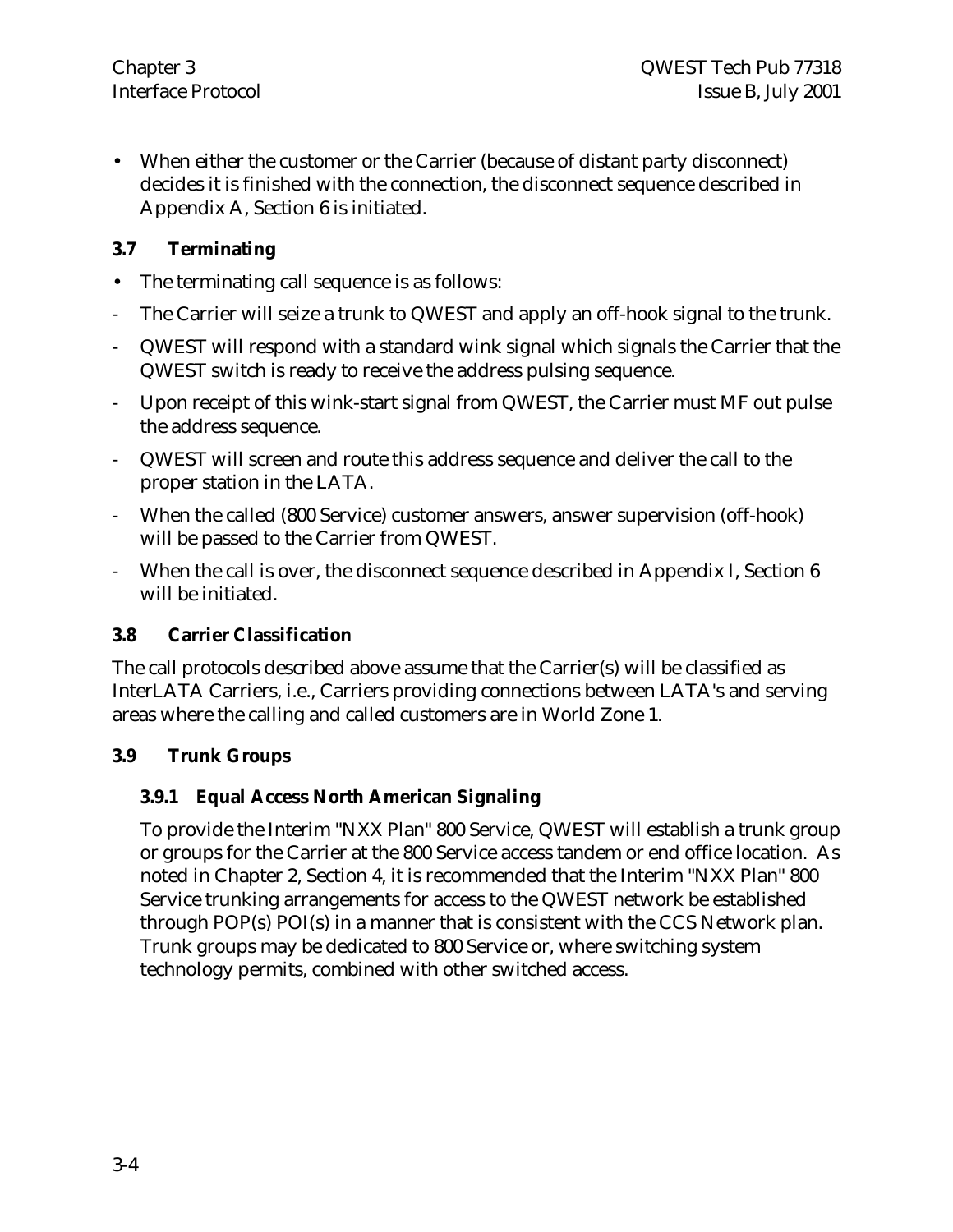#### **3.10 Traditional North American Signaling**

To provide the Interim "NXX Plan" 800 Service, QWEST will establish a trunk group or groups for the Carrier at the 800 Service access tandem or leased OSO switch locations. Only 800 Service calls will be directed to the Carrier over these trunks. Access tandems serving more than one originating NPA will deliver all originating 800 Service traffic on one trunk group with the originating NPA encoded in a "OOY" format as described in the Subsection entitled "Traditional North American Signaling". Optionally, the Carrier may choose to have a separate trunk group for each originating NPA.

#### **3.11 Call Classification**

There are a number of variables that characterize an 800 Service call protocol. The following assumptions are made:

- Direction (originating or terminating)
- Carrier = InterLATA
- Destination = intraLATA, InterLATA within World Zone 1.
- Signaling sequence:
- equal access North American signaling
- traditional North American signaling
- Type = Service Access Code

These variables determine four unique call protocols - two originating and two terminating.

#### **3.12 Call Protocols**

#### **3.12.1 Direct Dialed Originating 800 Service Calls**

- These are direct dialed calls destined for completion within World Zone 1.
- Distinguishing Characteristics (EA North American Signaling)
- The generalized call origination information is as follows:

Customer dials 1+800+NXX+XXXX Outpulsing Sequence Identification KP+(II+ANI)+ST

Address +KP+800+NXX+XXXX+ST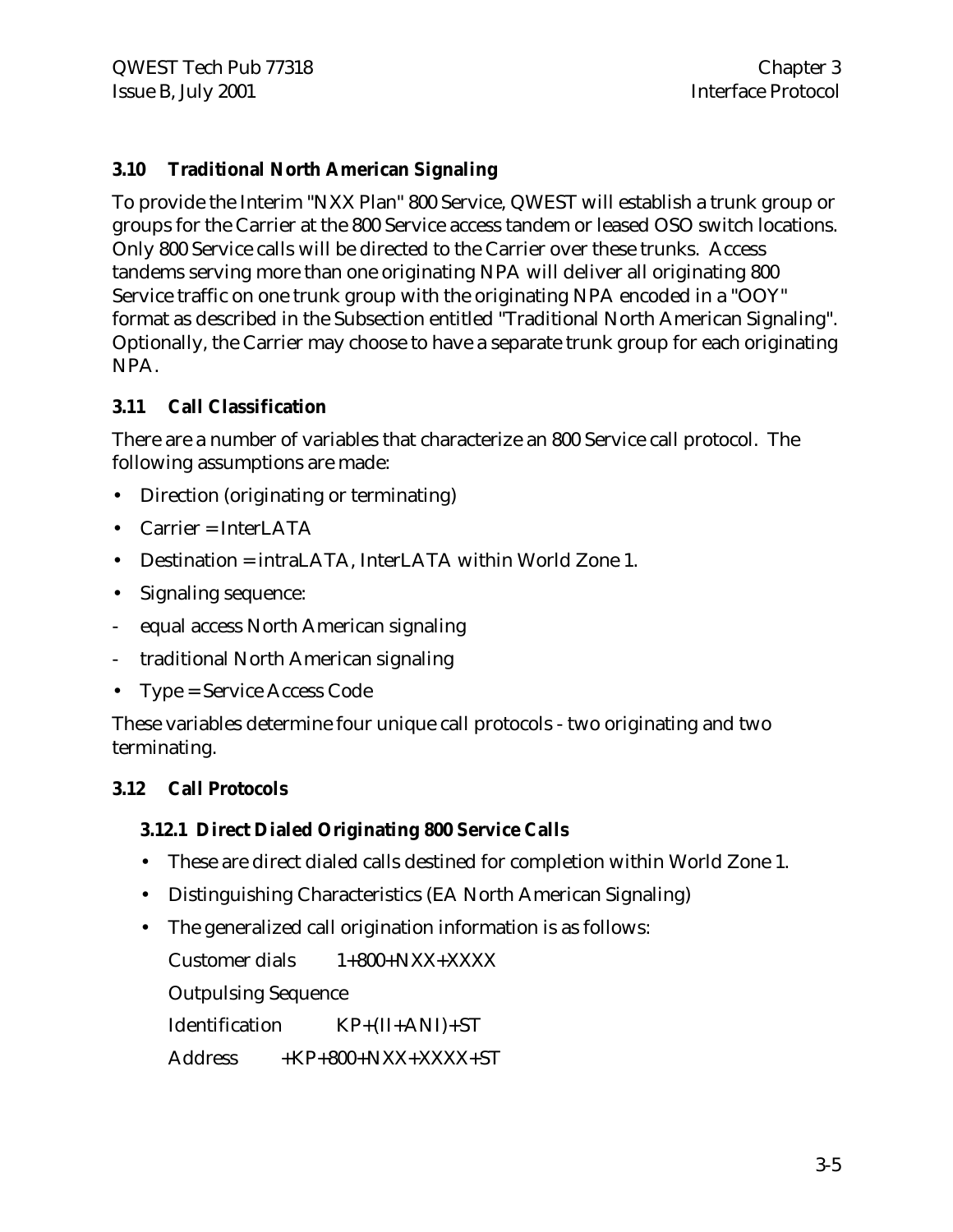- The call will appear on an equal access signaling trunk group.
- In the identification sequence, the first digit after KP is never 1.
- The ST pulse at the end of the identification sequence is not primed.
- The number of digits in the address sequence (other than KP and ST) is either 7 or 10 as determined by QWEST.
- The first digit in the address sequence after KP is never 0.
- Distinguishing Characteristics (Traditional North American Signaling)

Customer dials 1+800+NXX+XXXX

Outpulsing Sequence KP+800+NXX+XXXX+ST

- $(Cor)$  KP+00Y+NXX+XXXX+ST
- There is no identification sequence.
- The number of digits in the outpulsing sequence (other than KP and ST) is 10.
- The call will appear on a trunk group per originating NPA with the outpulsed number unchanged from the customer dialed number, or, optionally on a trunk group carrying calls from more than one originating NPA with the dialed "800" converted to "00Y" where the "Y" identifies the originating NPA (The "Y" is a locally assigned value).
- It may be technically feasible from certain vendor switches to combine EA North American Signaling and Traditional North American Signaling on the same trunk group. QWEST will optionally provide this service where switch compatibilities allow.
- Specific Call Examples

A specific example of an 800 Service call using Equal Access North American Signaling is shown in Figure 3-1. A specific example of the same call using Traditional North American Signaling is shown in Figure 3-2.

#### **3.13 Signaling Timing Intervals**

#### **3.13.1 Equal Access North American Signaling**

When the Carrier is ready to receive the initial outpulsing from QWEST, it must return a standard wink-start signal to QWEST. The end of the wink signal must not occur until 210 ms after the trunk seizure off-hook signal is received at the Carrier switch. The Carrier must complete the wink-start signal within 3.5 s from the time of seizure of the trunk.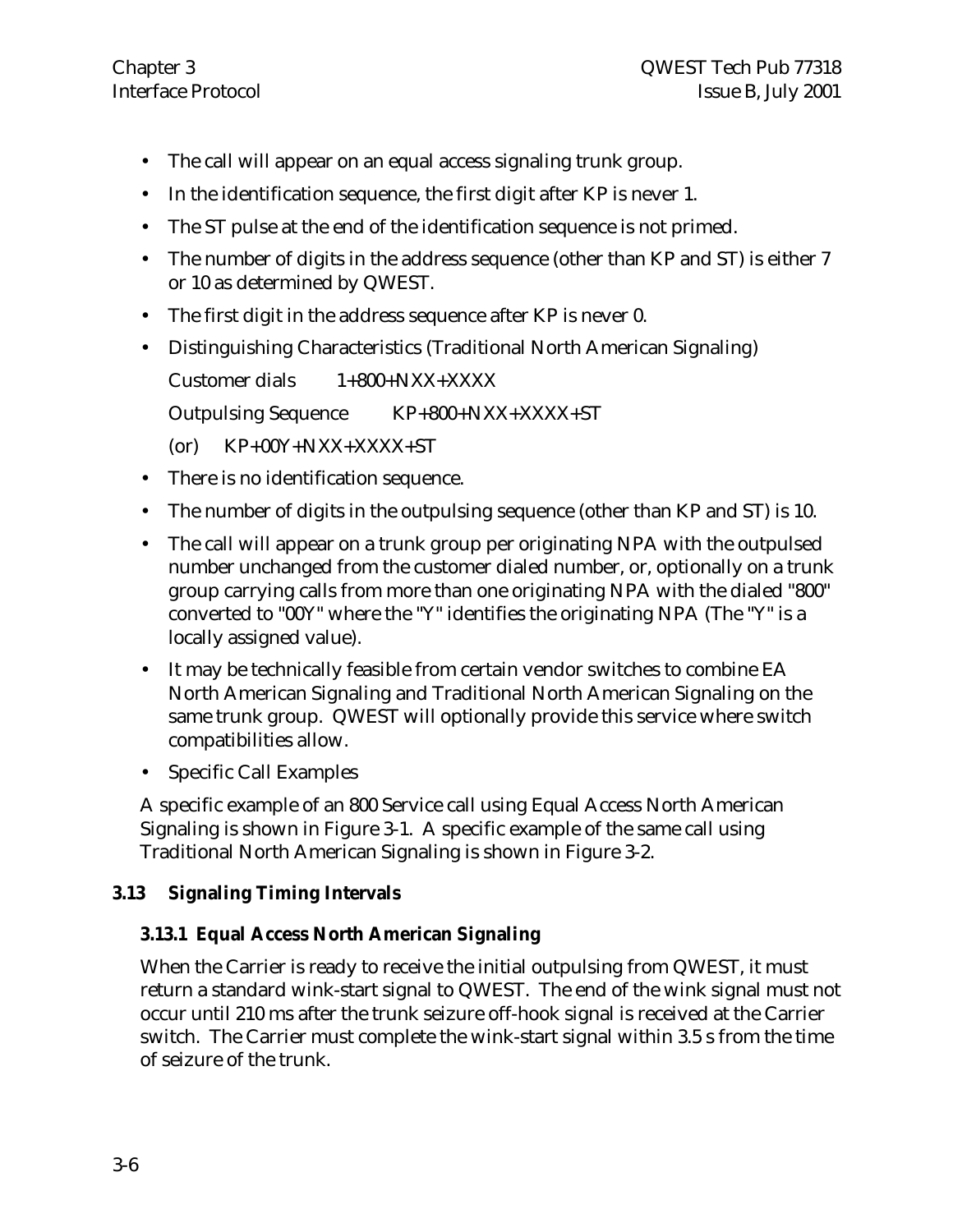After receiving the wink-start signal, QWEST will send the identification sequence to the Carrier. The start of outpulsing will be delayed as little as possible, but not less than 50ms. This sequence (as noted earlier) may be sent before dialing is completed. As soon as dialing is completed, the address (called number) sequence is sent from QWEST to the Carrier. Because the QWEST office waits until dialing is completed before sending the address sequence, there can be a time delay between the identification and address sequences. When the Carrier has received the complete address sequence, it must respond with the acknowledgment wink signal within 3.5 s of the completion of outpulsing. The transmission of this wink signal must be delayed at least 200 ms after receiving the address sequence. In order for QWEST to differentiate unequivocally a received wink signal, the Carrier must provide an on-hook state between these two signals of at least 250 ms duration. If the Carrier does not return start winks and acknowledgment winks within the times specified above, QWEST may route the call to an announcement.

If an invalid code is received by the Carrier, the Carrier should return an invalid or vacant code announcement to QWEST. The start of an announcement sent by the Carrier should be delayed 1.2 s after transmittal of the acknowledgment wink in order to ensure the entire announcement is passed to the calling customer.

On 1-way trunks, if the Carrier returns an off-hook longer than 350 ms instead of a wink, QWEST will release the connection to the Carrier and return an announcement to the customer.

If a trunk from QWEST to the Carrier cannot be seized (because all trunks to the Carrier are busy), QWEST will return a user-oriented no circuit (NC) announcement to the calling party.

#### **3.13.2 Alternative Arrangements**

There are alternative arrangements available to Carriers. These arrangements, which must be negotiated with QWEST, are described below.

- Non-Overlap Outpulsing
- With non-overlap outpulsing, all dialed digits must be received by the QWEST end office before any outpulsing takes place. After all dialed digits are received, the QWEST office seizes a trunk toward the Carrier. Then, after receiving a wink-start, the full pulsing stream is outpulsed from QWEST. The basic format of the pulsing stream is as follows:

 $KP+II+ANI+ST+KP+800+NXX+XXXX+ST$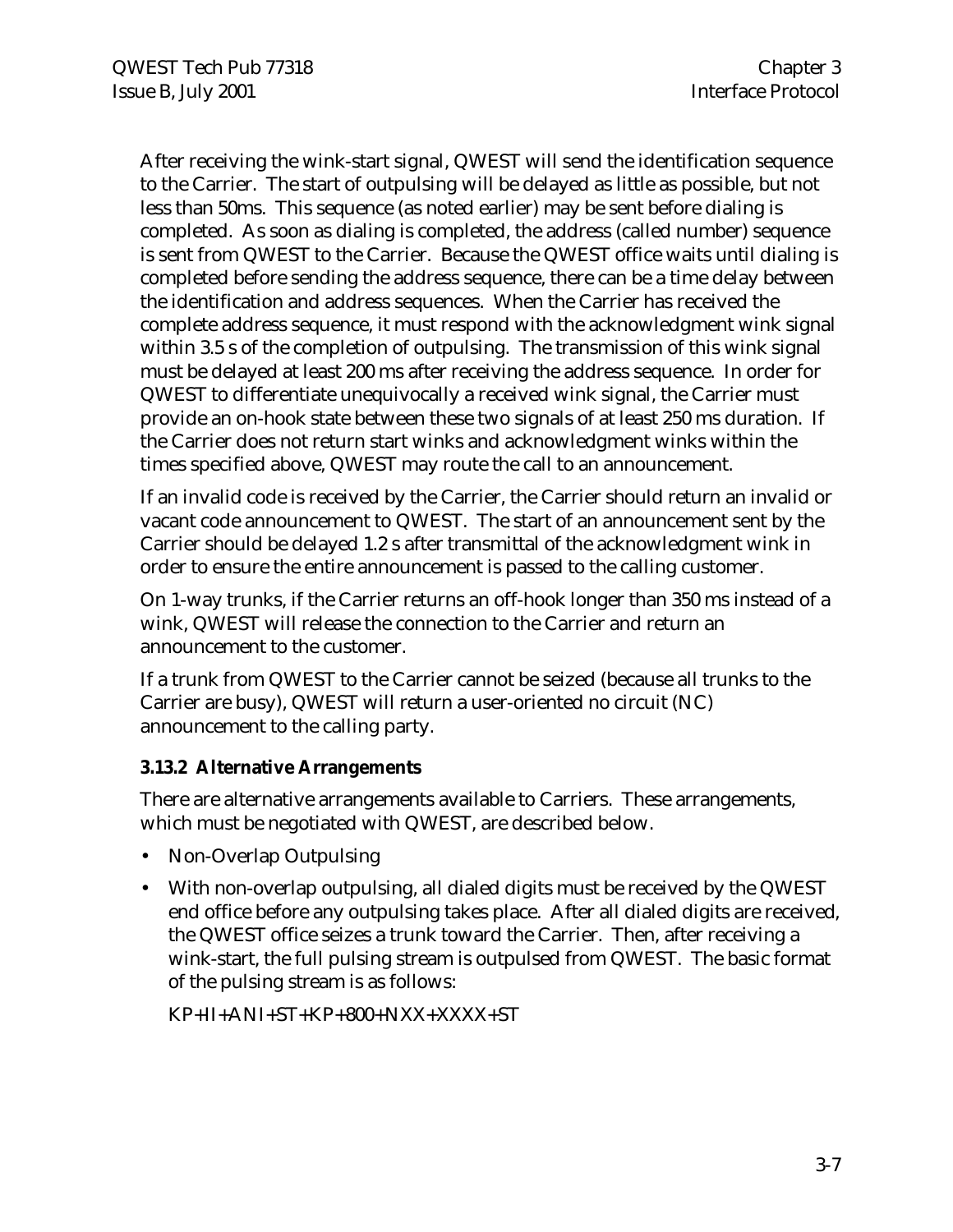- This pulsing stream will be received as (approximately) one continuous sequence. However, there will be a small time delay between the identification and address sequences. This delay will be at least as long as the MF pulsing inter-digital interval (See Appendix A, Subsection 2.)
- No ANI
- -The Carrier has the option to elect to receive ANI or not. Without ANI, the basic format of the pulsing stream received at the Carrier will be as follows:

 $KP+ST+KP+800+NXX+XXXX+ST$ 

• It will be noted that the identification sequence without ANI has been reduced to KP+ST. With the elimination of ANI, the two-information (II) have also been eliminated.

### **3.14 Traditional North American Signaling**

### **3.14.1 Start Wink**

The Carrier must return the start-wink signal within 4 seconds of the trunk seizure.

The end of the start wink must not occur until 210 ms after receipt of the incoming seizure signal. The Carrier must be prepared to receive MF pulses 35 ms after the end of the start wink.

If off-hook from the Carrier is not received within 4 seconds after completion of outpulsing the information sequence, the trunk to the Carrier may be restored to on-hook and an announcement returned to the originating customer. The basic format of the pulsing stream is as follows:

 $KP+800+NXX+XXXX+ST$ 

# **3.15 Alternative Arrangements**

The Traditional North American Signaling is a fixed format. ANI is not available. In lieu of ANI, the "800" may (optionally) be converted to a "OOY" format in which the "Y" indicates the originating NPA. The basic format of the pulsing stream is an follows:

KP+00Y+NXX+XXXX+ST

The "00Y" format is convenient for receiving traffic from Access Tandem switches that serve more than one originating NPA. Another alternative for identifying the originating NPA is the use of dedicated trunk groups.

# **3.16 Common Channel Signaling (Future arrangement)**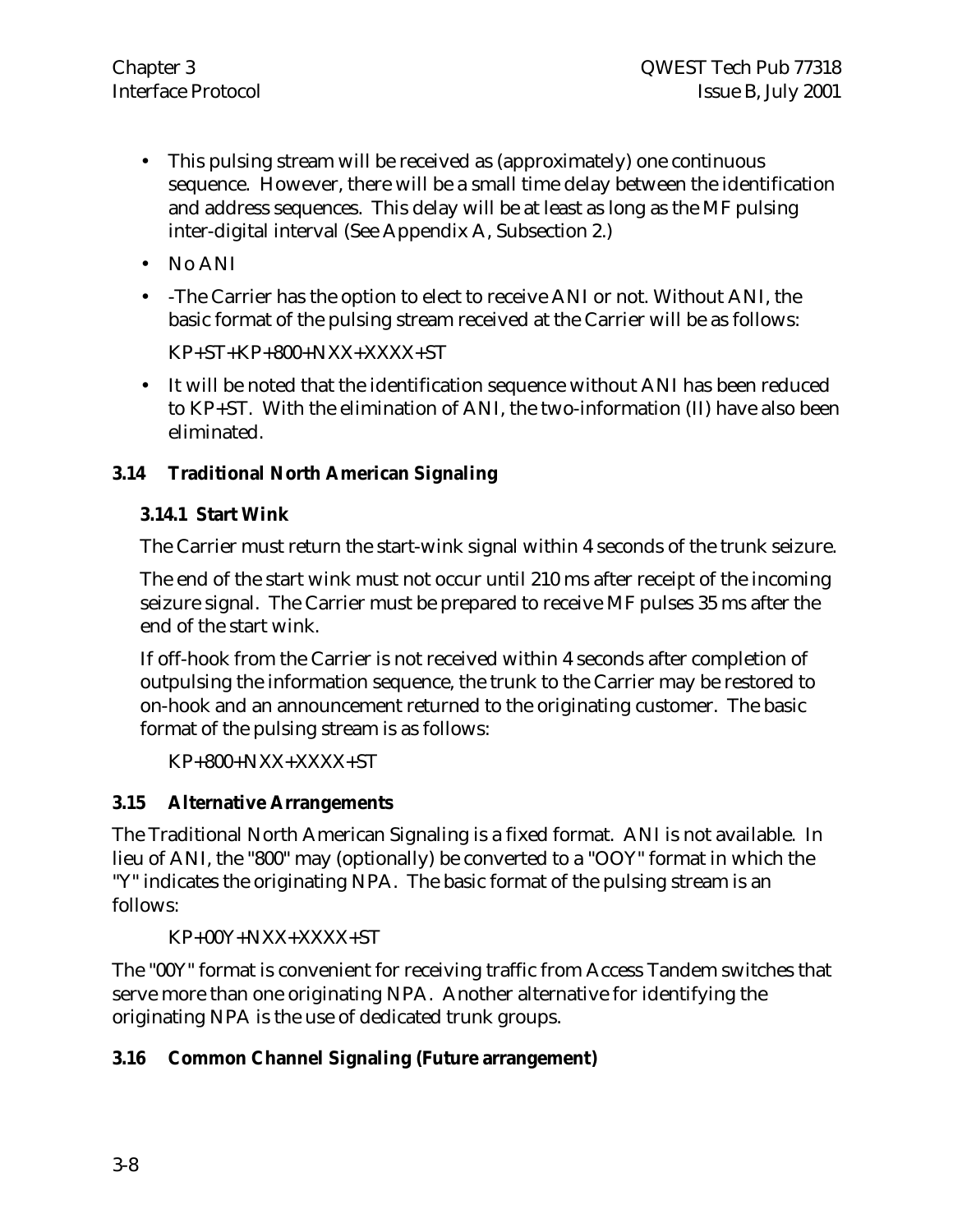#### **3.17 Terminating**

#### **3.17.1 Terminating Calls**

These are calls incoming to the LATA where it is desired to complete a connection to the 800 Service called party. These are calls to valid telephone numbers for 800 Service customers served by LATA end offices sub-tending the Carrier POI that presents the call to U S WEST. The Carrier cannot return the dialed "800-NXX-XXXX" to the QWEST without first converting that dialed number into a valid terminating number. Calls presented to QWEST in the format of 800-NXX-XXXX by the Carrier will be routed to an appropriate invalid code or vacant code recording.

The Carrier will be requested to provide either a 7-digit or 10-digit address as required by the QWEST offices.

#### **3.17.2 Maximum Time Intervals**

QWEST will return the wink-start signal to the Carrier within 8 seconds from the time of seizure of the trunk.

The Carrier must send the address pulsing sequence to QWEST within 3.5 seconds from the receipt of the start-wink signal.

If no terminating address characters are received within 5 seconds of a Carrier applied seizure (off-hook) signal on the trunk from the Carrier to U S WEST, the trunk may be considered to have a "permanent signal" and may be accorded maintenance treatment.

If QWEST does not receive all of the called party destination code within 20 seconds after the start signal, the trunk may time out and initiate partial dial treatment. A partial dial condition on a trunk will be treated in the same manner as permanent signal condition.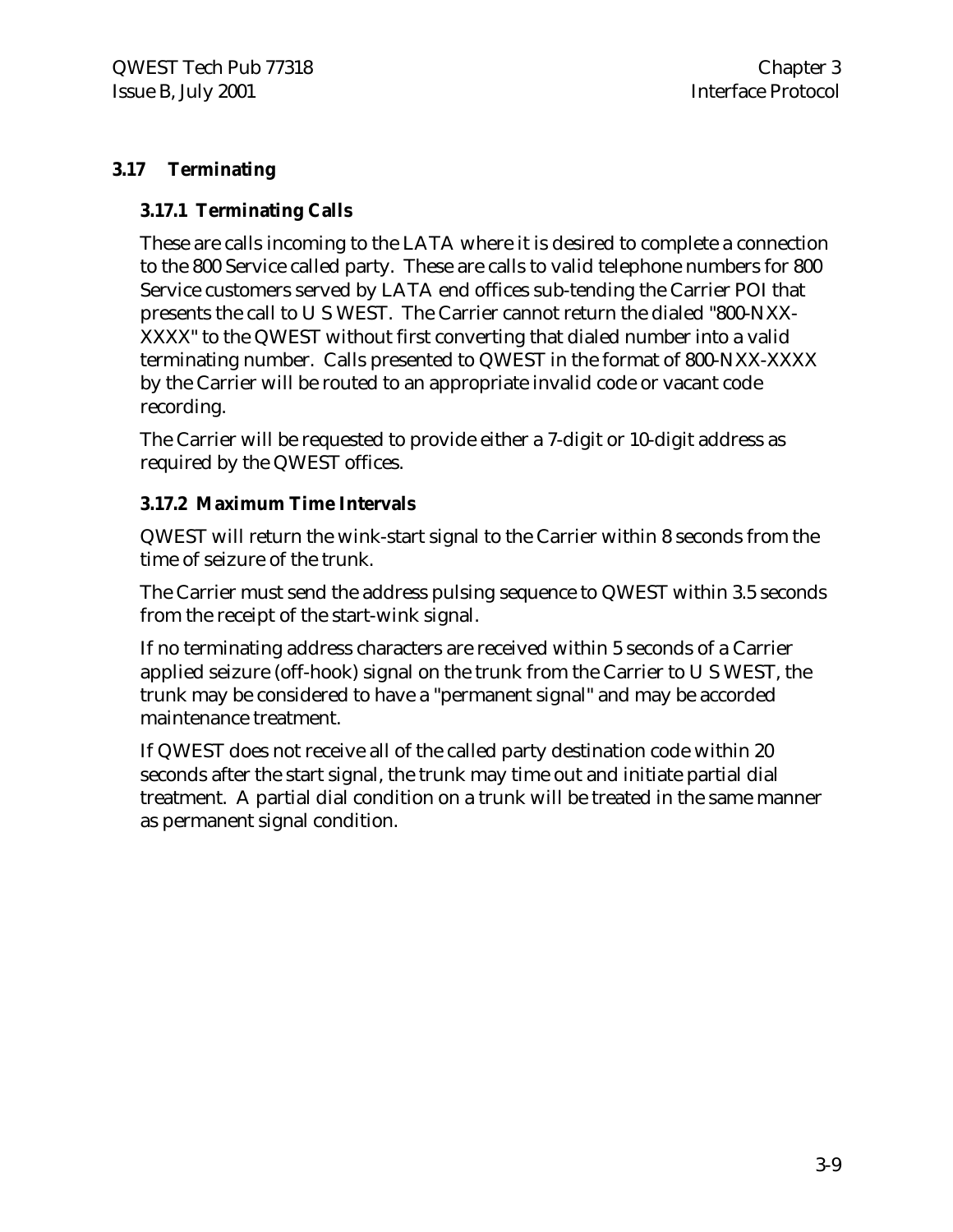#### **Table 3-1** Originating Call Protocols (1 of 5)

| Call Type             | Carrier | <b>Destination</b> | Signaling   | Call     |
|-----------------------|---------|--------------------|-------------|----------|
|                       |         |                    | Sequence    | Protocol |
| Service Access        | IС      | World Zone         | EA North    |          |
| Code                  |         |                    | American    |          |
| <b>Service Access</b> | IС      | World Zone         | Traditional |          |
| Code                  |         |                    | North       |          |
|                       |         |                    | American    |          |

#### **Table 3-2** Terminating Call Protocols (2 of 5)

| Call Type | Carrier | <b>Destination</b> | Signaling  | Call     |
|-----------|---------|--------------------|------------|----------|
|           |         |                    | Sequence   | Protocol |
| Directory | ΙU      | Termination        | Wink-Start |          |
| Number    |         | within LATA        | Operatin   |          |
| Test      |         |                    | with MF    |          |
|           |         |                    | Pulsing    |          |

#### **Table 3-3** Originating Call Sequences (3 of 5)

| Protocol | Customer Dials       | <b>Outpulsing Sequence</b> |                                |  |  |
|----------|----------------------|----------------------------|--------------------------------|--|--|
|          | 1 + 800 + NXX + XXXX | <b>Identification</b>      | Address                        |  |  |
|          |                      | $KP + (II + ANI) + ST$     | $+$ KP + 800 + NXX + XXXX + ST |  |  |
|          | 1 + 800 + NXX + XXXX | <b>NONF</b>                | $KP + 800 + NXX + XXXX + ST$   |  |  |
|          |                      | (Alternate)                | $KP + 00Y + NXX + XXXX + ST$   |  |  |

# **Table 3-4** Terminating Call Sequences (4 of 5)

| Protocol | <b>Carrier Outpulses</b> |  |
|----------|--------------------------|--|
|          | $KP + 7/10$ DIGITS + ST  |  |
|          | $KP + 95X + XXXX + ST$   |  |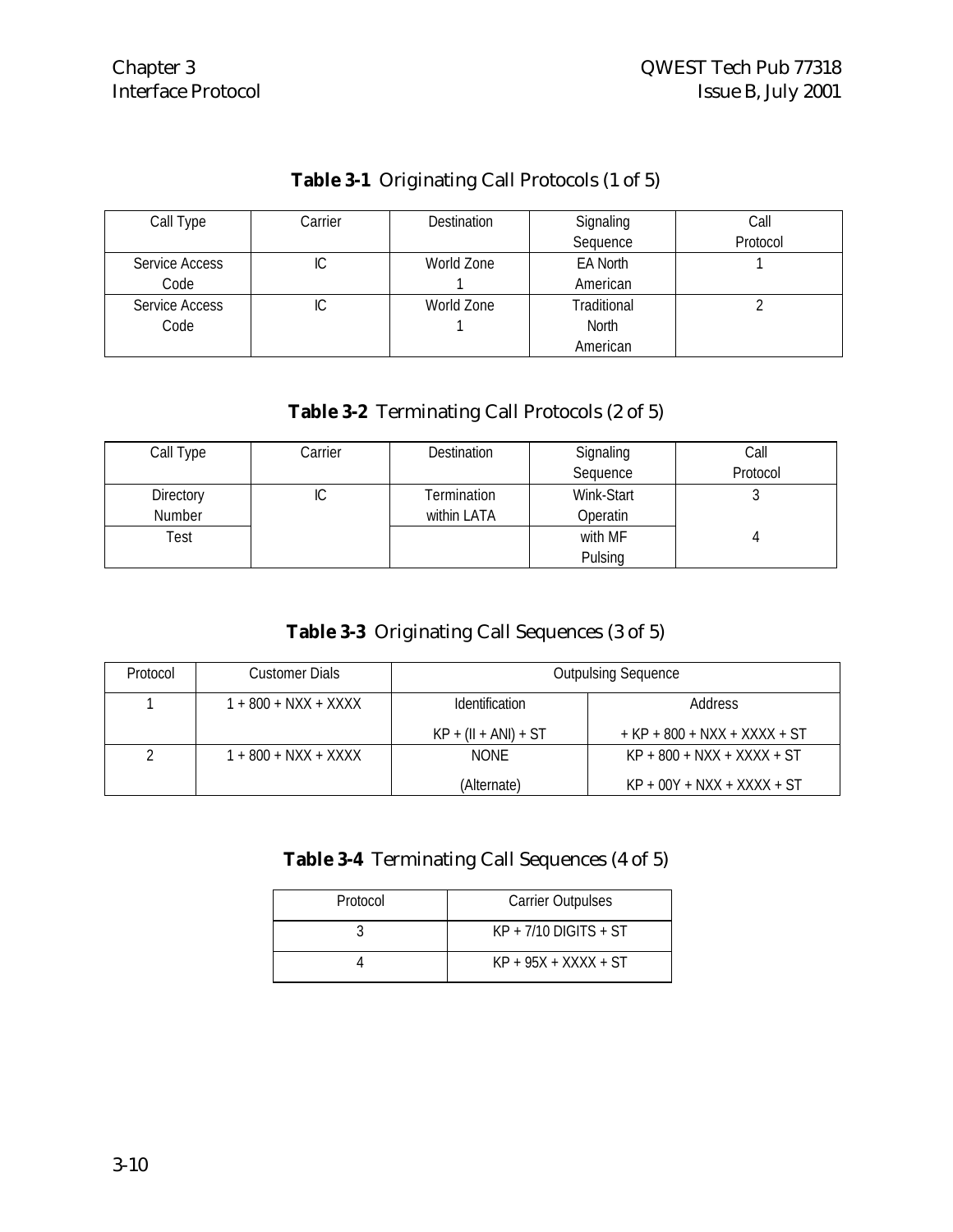| Information |                                              |  |  |
|-------------|----------------------------------------------|--|--|
| Digits      | Explanation                                  |  |  |
| $00\,$      | Identified Line - No Special Treatment       |  |  |
| 01          | ONI (Multiparty)                             |  |  |
| 02          | <b>ANI Failure</b>                           |  |  |
| 06          | Hotel/Motel                                  |  |  |
| 07          | Coinless, Hospital, Inmate, etc.             |  |  |
| 08          | InterLATA Restriction                        |  |  |
| 10          | <b>Test Call</b>                             |  |  |
| $12 - 19$   | Not to be Assigned due to conflicts with 1NX |  |  |
| 20          | AIOD - Listed Number Sent                    |  |  |
| 27          | Coin                                         |  |  |
| 68          | InterLATA Restricted - Hotel/Motel           |  |  |
| 78          | InterLATA Restricted - Coinless, etc.        |  |  |
| 95          | <b>Test Call</b>                             |  |  |

# **Table 3-5** Equal Access Signaling Information (II) Digit Assignments (5 of 5)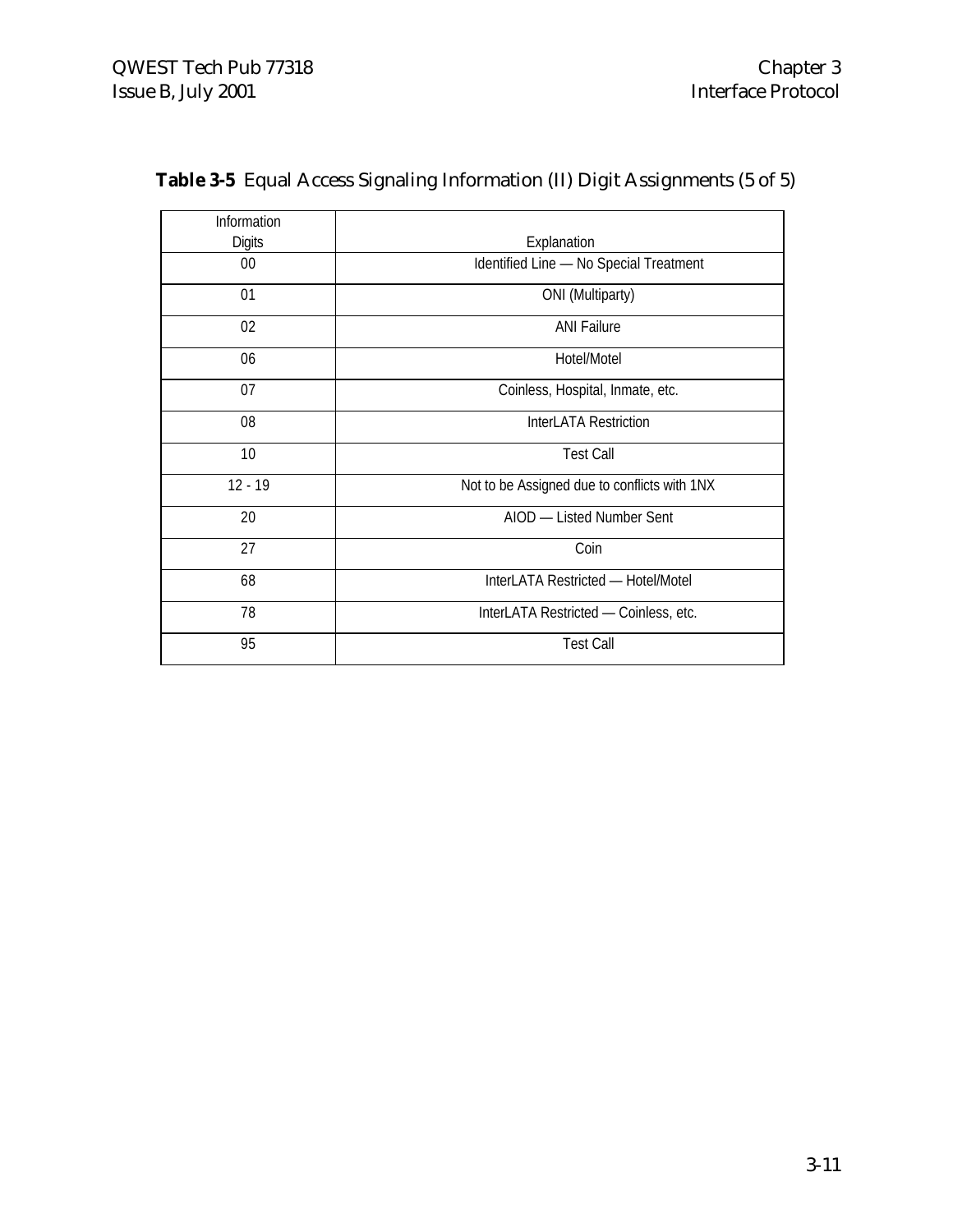

#### **Figure 3-1** Example of 800 Service Call Using Equal Access North American Signaling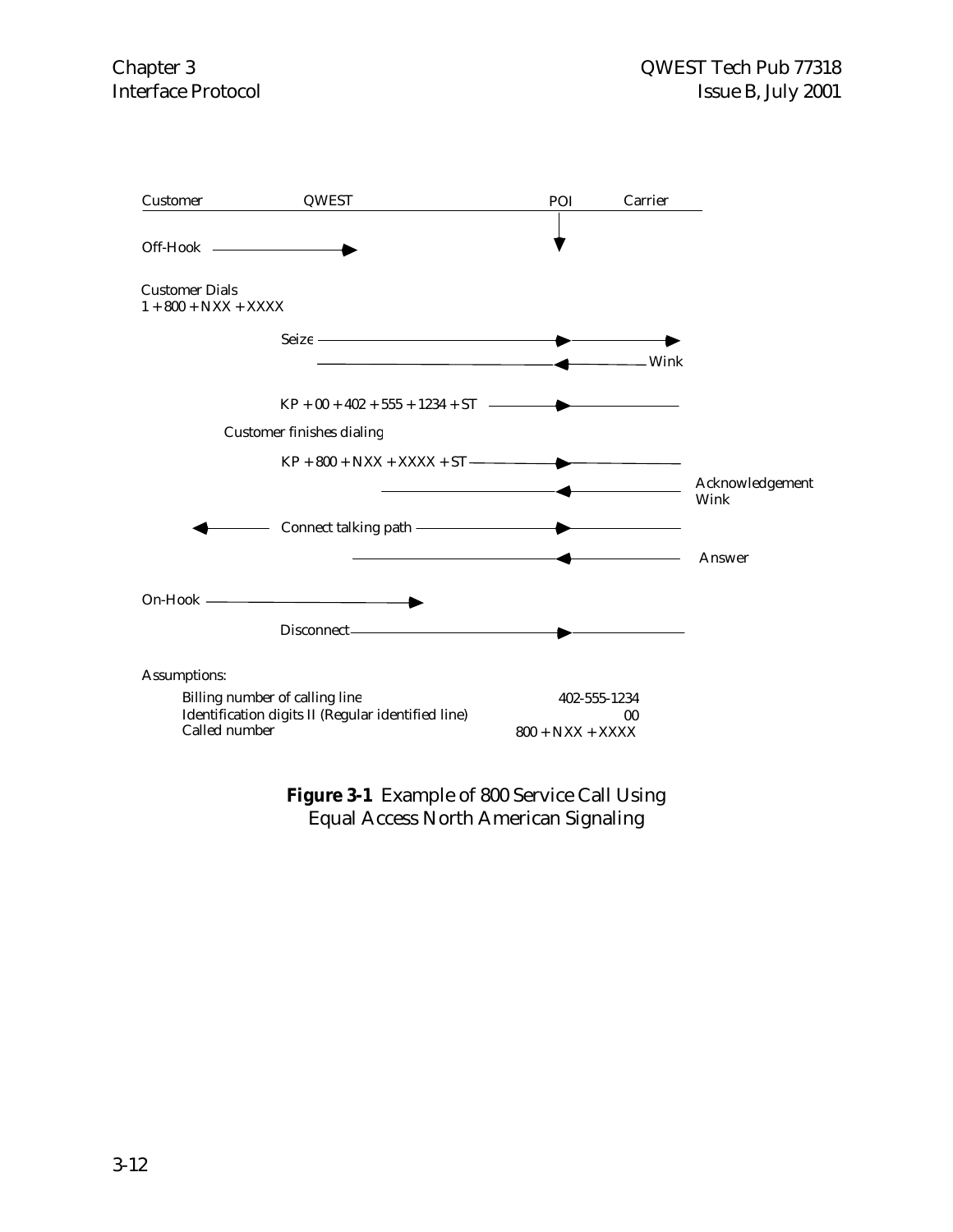

Assumptions:

Dialed number is passed to Carrier without conversion of digits "800" to 00Y for originating NPA identification

**Figure 3-2** Example of 800 Service Call Using Equal Access North American Signaling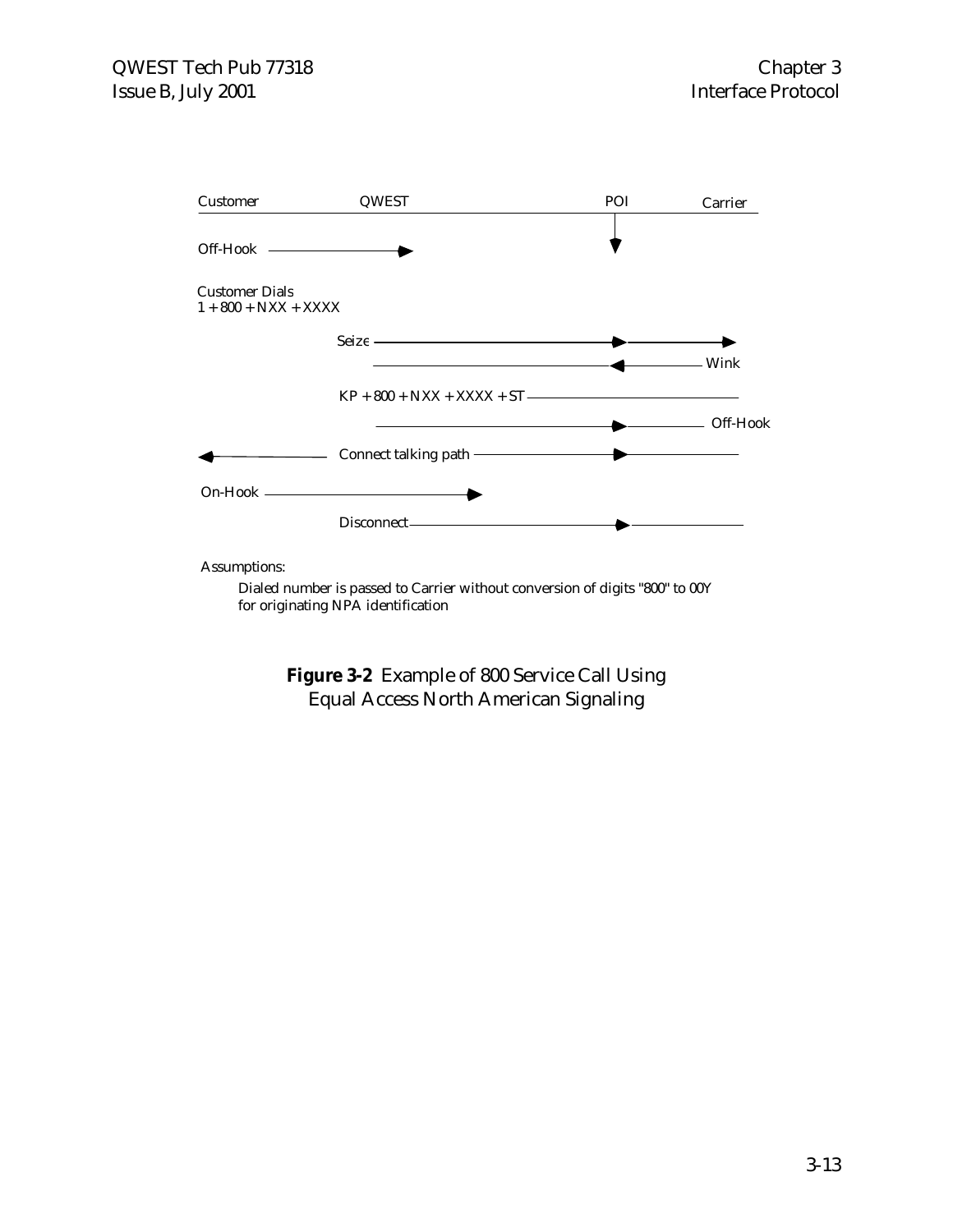#### **CONTENTS**

|                | <b>Chapter and Section</b> |                         |  | Page |  |
|----------------|----------------------------|-------------------------|--|------|--|
| 4.             | 4.1                        | 4.1.1<br>4.1.2<br>4.1.3 |  |      |  |
|                | 4.2<br>4.3                 |                         |  |      |  |
| <b>Tables</b>  |                            |                         |  |      |  |
| $4-1$          |                            |                         |  |      |  |
| $4 - 2$        |                            |                         |  |      |  |
| $4 - 3$        |                            |                         |  |      |  |
| <b>Figures</b> |                            |                         |  |      |  |
| $4 - 1$        |                            |                         |  |      |  |
| $4 - 2$        |                            |                         |  |      |  |
| $4 - 3$        |                            |                         |  |      |  |
| $4-4$          |                            |                         |  |      |  |
| $4 - 5$        |                            |                         |  |      |  |
| $4-6$          |                            |                         |  |      |  |
| $4 - 7$        |                            |                         |  |      |  |

Chapter 4

Physical Characteristics

Single Channel Interface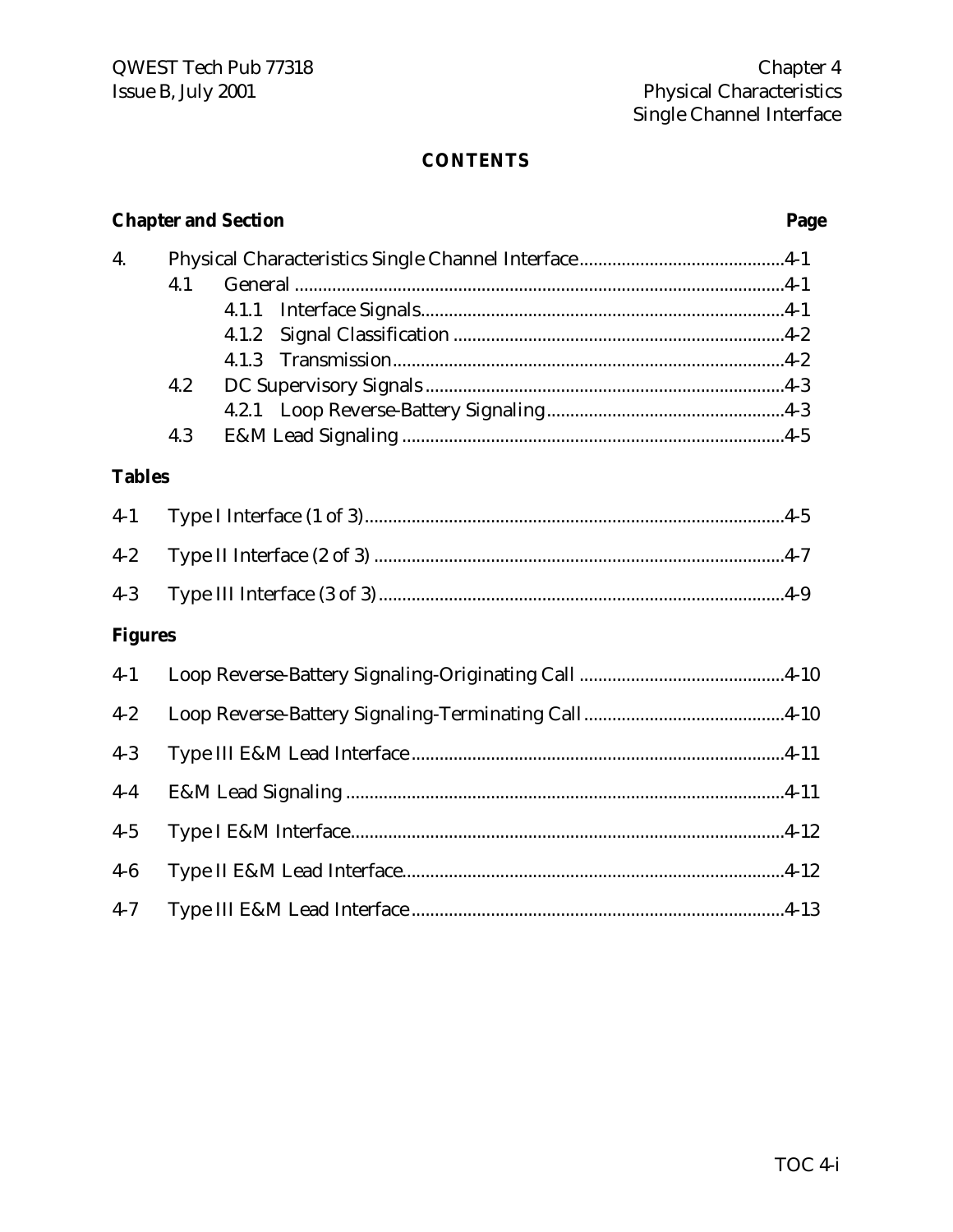#### **4. Physical Characteristics Single Channel Interface**

#### **4.1 General**

#### **4.1.1 Interface Signals**

The information that is exchanged across the point of interface (POI) for establishing and disconnecting switched connections was described in Chapter 3. The following signals are used in those descriptions:

- Seizure
- Answer
- Disconnect
- Winks
- Multifrequency (MF) Signals
- Reverse make busy

These signals are defined as follows:

- Seizure
- A seizure signal is the application of off-hook at the outgoing end of a previously idle trunk. A condition called glare arises when both QWEST and the Carrier apply signals simultaneously at their ends of a 2-way trunk. Glare is described in Appendix A, Section 3.
- Answer
- Answer is the off-hook signal from QWEST to the Carrier indicating the called customer has gone off-hook in response to a terminating call.
- Disconnect
- A disconnect signal is an off-hook signal which occurs after an off-hook state and persists beyond a prescribed limit and may last indefinitely. The description of disconnect signals is provided in Appendix A, Section 6.
- Winks
- There are off-hook and on-hook wink signals. An off-hook wink is an off-hook pulse during an on-hook state. An on-hook wink is an on-hook pulse during the off-hook state.
- A start wink is an off-hook wink that is used to respond to a seizure.
- MF Signal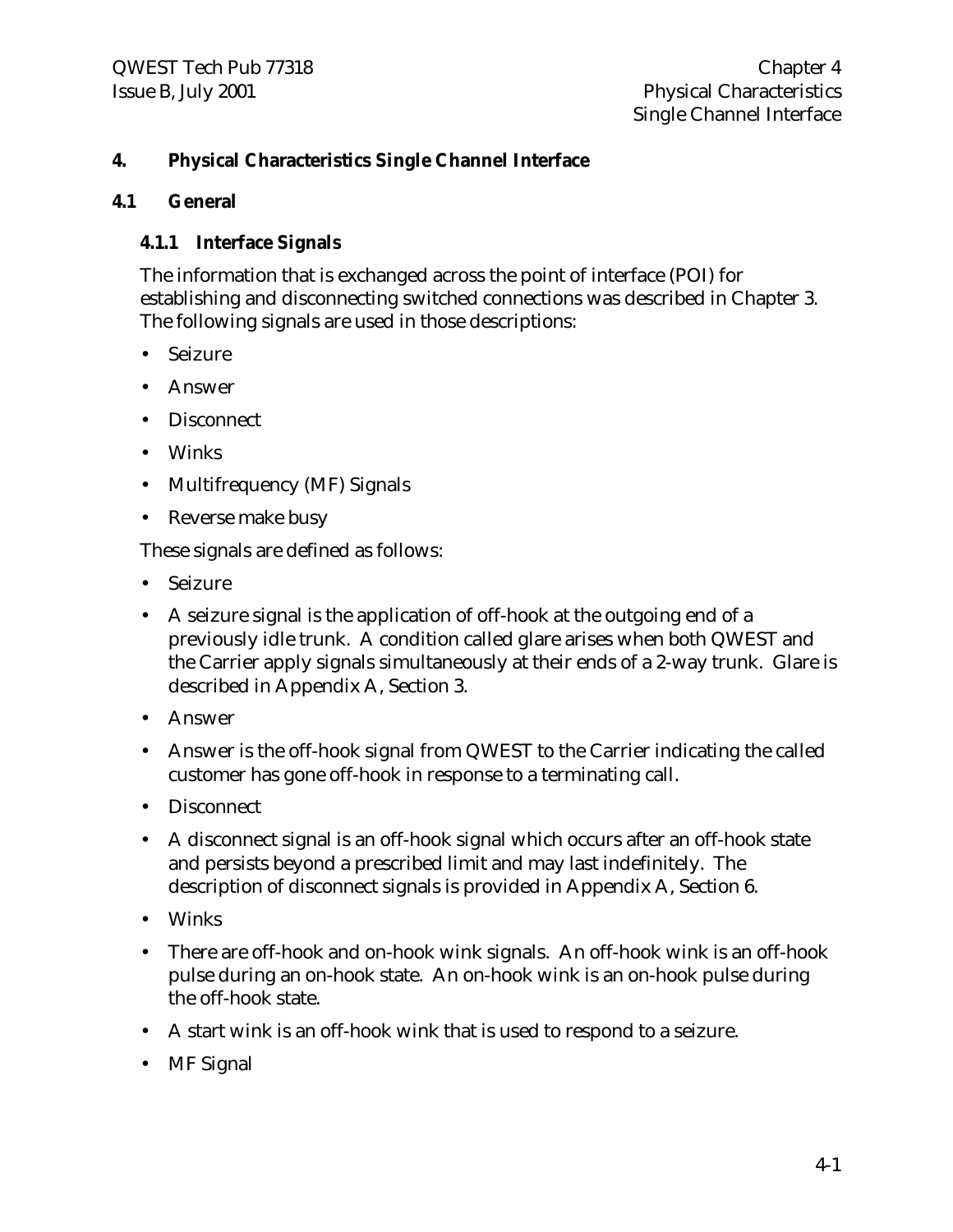- A MF Signal is a pulse consisting of two of a group of six frequencies. It serves as a control or information signal sent between QWEST and the Carrier. The description of MF signals is provided in Appendix A, Section 2.
- Reverse make busy
- A reverse make busy signal is an off-hook signal from the Carrier on a QWEST outgoing trunk. This signal is applied while a trunk is idle, as contrasted to the answer signal on a busy trunk. There is no minimum or maximum length for this signal.

#### **4.1.2 Signal Classification**

The signals associated with establishing and disconnecting connections crossing the POI between the Carrier and QWEST for 800 Service Switched Access service may be classified as follows:

- dc supervisory signals
- timed transition dc signals
- inband ac signals

Characterizing the dc supervisory signals describes the seizure, answer and disconnect signals. The addition of timing restrictions on the transitions between supervisory states covers dial pulse and wink signals. Characterization of the frequency components, the power and time limits on bursts of voice frequency tones describes the inband signals. The remainder of this section consists of a description of the interface voltages and currents for the various forms in which the dc supervisory states of no-hook and off-hook may appear at the POI. This supervisory information is followed by a description of the timing characteristics which give transitions between on-hook and off-hook special significance. The section concludes with a description of the inband signals used to transmit numerical and control characters.

It is, however, appropriate to describe the voice frequency transmission interface before continuing with the description of a signaling method.

#### **4.1.3 Transmission**

Transmission specifications at the POI are related to the type of interface (2- or 4 wire) and include transmission level point and impedance.

- Interface Group 1 (2-Wire Voice Frequency)
- QWEST will provide a nominal transmission level point of -3 dB (-2 to -4 dB for facilities without gain) at the POI and the Carrier must provide a transmission level point of 0 or less dB at the POI. The Carrier must provide a nominal impedance at the POI of 900 ohms in series with 2.16 microfarads.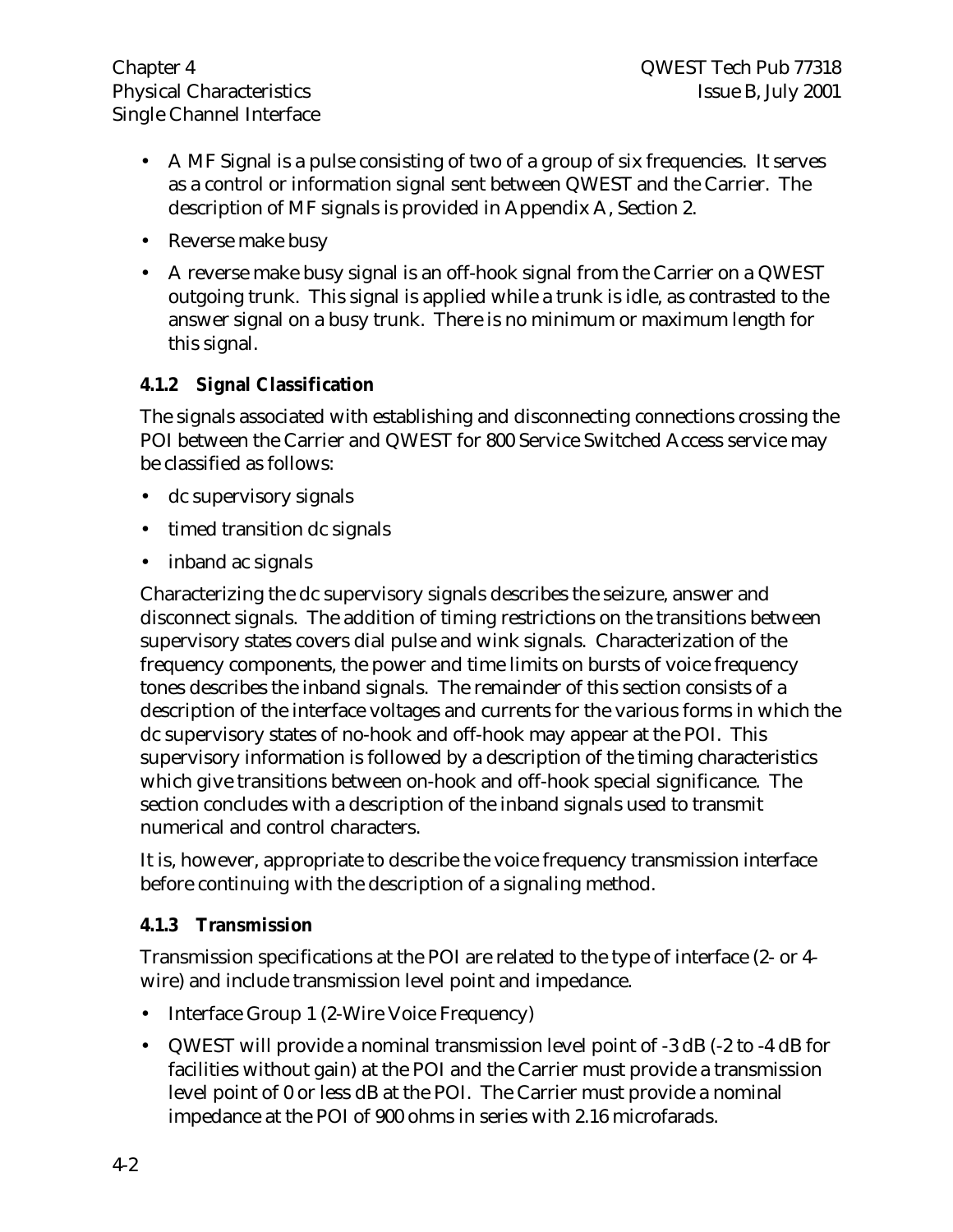- Interface Group 2 (4-Wire Voice Frequency)
- When the QWEST equipment is located on the Carrier premises, both transmit and receive transmission level points at the POI are determined by specification for the interface employed.
- When the QWEST equipment is not located on the Carrier premises, QWEST will provide a transmission level point in the range of 0 to -9 dB at the POI, and the Carrier must provide a transmission level point within the range of  $0$  to  $+5$ dB at the POI. The specific transmission level points will be selected on the basis of the available QWEST equipment and facilities.
- The Carrier must provide a nominal impedance at the POI of 600 ohms.

#### **4.2 DC Supervisory Signals**

#### **4.2.1 Loop Reverse-Battery Signaling**

- Operation
- The principle of operation of loop reverse-battery signaling is illustrated in Figures 4-1 and 4-2. It uses loop open (on-hook) and closure (off-hook) signals from the outgoing end and reversals (the first reversal after idle is off-hook, second reversal on-hook, etc.) of battery and ground from the incoming end. The circuit shows that in the idle state, the incoming end applies a voltage source such that the ring conductor is negative with respect to the tip conductor, while the outgoing end keeps the circuit open for dc signals. The outgoing end signals a seizure of the trunk by closing the A contacts. At the incoming end, the resulting flow of dc current causes relay A to operate which in turn causes an MF receiver to be attached. The reversal of contacts RV changes the direction of loop current and causes relay CS to operate.
- Either end (outgoing or incoming) signals a disconnect on an established connection by going to the on-hook state. The trunk is released when both ends are on-hook.
- Application
- Loop reverse-battery signaling is used with 1-way trunking.
- Originating 800 Service Call
- Carrier Network Characteristics

On-Hook

• Voltage applied by the Carrier must be -52.5 to -42.75 V dc ring with respect to tip, and the tip conductor must be grounded. The Carrier must provide equal tip and ring resistances not exceeding 450 ohms each.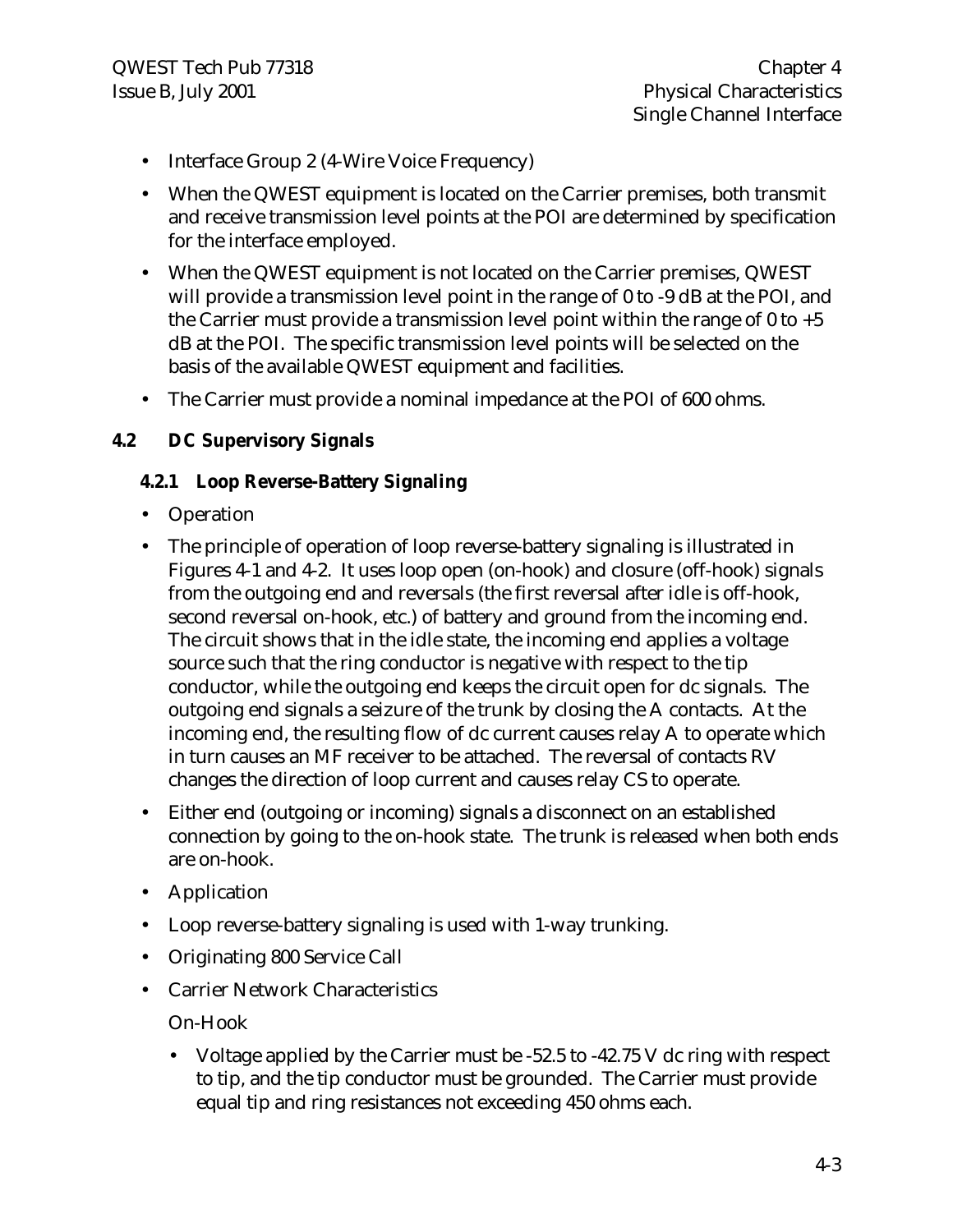Off-Hook

- The off-hook is the same as the on-hook described above (a.) except that the role of the tip and ring conductors are reversed.
- QWEST Network Characteristics

#### On-Hook

• The QWEST network will maintain a resistance of at least 30 kilohms between tip and ring, tip and ground, and ring and ground.

Off-Hook

- The QWEST network will maintain resistance of 3 kilohms or less between tip and ring and resistance of at least 30 kilohms between tip and ground and between ring and ground.
- Terminating Call
- Carrier Network Characteristics

On-Hook

• The Carrier will maintain a resistance of at least 30 kilohms between tip and ring, tip and ground, and ring and ground.

Off-Hook

- The Carrier will maintaining resistance of 500 ohms or less between tip and ring and resistance of at least 30 kilohms between tip and ground and between ring and ground.
- QWEST Network Characteristics

On-Hook

• Voltage applied by QWEST will be -52.5 to -42.75 V dc tip with respect to ring, and the tip conductor will be grounded. The tip-to-ring resistance will not exceed 3400 ohms.

Off-Hook

- The off-hook is the same as the on-hook described above (a.) except that the roles of the tip and ring conductors are reversed.
- Simplex Signaling
- Where appropriate for transmission reasons, the loop signaling interface may be a physical 4-wire interface with simplexed signaling. The arrangement is shown in Figure 4-3.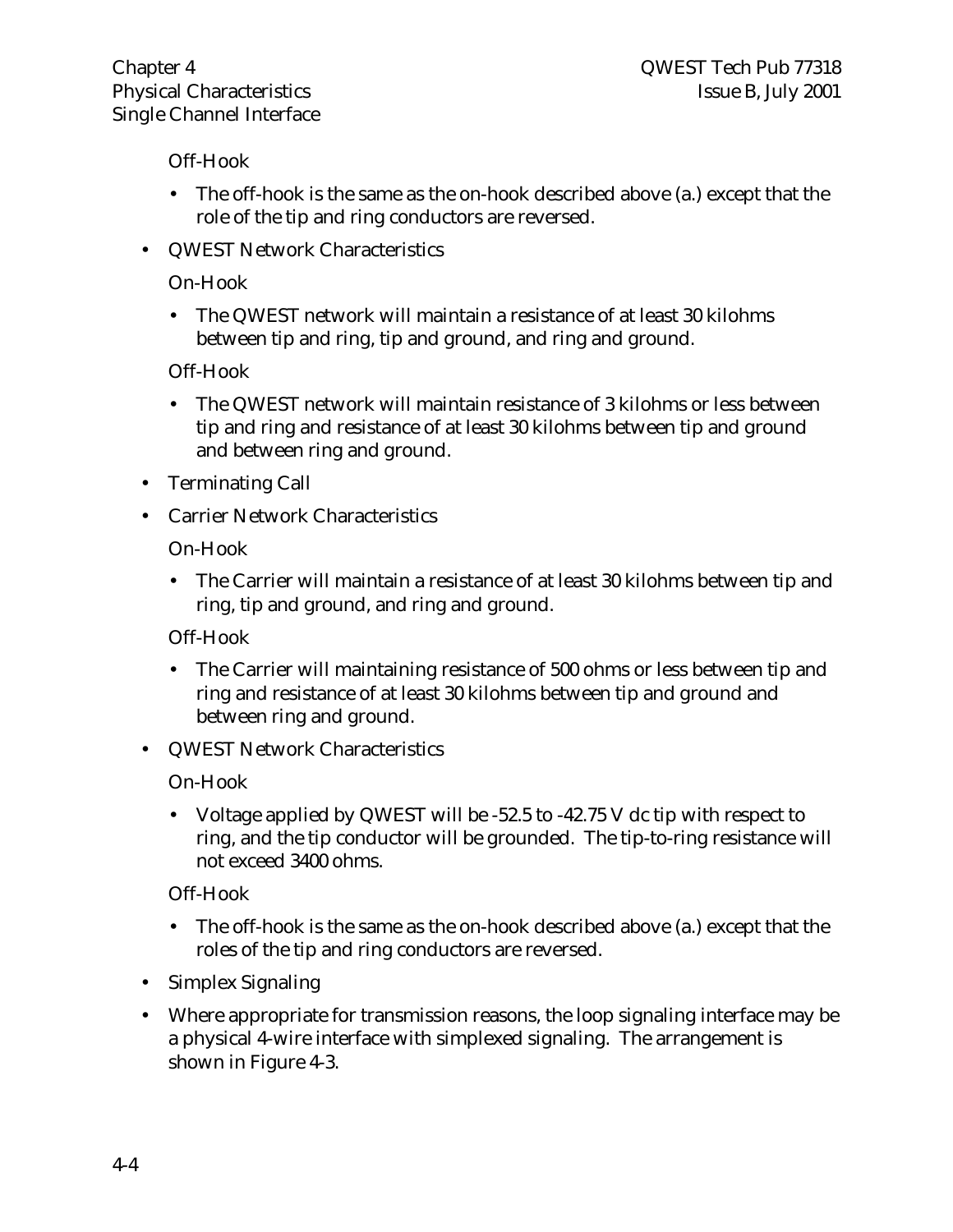#### **4.3 E&M Lead Signaling**

- Type I
- **Operation**

E&M lead signaling systems derive the name from historical designations of the signaling leads on the circuit drawings covering these systems. Traditionally, the E&M lead signaling interface consists of two leads between the switching (trunk) equipment and the signaling equipment. The E lead Carriers signals from the signaling equipment to the switching (trunk) equipment. The M lead Carriers signals from the switching (trunk) equipment to the signaling equipment. E&M lead signaling uses leads physically separate from the transmission leads. Historically, E&M lead signaling circuits have used only one lead for each direction of transmission with a common ground return. Along with the introduction of electronic switching, balanced circuits have come into use. As a result, the original E&M lead interface is now known as Type I (and the balanced versions as Type II or Type III). Figure 4-4 shows the traditional/historical E&M lead arrangement and the POI. Figure 4-5 shows Type I interface circuitry. Table 4-A shows the states of the E and M leads for the Type I interface and their relations to the QWEST Carrier supervisory states.

**Application** 

E&M lead signaling can be used on both 1-and 2-way trunks. This signaling arrangement will, however, require the placement of QWEST equipment at the Carrier POP.

| Supervisory state |          |                | State of lead   |  |  |
|-------------------|----------|----------------|-----------------|--|--|
| <b>QWEST</b>      | Carrier  | E              | $\underline{M}$ |  |  |
| On-Hook           | On-Hook  | <b>Battery</b> | Ground          |  |  |
| Off-Hook          | On-Hook  | Ground         | Ground          |  |  |
| Off-Hook          | Off-Hook | Ground         | <b>Battery</b>  |  |  |
| On-Hook           | Off-Hook | <b>Battery</b> | <b>Battery</b>  |  |  |

#### **Table 4-1** Type I Interface (1 of 3)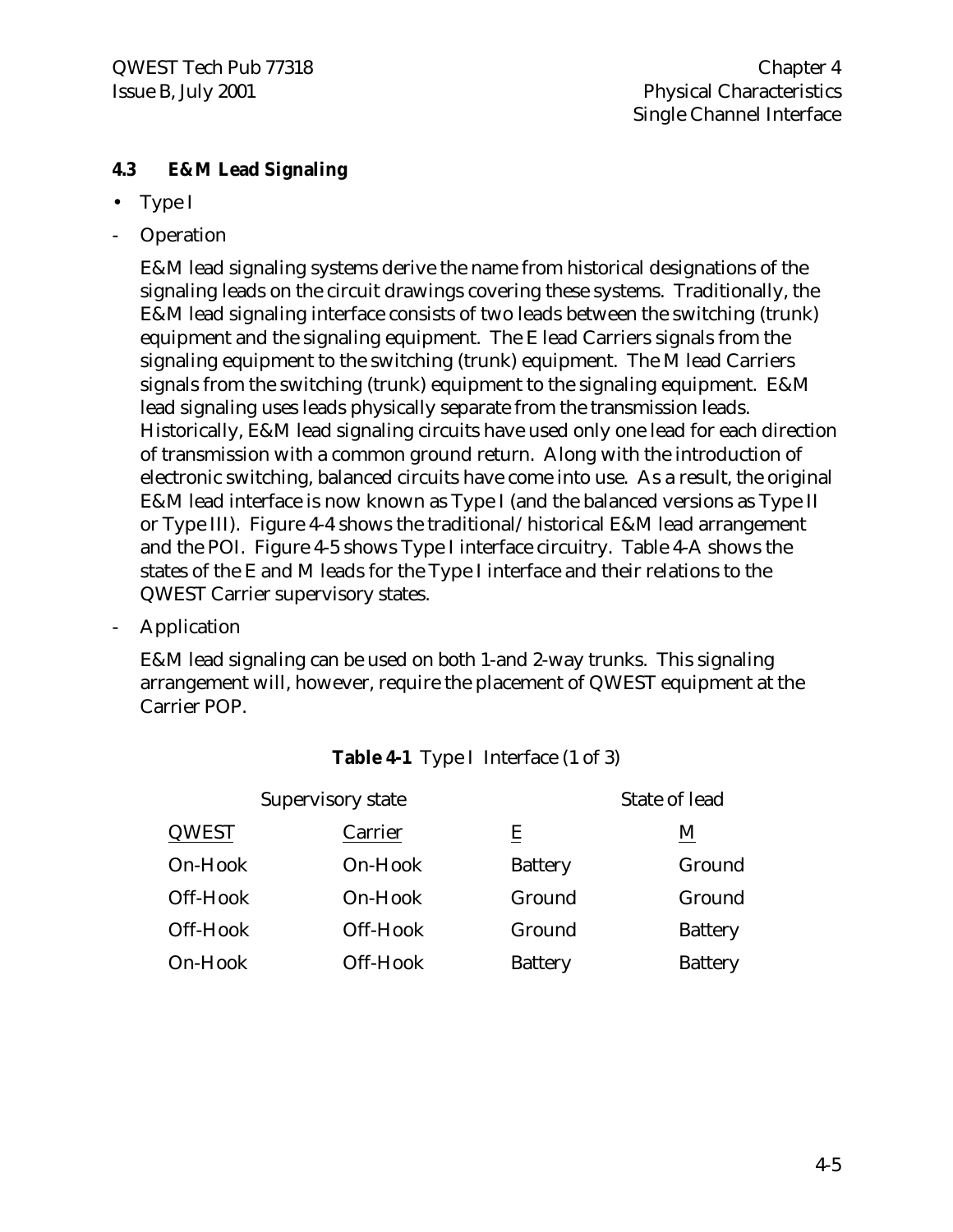Description of the Interface

M Lead

- The Carrier must apply local ground to the M lead for the on-hook state and local -48 V battery to the M lead for the off-hook state. It is desirable that the battery feed be through a current limiting devise for fuse and circuit protection purposes. The current limiting device should have a resistance on not over 60 ohms while under a load of 85 mA in the M lead plus any internal Carrier circuit load current. There must not be more than a 5 V drop between the battery supply and the M lead and the device must handle up to 85 mA of continuous M lead current in the off-hook state. In the on-hook state, it is desirable that the potential drop between the M lead and local ground not exceed 1 V while external -50 V is connected to the M lead through 1 kilohm. It is desirable that a surge suppression device be connected from the M lead to local ground. The recommended device is a zener diode, or equivalent, with a breakdown of 65 V (10% tolerance). A functionally satisfactory substitute for the zener diode is a nominal 1 kilohm resistor from M lead to local ground. However, this is not recommended for new circuit designs. The transition state between on-hook and off-hook must be either open or any voltage between ground and -48 V. It is desirable that the transition state be not longer than about 1 ms.
- E Lead
- On the E lead, the Carrier will receive an open for the on-hook state and a ground for the off-hook state. It must use a sensor referenced to local -48 V so that the voltage will be present on the E lead during the on-hook state. There are no resistance limitations for the sensor, but is desirable that the resistance be low enough that the E lead conductor capacitance will not cause excessive distortion to signaling. Also, it is desirable that E lead current be limited to a maximum of 50 mA. The sensor sensitivity must allow the E lead to be at least 150 ohms but it must not detect a 20-kilohm ground as an off-hook state. If the sensor is inductive, it must not detect a 20-kilohm ground as an off-hook state. If the sensor is inductive, it must be equipped with a surge suppressor that limits voltage rate of change to 1 V/uS and the maximum voltage to 300 V. A 470 ohm resistor in series with about 0.13 uF capacitor is suitable for use across relay windings of 500 ohms or more.
- Type II
- The Type II E&M lead interface employees balanced signaling leads to reduce the noise influence into electronic switching systems. The Type II interface (Figure 4-6) is a 4 wire, fully looped but non-symmetrical arrangement.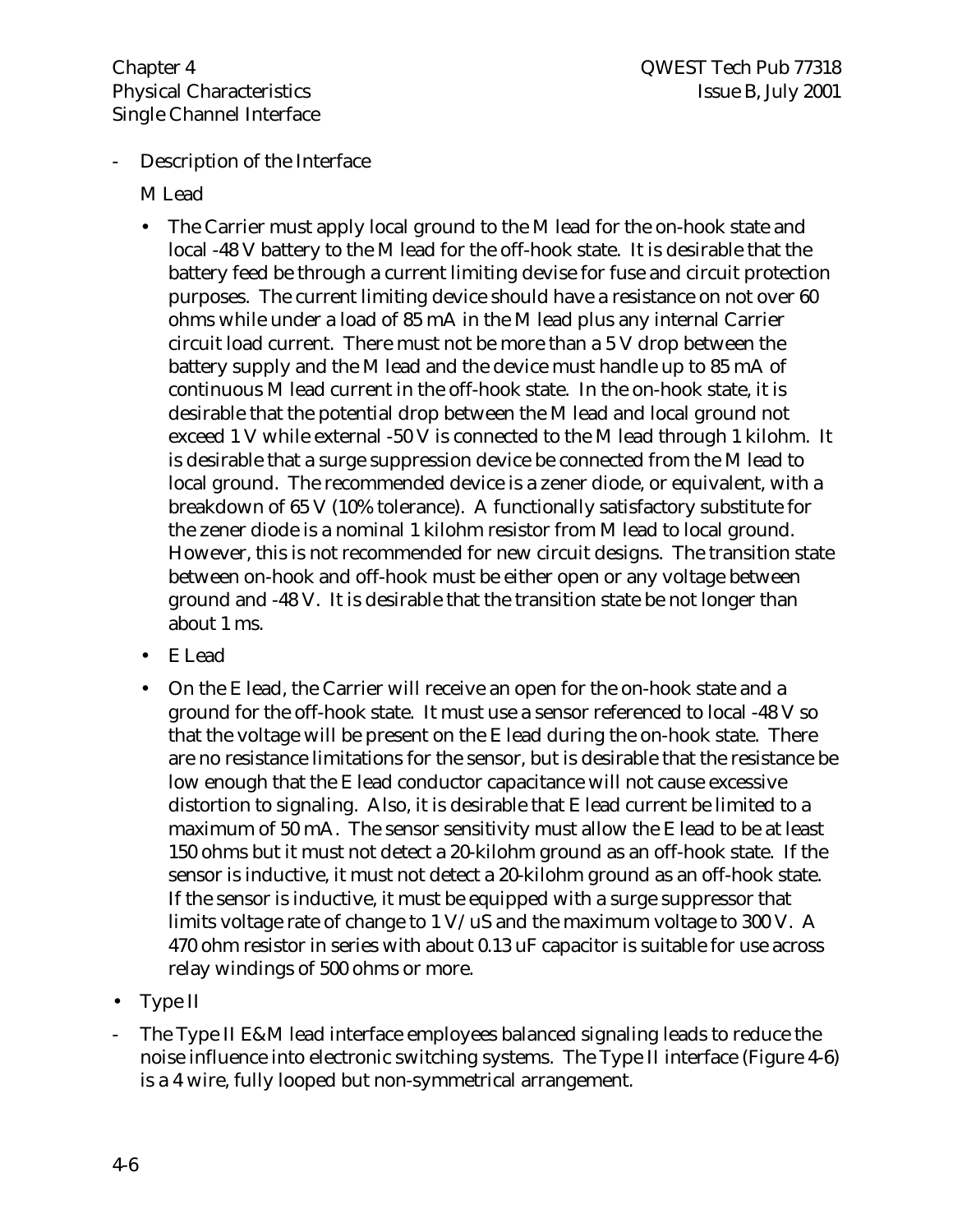- Signaling from QWEST to the Carrier is by means of opens and closures across the E and SG (signal ground) leads for the on-hook and off-hook state signals, respectively. Signaling from the Carrier to QWEST is by means of opens and closures across the M and SB (signal battery) pair of leads for the on-hook and offhook state signals, respectively. Table 4-b shows the states of the E and M leads for the Type II interface and their relations to the QWEST Carrier supervisory states.

| <b>Table 4-2</b> Type II Interface (2 of 3) |  |
|---------------------------------------------|--|
|---------------------------------------------|--|

|          | Supervisory state |                | State of lead  |  |  |
|----------|-------------------|----------------|----------------|--|--|
| QWEST    | Carrier           | Ē              | M              |  |  |
| On-Hook  | On-Hook           | <b>Battery</b> | No Battery     |  |  |
| Off-Hook | On-Hook           | <b>Battery</b> | <b>Battery</b> |  |  |
| Off-Hook | Off-Hook          | Ground         | <b>Battery</b> |  |  |
| On-Hook  | Off-Hook          | Ground         | No Battery     |  |  |

- The contact labeled "P" is Figure 4-6 is held closed to represent the off-hook supervisory state at the end (the Carrier end). A closed contact "P" applies battery to the M lead. Thus, the off-hook supervisory state is represented at the POI by battery on the M lead.
- Contact "P" is held open to represent the on-hook supervisory state. With an open contact "P" there is no battery on the M lead and the M lead shows an open circuit (high impedance to ground). Thus, the on-hook supervisory state is represented at the POI with no battery on the M lead.
- Description of the Interface
- M Lead

Signaling from the Carrier to QWEST is over the M and SB leads. The Carrier must apply a dc closure across these leads for the off-hook state and an open for the onhook state. The closure device must accept a voltage supply of either +12 V nominal or -48 V nominal from the SB lead. There are no current limitations for M lead loads; however, the usual off-hook current is in the range of 1 to 12 mA. The SB lead includes current limiting resistance that will limit the current to the M lead when a fault ground is accidentally applied to the M lead. This is an event that must be considered likely since the M lead is commonly patched into a variety of test sets. The SB lead current limiters present a rather hostile environment for a solid state switch, or even some relay contacts. Three kinds of limiters are in use: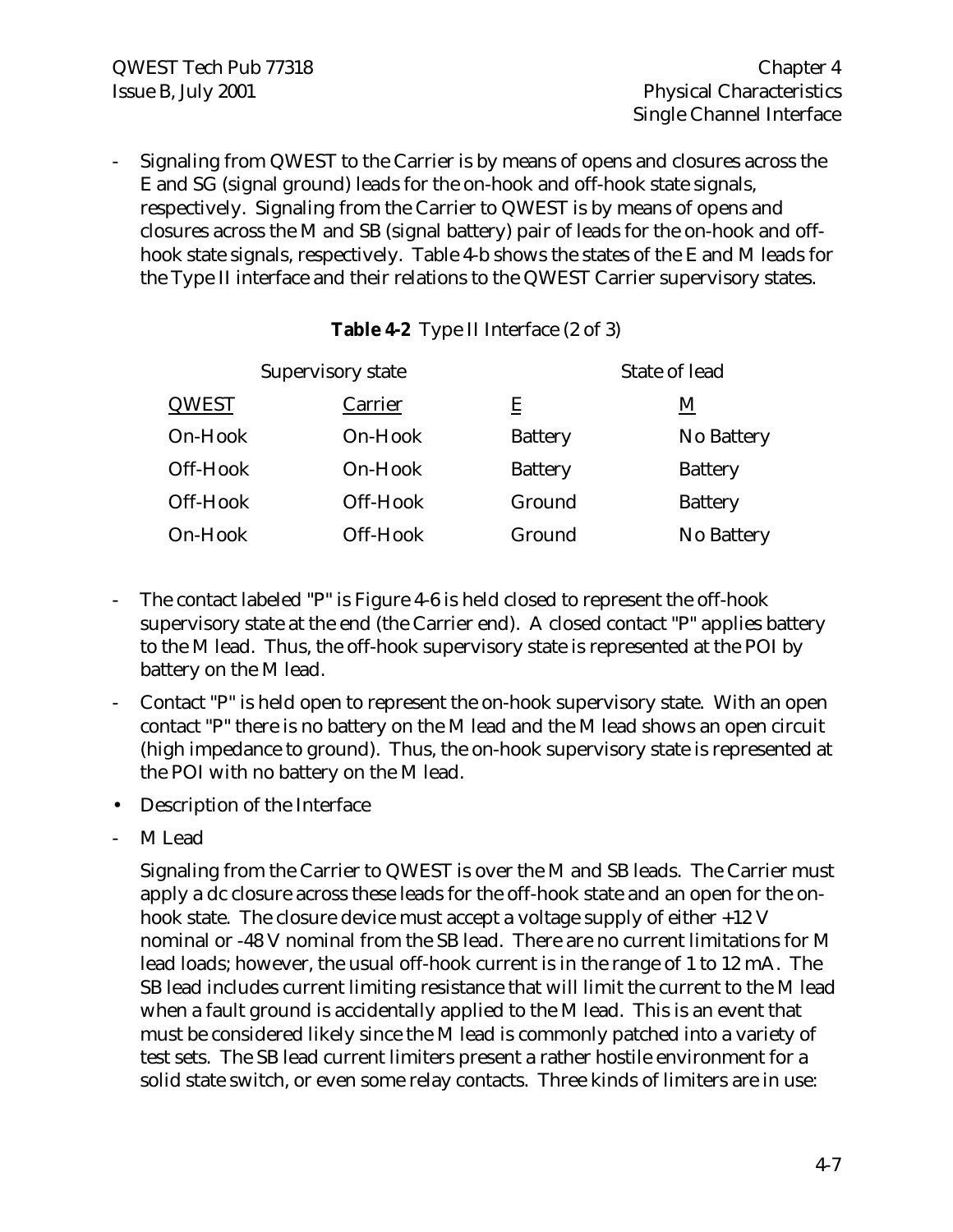- A fixed resistor is the most widely used limiter, the lower limit being 300 ohms. This limit will allow a worst case fault current of steady 175 mA.
- Another limiter is a resistance lamp. The lamp may have a cold resistance of 12 ohms. A reasonable worst case with the lamp might be a total circuit resistance of 15 ohms and the supply at -52.5 V. The fault current will peak at 3.5 A, dropping to 0.8 A within about 10 ms and stabilizing at about 0.36 A within 50 ms.
- The third limiter is a positive temperature coefficient thermistor with a minimum cold resistance of about 40 ohms. The highest fault current will peak at about 1.7 A in 100 ms, reducing to about 20 percent of that within 0.5 second, and stabilize at about 30 mA after a few minutes. Any series resistance in the fault path will reduce the peak current, delay the time of reaching peak, and delay the decay to the final stable value.
- The M to SB lead switch must meet the following limits in the on-hook state. If the M lead is grounded, the M lead current must not exceed 0.1 MA whether the SB lead is open or connected to -50 V. If +12 or -12 V is connected to the M lead while the SB lead is open, the M lead current must not exceed 0.024mA. In the off-hook state, the potential drop from the M lead to the SB lead must not exceed 2 V. Since there is no lower limited for M lead current, current sensors in the M lead are not recommended for the Carrier. No capacitor type surge suppression device is permitted across the M and SB leads or from the M lead to ground.
- E Lead

For receiving from QWEST, the Carrier must detect a closure across the E and SG leads for the off-hook state and an open for the on-hook state. The Carrier must supply local ground to the SG lead and use a sensor on the E lead, The sensor must be biased with -48 V so that voltage will be present on the E lead during the onhook state. If testing compatibility with common E lead status indicators is not required, it is permissible to allow the E lead voltage to be as low as -20 V during on-hook state signal. It is desirable to use -48 V; however, there are no resistance limits for the E lead sensor, but it is desirable to keep lead currents low (less than 50 mA). The sensor must permit the E and SG leads to be at least 150 ohms each but a 20 kilohm ground on the E lead must not be detected as an off-hook signal. Surge suppression across an inductive sensor is required so that voltage rate of change is limited to 1  $V$ /us and the maximum voltage is 300 V. For example, 470 ohms is series with 0.13 uF is suitable for relays having a resistance of 500 ohms or more.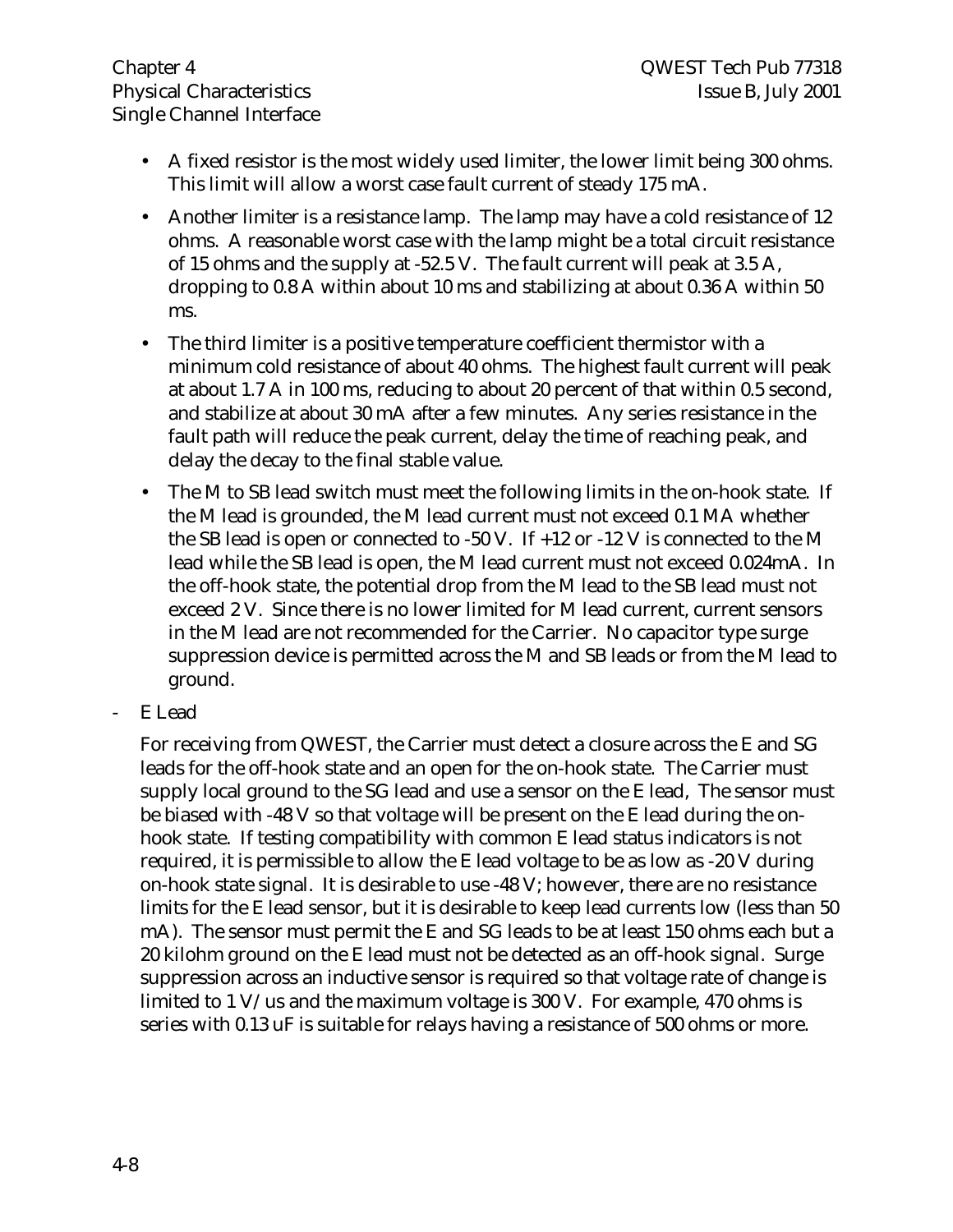- Type III Interface
- **Operation**

The Type III interface is a 4-wire, partially looped, E&M lead signaling interface. It is essentially the same as the Type I interface except that the battery and ground for signaling on the M lead are supplied by the QWEST E lead originate signaling equipment. The Carrier always originates on the M lead with this interface. Type III should be used only when the Carrier's termination does not have capability to provide Type I or Type II interface.

|  |  | Table 4-3 Type III Interface (3 of 3) |  |
|--|--|---------------------------------------|--|
|--|--|---------------------------------------|--|

|          | Supervisory state | State of lead  |                |  |
|----------|-------------------|----------------|----------------|--|
| QWEST    | Carrier           | E              | M              |  |
| On-Hook  | On-Hook           | <b>Battery</b> | Ground         |  |
| Off-Hook | On-Hook           | <b>Battery</b> | <b>Battery</b> |  |
| Off-Hook | Off-Hook          | Ground         | <b>Battery</b> |  |
| On-Hook  | Off-Hook          | Ground         | Ground         |  |

- Description of the Interface

Electrical Characteristics

• The E and M lead electrical characteristics are the same as for the Type II interface (reference C 1 and 2) with the exception that the source of ground for the SG lead is from the signaling equipment.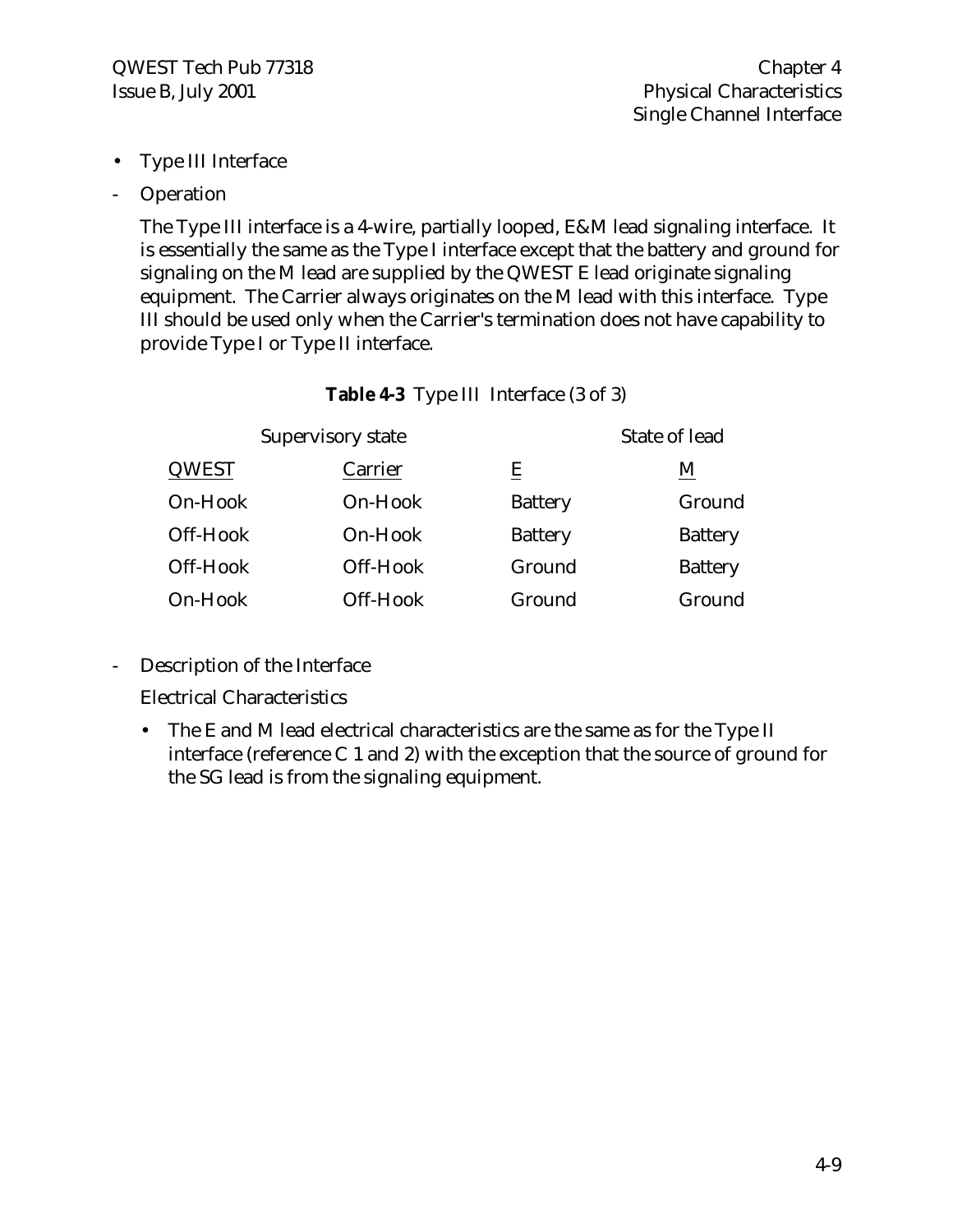

**Figure 4-1** Loop Reverse-Battery Signaling-Originating Call



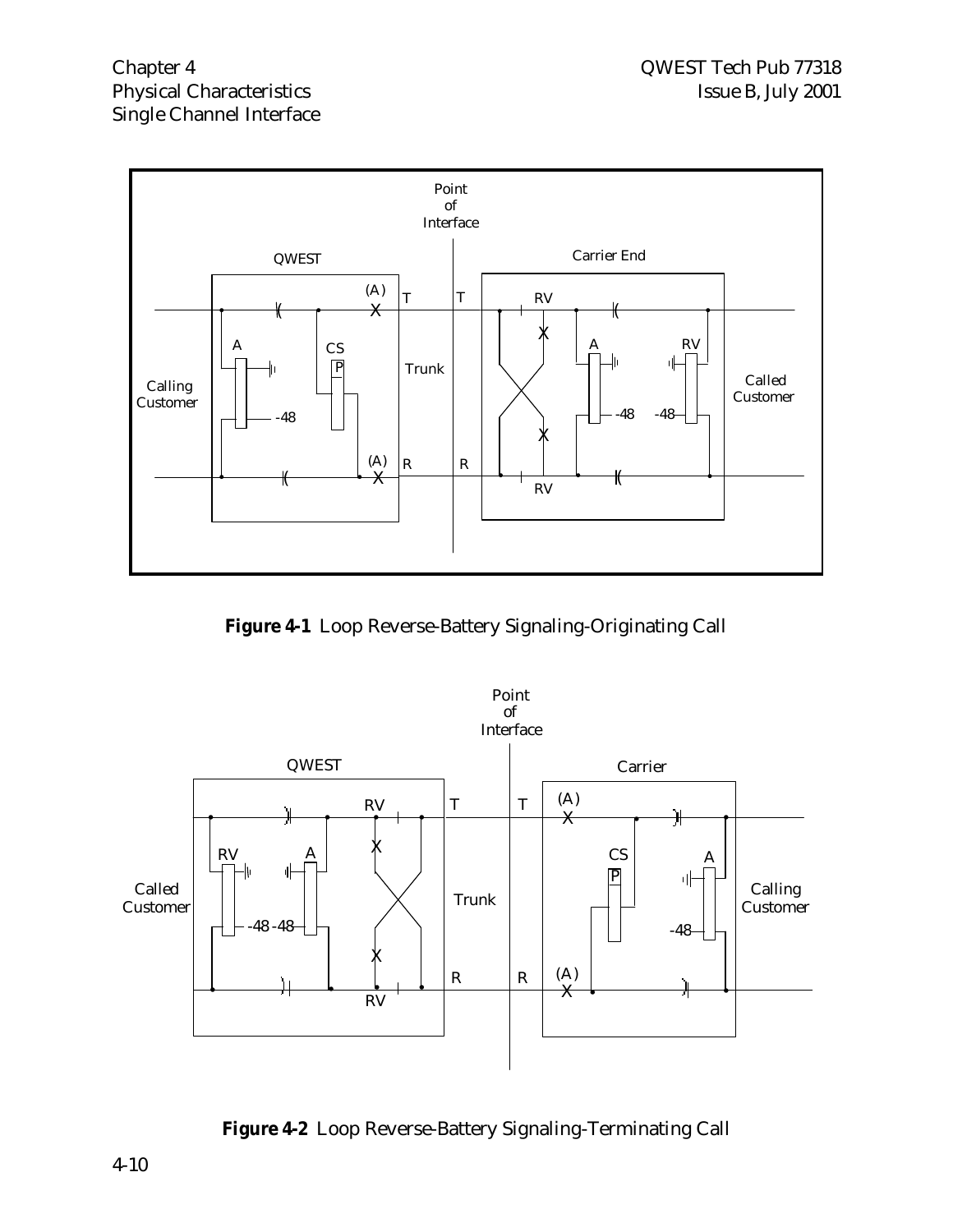

### **Figure 4-3** Typical 4-Wire Configuration



**Figure 4-4** E&M Lead Signaling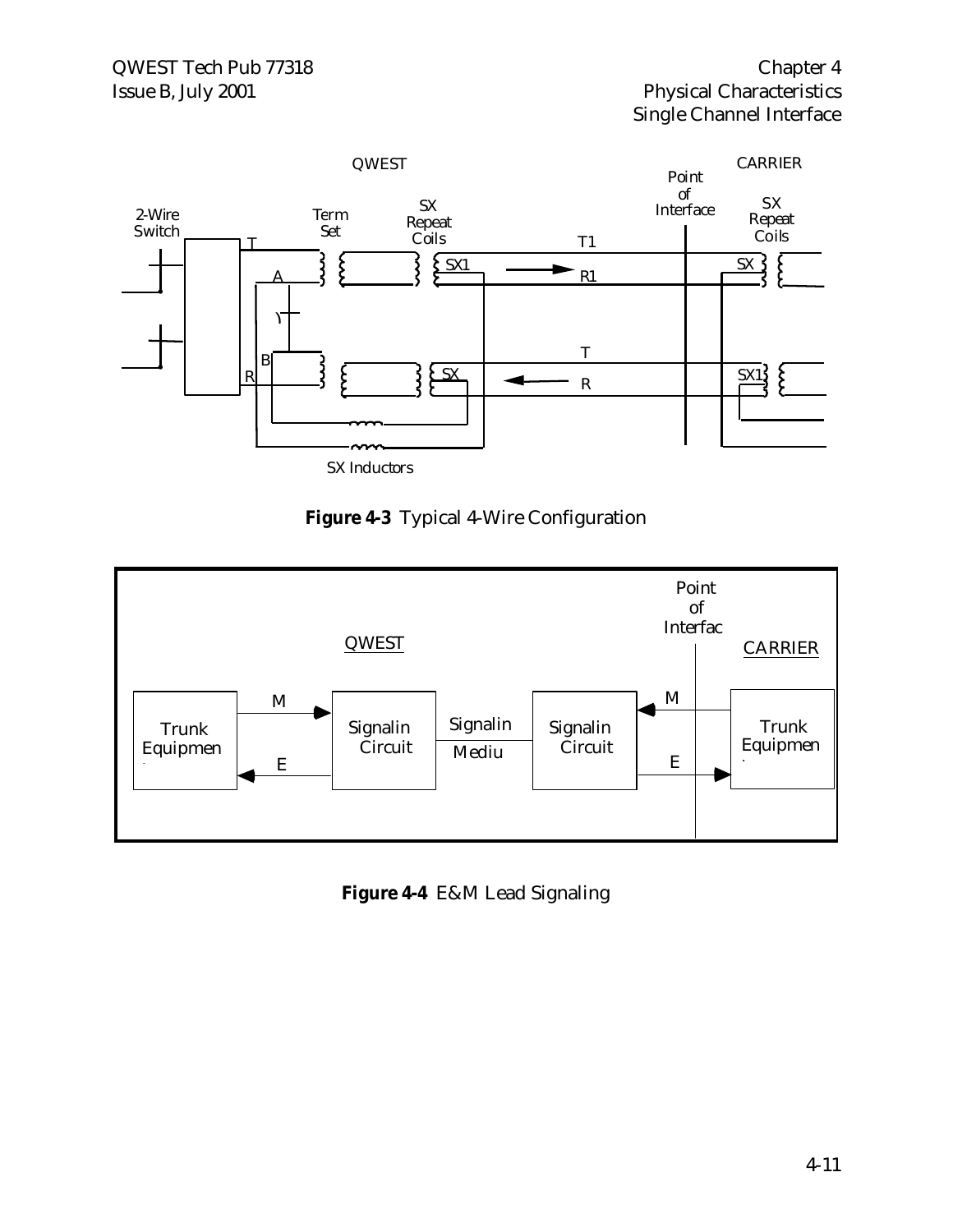

**Figure 4-5** Type I E&M Interface



**Figure 4-6** Type II E&M Lead Interface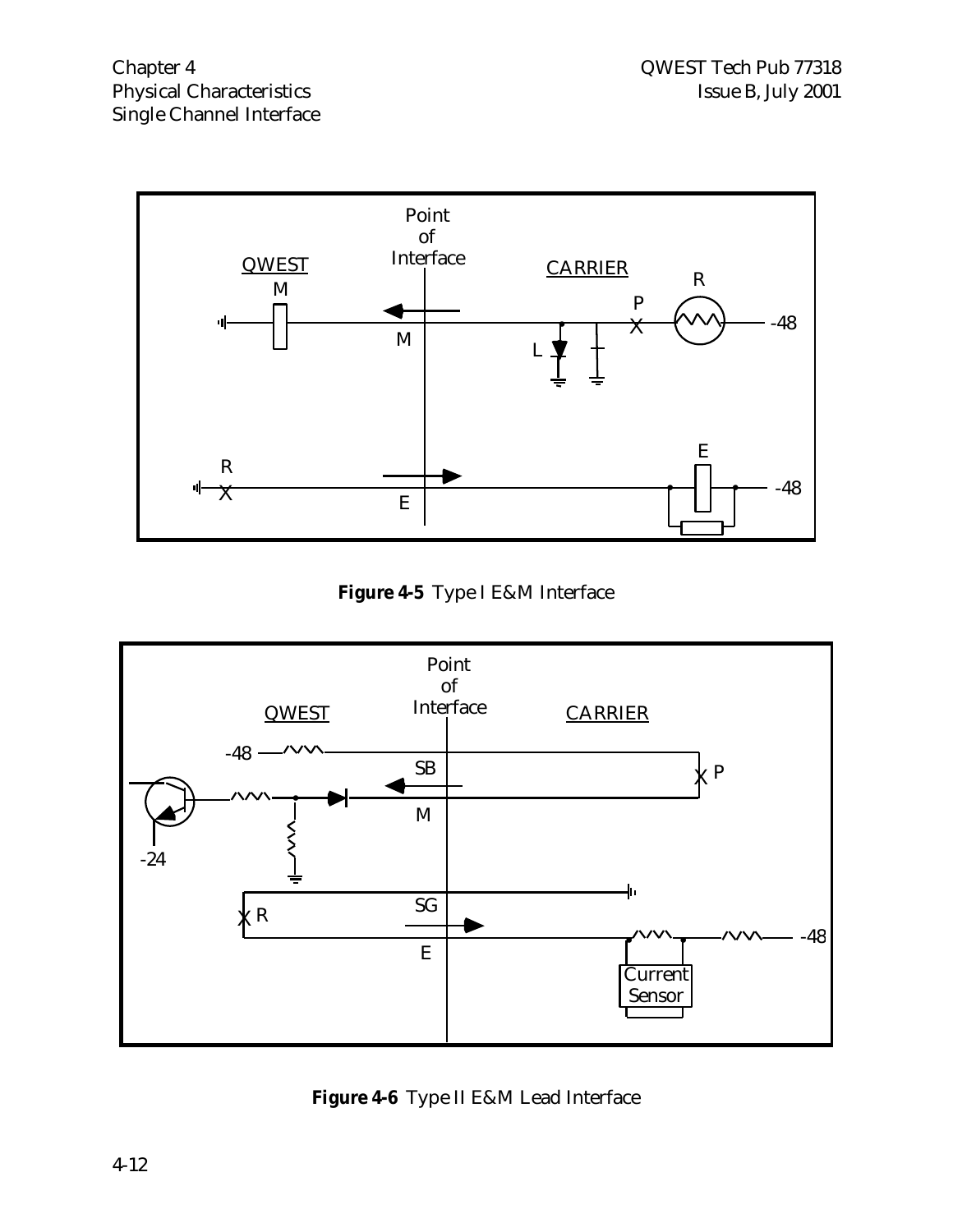

**Figure 4-7** Type III E&M Lead Interface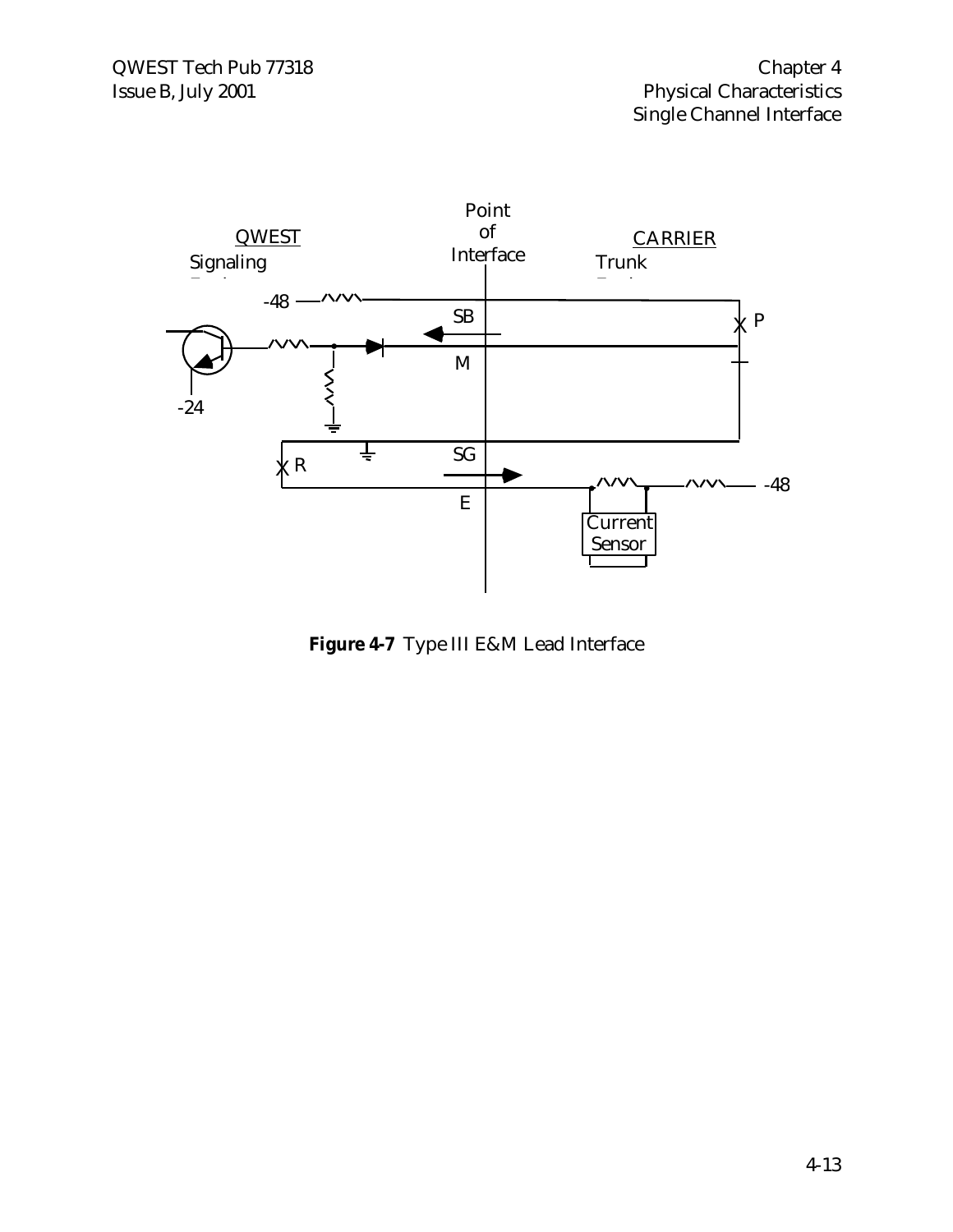#### **CONTENTS**

# **Chapter and Section Page**

| 5. |     |       |                                                       |  |
|----|-----|-------|-------------------------------------------------------|--|
|    | 5.1 |       |                                                       |  |
|    | 5.2 |       |                                                       |  |
|    |     | 5.2.1 |                                                       |  |
|    |     | 5.2.2 |                                                       |  |
|    |     | 5.2.3 |                                                       |  |
|    | 5.3 |       |                                                       |  |
|    |     | 5.3.1 |                                                       |  |
|    |     | 5.3.2 |                                                       |  |
|    | 5.4 |       |                                                       |  |
|    |     | 5.4.1 |                                                       |  |
|    |     | 5.4.2 | Coder-Decoder (CODEC) Transfer Characteristics5-11    |  |
|    |     | 5.4.3 |                                                       |  |
|    |     | 5.4.4 |                                                       |  |
|    |     | 5.4.5 | Standard Level Digital Signal - Digital Milliwatt5-18 |  |
|    |     | 5.4.6 |                                                       |  |
|    |     | 5.4.7 |                                                       |  |
|    |     | 5.4.8 |                                                       |  |
|    | 5.5 |       |                                                       |  |
|    |     | 5.5.1 |                                                       |  |
|    |     | 5.5.2 |                                                       |  |
|    |     | 5.5.3 |                                                       |  |
|    |     | 5.5.4 |                                                       |  |
|    |     |       |                                                       |  |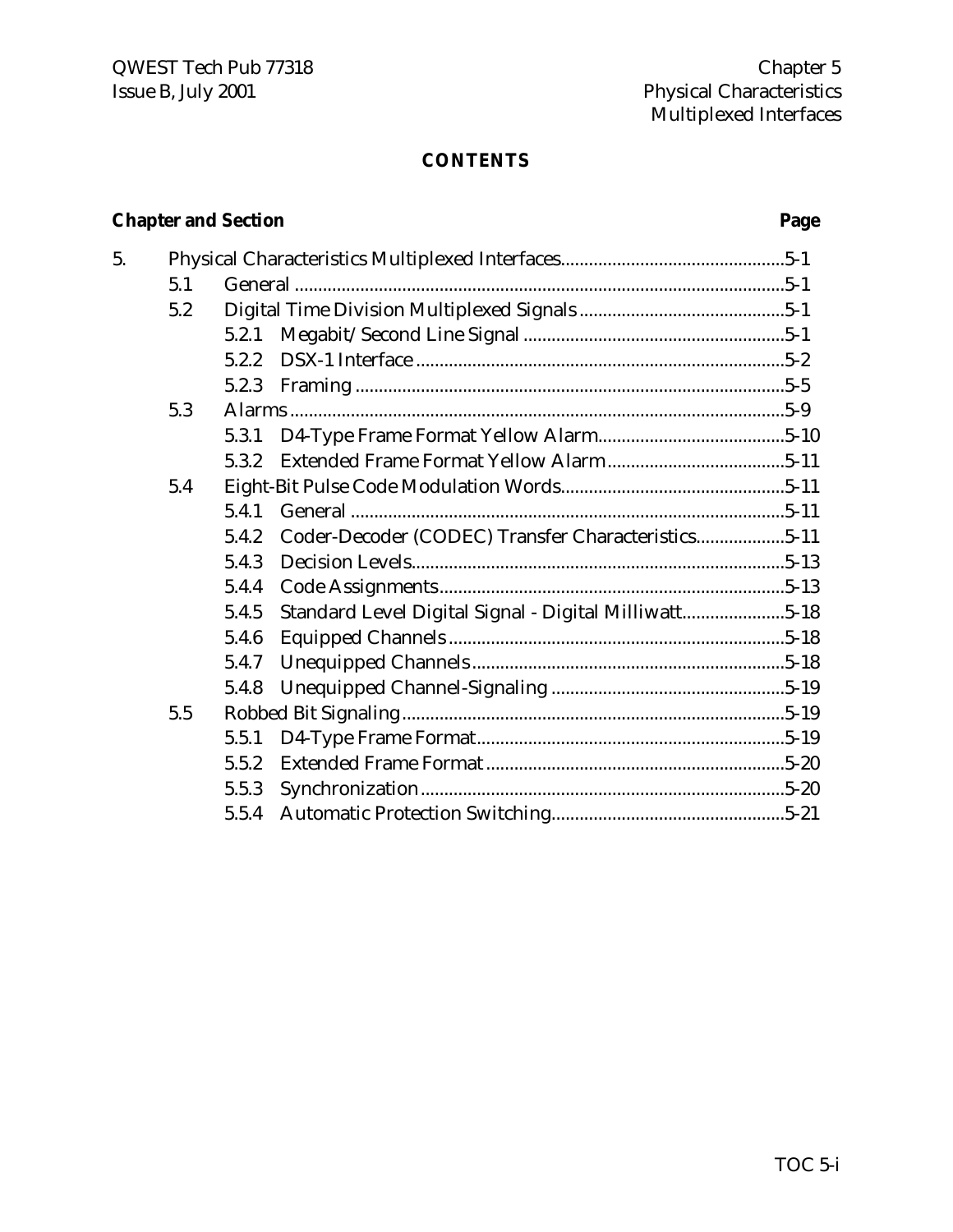# **CONTENTS (Continued)**

| <b>Tables</b>  |                                                             | Page |
|----------------|-------------------------------------------------------------|------|
| $5 - 1$        |                                                             |      |
| $5 - 2$        |                                                             |      |
| $5 - 3$        |                                                             |      |
| $5 - 4$        |                                                             |      |
| $5 - 5$        | Extended Superframe (ESF) F-Bit Assignments of the Extended |      |
| <b>Figures</b> |                                                             |      |
| $5 - 1$        |                                                             |      |
| $5 - 2$        |                                                             |      |
| $5 - 3$        |                                                             |      |
| $5 - 4$        |                                                             |      |
| $5 - 5$        |                                                             |      |
| $5-6$          |                                                             |      |
| $5 - 7$        |                                                             |      |
| $5 - 8$        |                                                             |      |
| $5-9$          |                                                             |      |
| $5 - 10$       | Assignment of Transmitted Codes and Decoded Levels5-17      |      |
| $5 - 11$       |                                                             |      |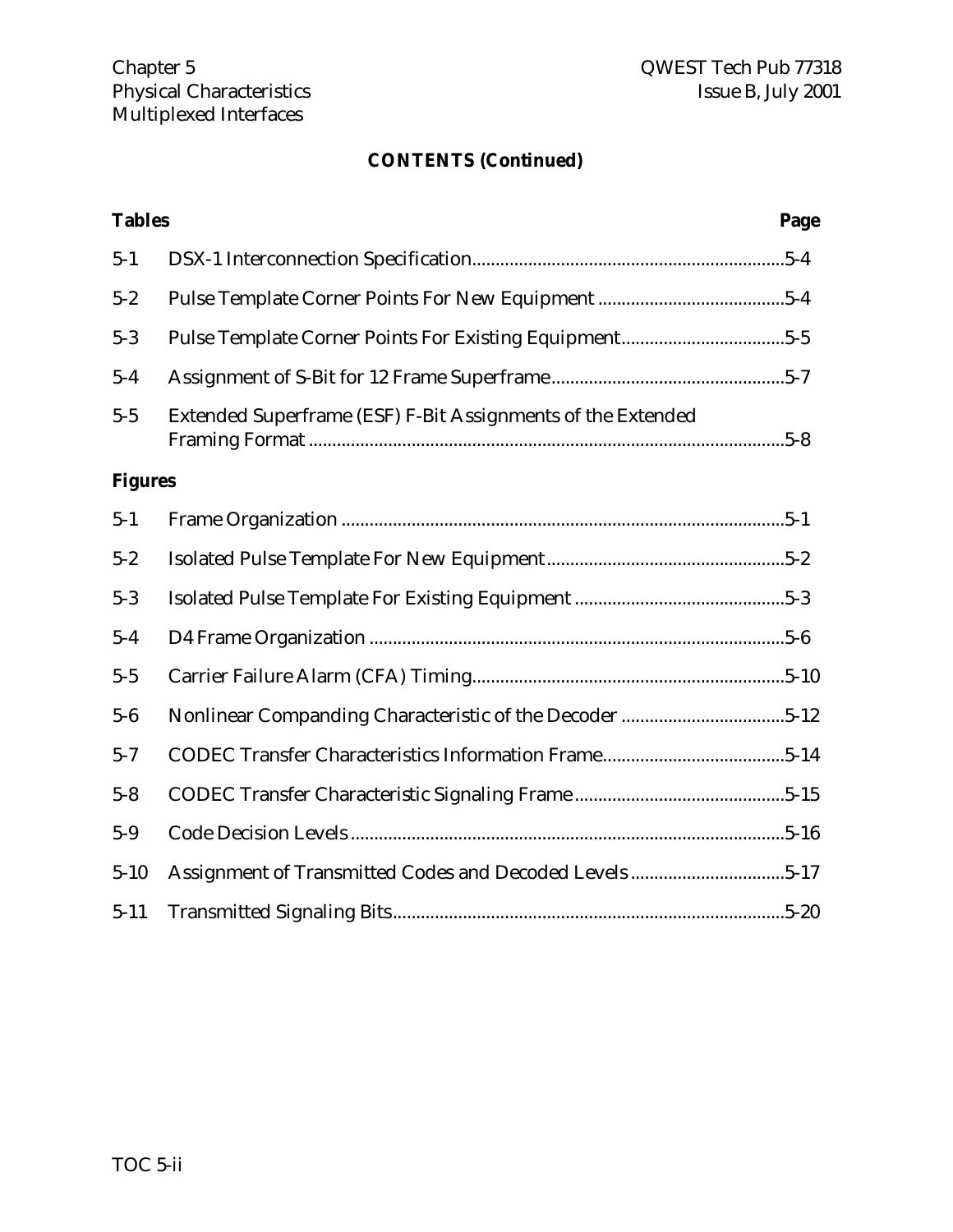#### **5. Physical Characteristics Multiplexed Interfaces**

#### **5.1 General**

This publication attempts to characterize the QWEST Carrier interface as completely and accurately as possible. However, characteristics of equipment utilized by QWEST to provide service in some locations may differ from the characteristics described and the facilities may not be available in all locations. When cases arise that have not been addressed in this document, QWEST, the equipment manufacturer/supplier and the Carrier should cooperate to resolve any resultant problems.

#### **5.2 Digital Time Division Multiplexed Signals**

#### **5.2.1 Megabit/Second Line Signal**

The 1.544 Mb/s pulse code modulation line signal consists of 24 8-bit words and one framing bit per frame. Figure 5-1 illustrates a portion of this signal. The 8-bit words carry the enclosed value of a pulse amplitude modulation sample from one voice channel and the signaling information associated with that voice channel. The eighth bit of each word is used for signaling in one frame out of six.

The sampling rate for individual voice channels is 8000 samples per second. One hundred ninety three bits per frame at a repetition rate of 8000 per second gives the DS-1 line rate of 1.544 Mb/s.

The digital signal at the Point Of Interface (POI) is bipolar; i.e, adjacent marks are of opposite polarity, which is sometimes referred to as alternate mark inversion.



**Figure 5-1** Frame Organization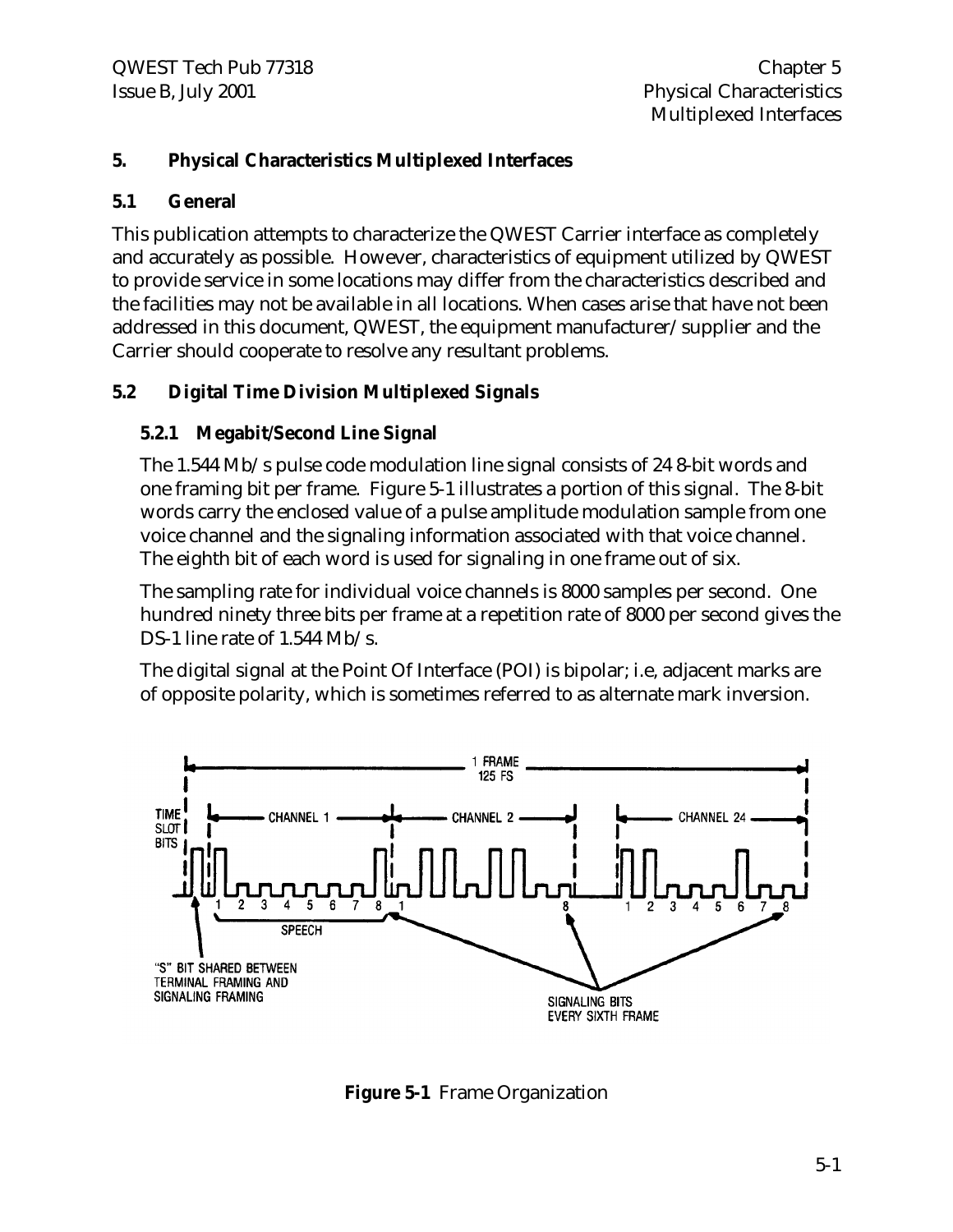#### **5.2.2 DSX-1 Interface**

The interface will be a 1.544 Mb/s digital signal at the POI which conforms with the DSX-1 interconnection specification presented in Table 5-1. Where appropriate equipment is available, the shape of an isolated pulse will fall within the shaded area of Figures 5-2 or 5-3. Tables 5-2 and 5-3 lists the corner points for these pulse templates.



**Figure 5-2** Isolated Pulse Template For New Equipment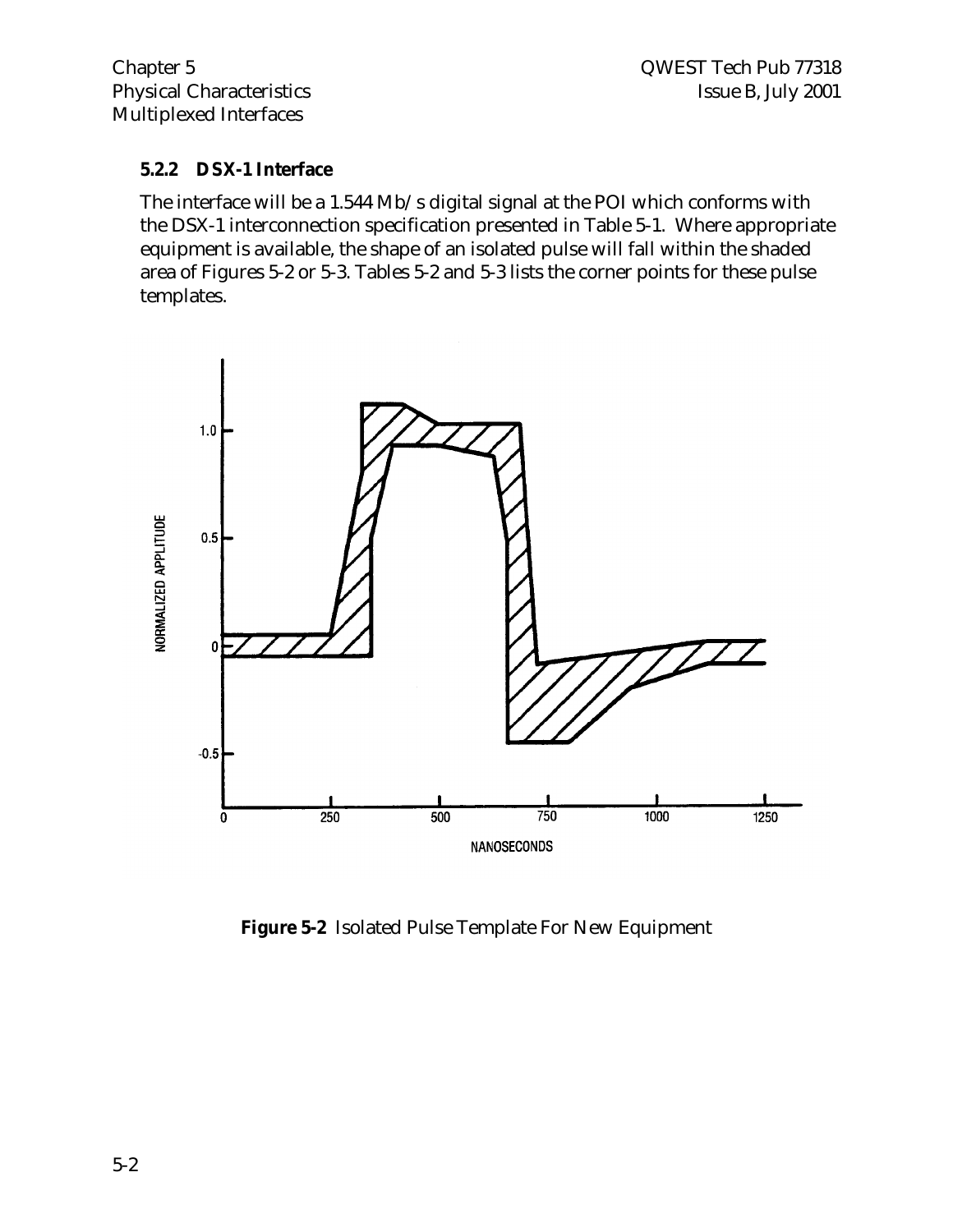

**Figure 5-3** Isolated Pulse Template For Existing Equipment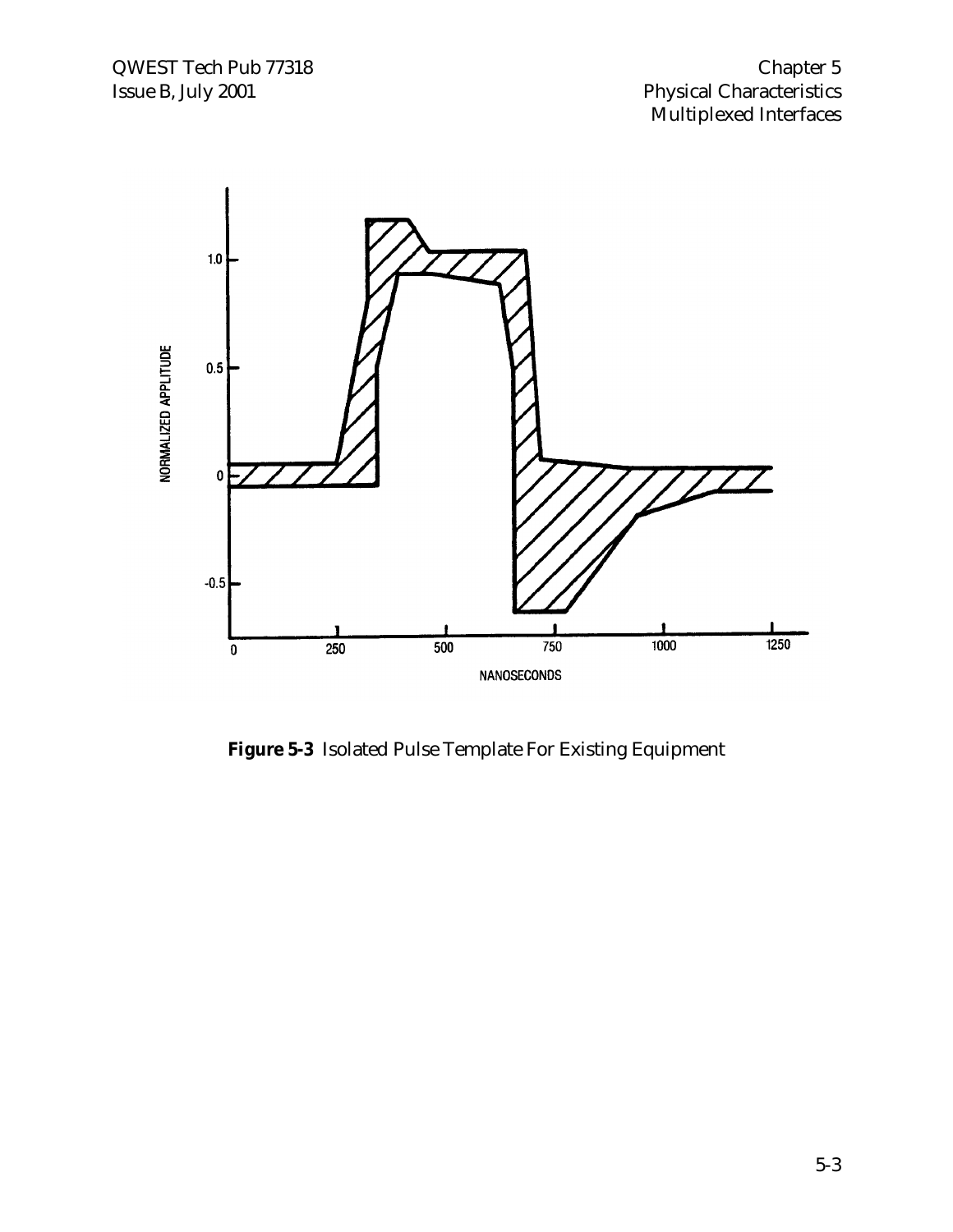| Line rate:           | $1.544$ Mb/s $+$ 50 ppm <sup>*</sup> (free running)                                                                                                                                                                              |
|----------------------|----------------------------------------------------------------------------------------------------------------------------------------------------------------------------------------------------------------------------------|
| Line Code:           | Bipolar with at least 12.5 percent average ones<br>density and no more than 15 consecutive zeros.                                                                                                                                |
| Test load:           | 100 ohm resistive                                                                                                                                                                                                                |
| Pulse shape:         | An isolated pulse shall fit the template shown in<br>Figures 5-2 and 5-3. The pulse amplitude shall be<br>between 2.4 and 3.6 V and may be scaled by a<br>constant factor to fit the template.                                   |
| <b>Power levels:</b> | For an all-ones transmitted pattern, the power in a<br>2 kHz band about 772 kHz shall be 12.6 - 17.9 dBm<br>and the power in a 2 kHz band about 1544 kHz<br>shall be at least 29 dB below that in a 2 kHz band<br>about 772 kHz. |
| Pulse                | There shall be less than 0.5 dB difference inbalance:<br>between imbalance: the total power of the<br>positive pulses and of the negative pulses.                                                                                |

**Table 5-1** DSX-1 Interconnection Specification

\*Variations up to +- 130 ppm may be applicable.

| <b>MAXIMUM CURVE</b> | <b>MINIMUM CURVE</b> |
|----------------------|----------------------|
| (0, 0.05)            | $(0, -0.05)$         |
| (250, 0.05)          | $(350, -0.05)$       |
| (325, 0.8)           | (350, 0.5)           |
| (325, 1.15)          | (400, 0.95)          |
| (425, 1.15)          | (500, 0.95)          |
| (500, 1.05)          | (600, 0.9)           |
| (675, 1.05)          | (650, 0.5)           |
| $(725, -0.07)$       | $(650, -0.45)$       |
| (1100, 0.05)         | $(800, -0.45)$       |
| (1250, 0.05)         | $(925, -0.2)$        |
| $(1100, -0.05)$      |                      |
| $(1250, -0.05)$      |                      |

|  |  |  | Table 5-2 Pulse Template Corner Points For New Equipment |
|--|--|--|----------------------------------------------------------|
|  |  |  |                                                          |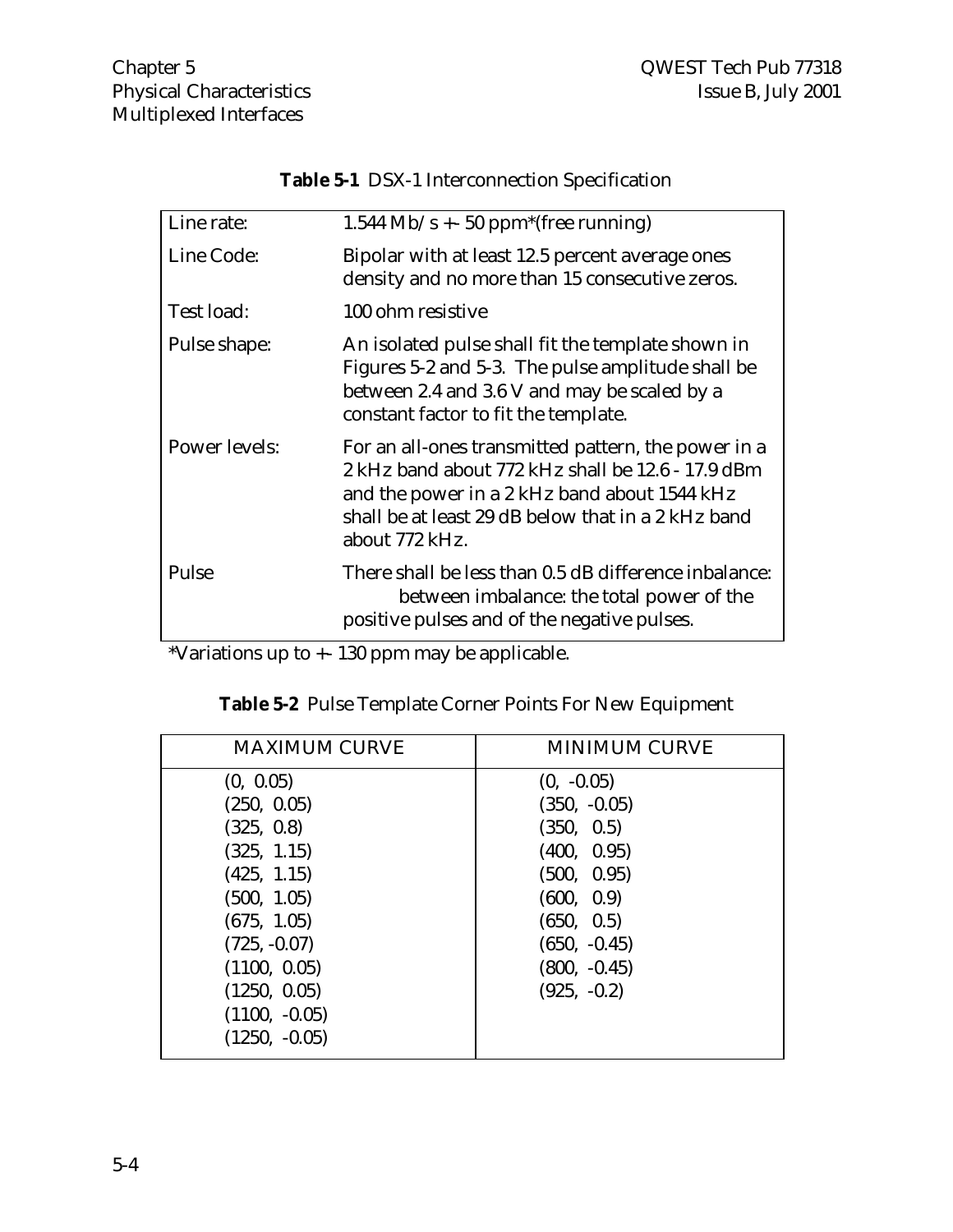| <b>MAXIMUM CURVE</b> | <b>MINIMUM CURVE</b> |
|----------------------|----------------------|
| (0, 0.05)            | $(0, -0.05)$         |
| (250, 0.05)          | $(350, -0.05)$       |
| (325, 0.8)           | (350, 0.5)           |
| (325, 1.22)          | (400, 0.95)          |
| (425, 1.22)          | (475, 0.95)          |
| (500, 1.05)          | (600, 0.9)           |
| (675, 1.05)          | $(650, -0.62)$       |
| (720, 0.08)          | $(775, -0.62)$       |
| (875, 0.05)          | $(925, -0.2)$        |
| (1250, 0.05)         | $(1100, -0.05)$      |
|                      | $(1250, -0.05)$      |

**Table 5-3** Pulse Template Corner Points For Existing Equipment

#### **5.2.3 Framing**

Structure of Individual Frame

- The framing bit occupies the first pulse position in each 193-bit frame. It is used for three, and sometimes four, purposes.
- It marks the beginning of the time slot for channel 1 so the pulses associated with each channel may be identified.
- It identifies the frames in which the eighth bit of each word contains signaling information.
- It distinguishes sequential signaling frames so that 2, 4, or 16 signaling states may be derived per voice channel.
- It is sometimes used for the transmission of data unrelated to the voice channels.

Structure of D4 Type Frame Format

- In D4-type frame format, half of the framing bits (the framing position in every other frame) are used for channel framing (Figure 5-4). The remaining framing bit positions are used to designate signaling frames.
- Looking at a superframe in the D4-type frame format with individual frames numbered 1 through 12, the channel framing pattern is:
- Frame number in superframe 1 2 3 4 5 6 7 8 9 10 11 12
- Bit in framing position 1 0 1 0 1 0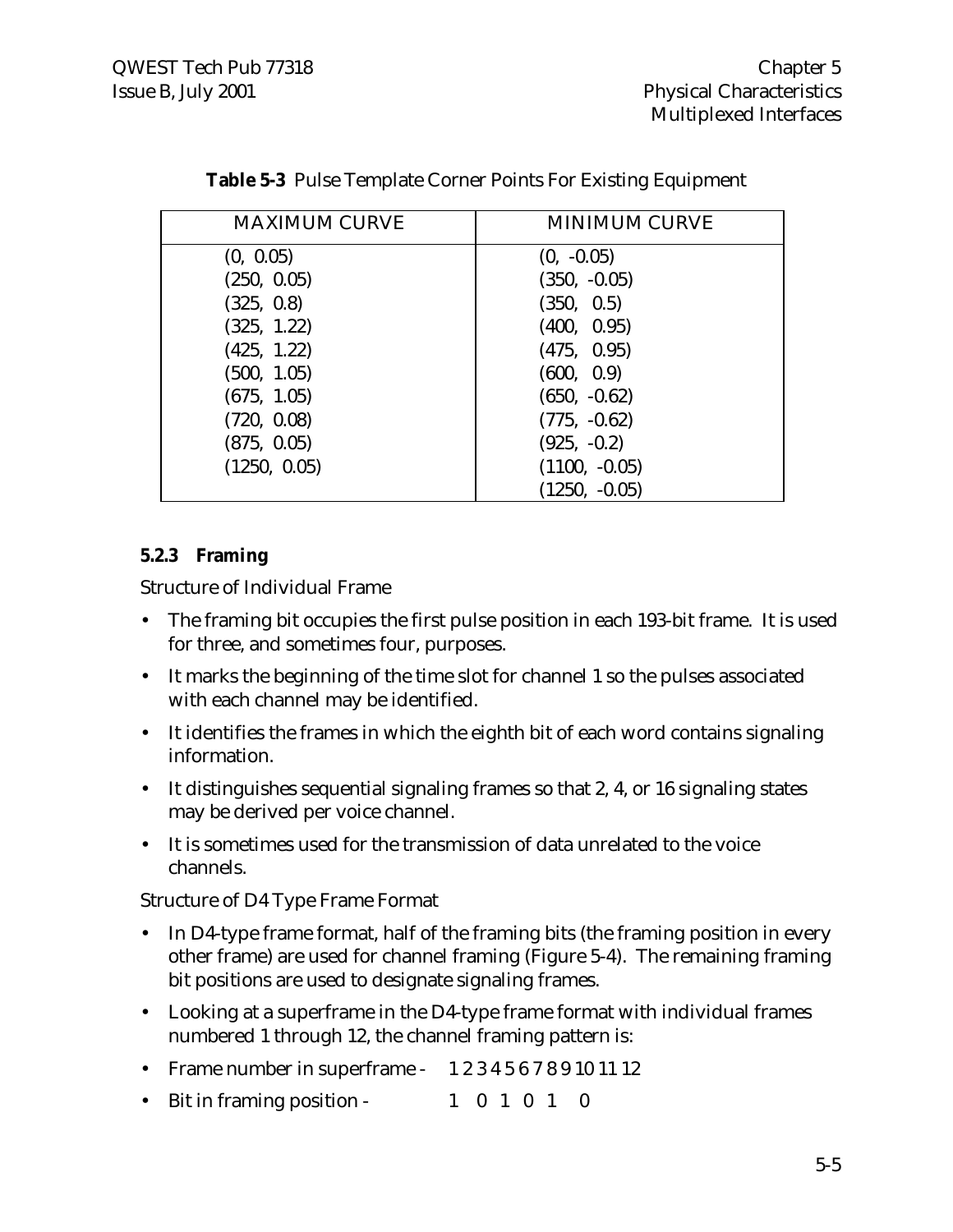Multiplexed Interfaces

- A slightly different pattern is used for framing the signaling information. In the same superframe, the signaling framing pattern is:
- Frame number in superframe 1 2 3 4 5 6 7 8 9 10 11 12
- ${\rm Signaling\; framing}$  0 0 1 1 1 0
- The first frame with a "1" signaling framing bit is the "A" signaling frame and the first frame with a "0" signaling framing bit is the "B" signaling frame.
- The framing bit pattern for D4-type frame format is summarized in Table 5-4.



**Figure 5-4** D4 Frame Organization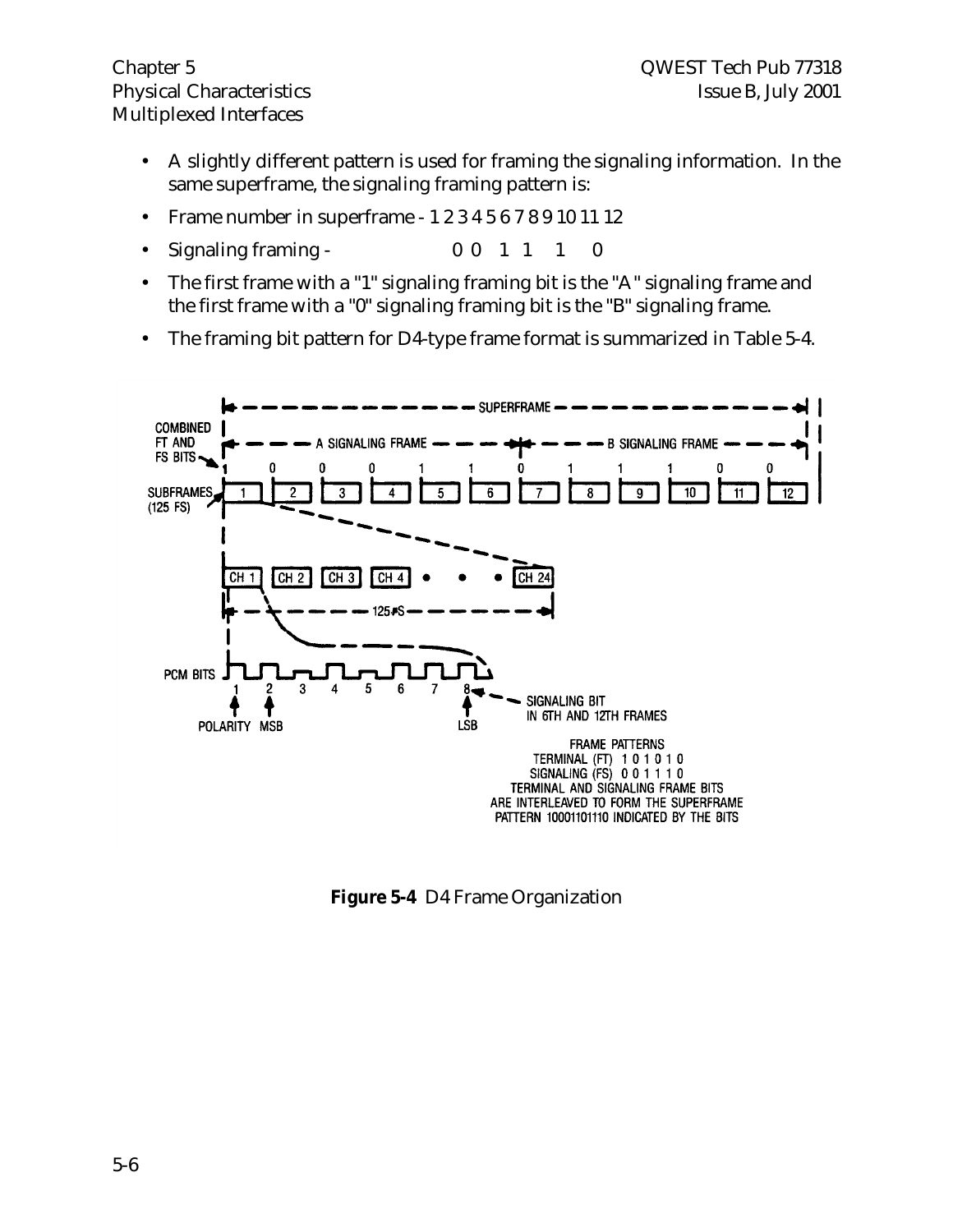| FRAME<br>NUMBER | S-BIT<br><b>TERMINAL</b><br>FRAMING F <sub>T</sub> | S-BIT<br><b>SIGNALING</b><br>FRAMING F <sub>S</sub> | <b>INFORMATION</b><br>CODING<br><b>BITS</b> | <b>SIGNALING</b><br><b>BIT</b> | <b>SIGNALING</b><br><b>BIT</b> |
|-----------------|----------------------------------------------------|-----------------------------------------------------|---------------------------------------------|--------------------------------|--------------------------------|
|                 |                                                    |                                                     | $1 - 8$                                     |                                |                                |
| 2               |                                                    | 0                                                   | $1 - 8$                                     |                                |                                |
| 3               | $\Omega$                                           |                                                     | $1 - 8$                                     |                                |                                |
| 4               |                                                    | $\Omega$                                            | $1 - 8$                                     |                                |                                |
| 5               |                                                    |                                                     | $1 - 8$                                     |                                |                                |
| 6               |                                                    |                                                     | $1 - 7$                                     | 8                              | Α                              |
|                 |                                                    |                                                     | $1 - 8$                                     |                                |                                |
| 8               |                                                    |                                                     | $1 - 8$                                     |                                |                                |
| 9               |                                                    |                                                     | $1 - 8$                                     |                                |                                |
| 10              |                                                    |                                                     | $1 - 8$                                     |                                |                                |
| 11              |                                                    |                                                     | $1 - 8$                                     |                                |                                |
| 12              |                                                    | 0                                                   | $1 - 7$                                     | 8                              | B                              |

#### **Table 5-4** Assignment of S-Bit for 12 Frame Superframe

Structure of Extended Frame Format

- The following is the extended frame format (24-frame superframe).
- In the D4-type framing format, the framing pattern is generated by interleaving the terminal frame 101010 pattern and the signaling frame 001110 pattern. A similar interleaving (time multiplexing) of signals occurs for the extended frame format except that three signals will be combined. The three signals are:
- 2 kb/s framing pattern 001011
- 2 kb/s cyclic redundancy check
- 4 kb/s data link

#### 2 kb/s Framing Pattern

• As shown in Table 5-E beginning with frame 4 (extended superframe bit 579), the framing bit of every fourth frame forms the pattern 001011...0010111. This pattern is used to determine mainframe, superframe and robbed bit signaling synchronization. Mainframe synchronization is used to locate the 24 DS-0 channels of each frame. Superframe synchronization is used to identify where each particular frame is located within the superframe. This information is used to extract the cyclic redundancy check and the data link information as well as to identify those frames that contain robbed bit-signaling (frames 6, 12, and 24).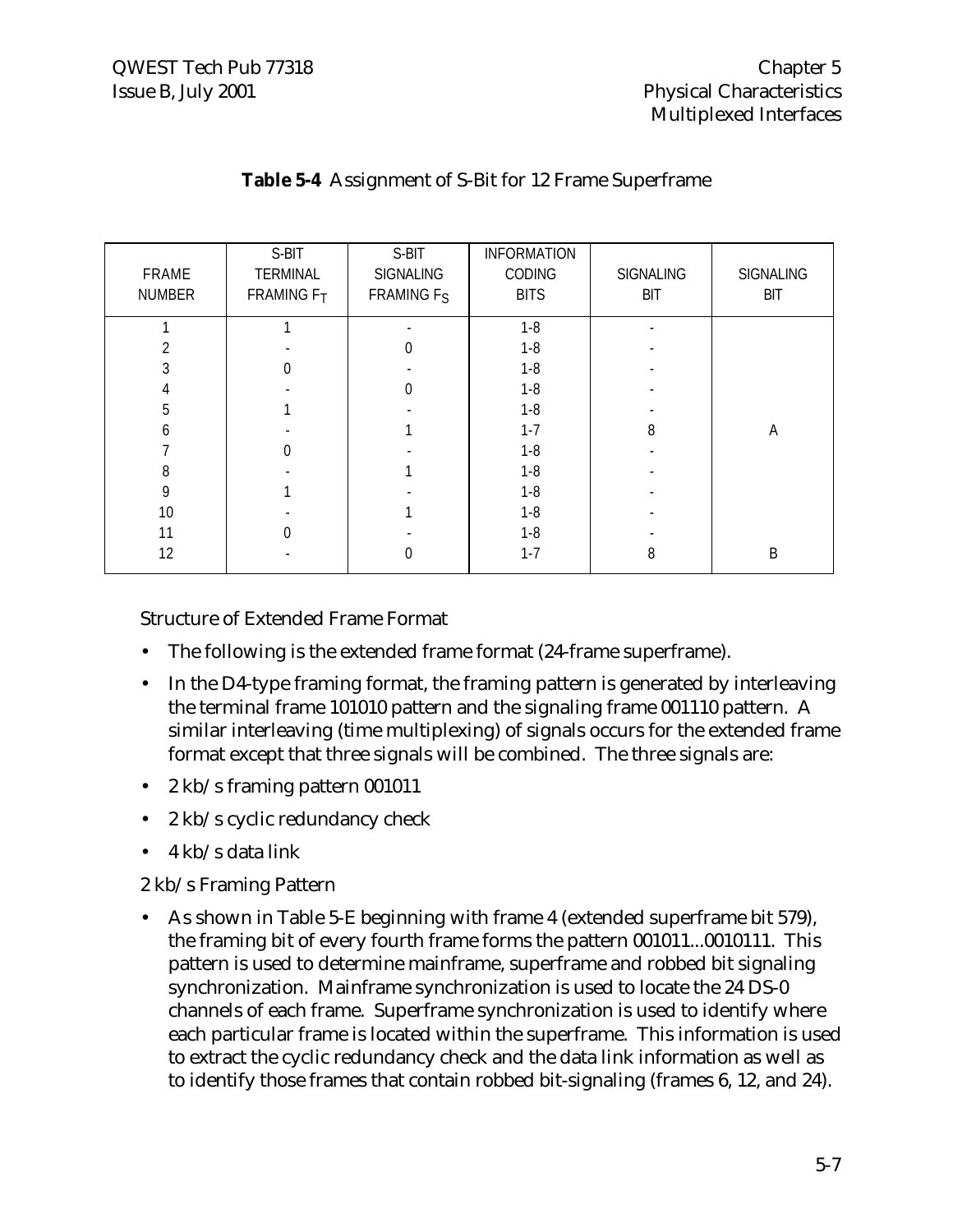| <b>ESF</b><br><b>FRAME</b><br><b>NUMBER</b> | <b>F-BITS</b>            |                    |              |                 |                      |         |          |
|---------------------------------------------|--------------------------|--------------------|--------------|-----------------|----------------------|---------|----------|
|                                             | ESF BIT<br><b>NUMBER</b> | <b>ASSIGNMENTS</b> |              |                 | ROBBED BIT SIGNALING |         |          |
|                                             |                          | <b>FPS</b>         | <b>FDL</b>   | <b>CRC</b>      | 2 STATE              | 4 STATE | 16 STATE |
| 1                                           | 0                        |                    | m            |                 |                      |         |          |
| $\overline{\mathbf{c}}$                     | 193                      |                    |              | CB <sub>1</sub> |                      |         |          |
| 3                                           | 386                      |                    | m            |                 |                      |         |          |
| 4                                           | 579                      | $\frac{1}{\alpha}$ |              |                 |                      |         |          |
| 5                                           | 772                      |                    | m            |                 |                      |         |          |
| $\frac{6}{7}$                               | 965                      |                    |              | CB <sub>2</sub> | A                    | A       | A        |
|                                             | 1158                     |                    | $\mathsf{m}$ |                 |                      |         |          |
| 8                                           | 1351                     | $\mathbf 0$        |              |                 |                      |         |          |
| 9                                           | 1544                     |                    | m            |                 |                      |         |          |
| 10                                          | 1737                     |                    |              | CB <sub>3</sub> |                      |         |          |
| 11                                          | 1930                     |                    | m            |                 |                      |         |          |
| 12                                          | 2123                     | $\overline{1}$     |              |                 | A                    | в       | в        |
| 13                                          | 2316                     |                    | m            |                 |                      |         |          |
| 14                                          | 2509                     |                    |              | CB <sub>4</sub> |                      |         |          |
| 15                                          | 2702                     |                    | m            |                 |                      |         |          |
| 16                                          | 2895                     | $\mathbf{o}$       |              |                 |                      |         |          |
| 17                                          | 3088                     |                    | m            |                 |                      |         |          |
| 18                                          | 3281                     |                    |              | CB <sub>5</sub> |                      |         |          |
| 19                                          | 3474                     |                    | m            |                 |                      |         |          |
| 20                                          | 3667                     | $\mathbf{1}$       |              |                 |                      |         |          |
| 21                                          | 3860                     |                    | m            |                 |                      |         |          |
| 22                                          | 4053                     |                    |              | CB <sub>6</sub> |                      |         |          |
| 23                                          | 4246                     |                    | m            |                 |                      |         |          |
| 24                                          | 4439                     | 1                  |              |                 | A                    | B       | D        |

#### **Table 5-5** Extended Superframe (ESF) F-Bit Assignments of the Extended Framing Format

2 kb/s Cyclic Redundancy Check

• The cyclic redundancy check is a method of performance monitoring that is contained within the F-bit position of frames 2, 6, 10, 14, 18, and 22 of every superframe (see Table 5-5). Because the cyclic redundancy check is an information pattern within the DS-1 bit stream, it can be transmitted through the digital hierarchy and monitored at any DS-1 level access point.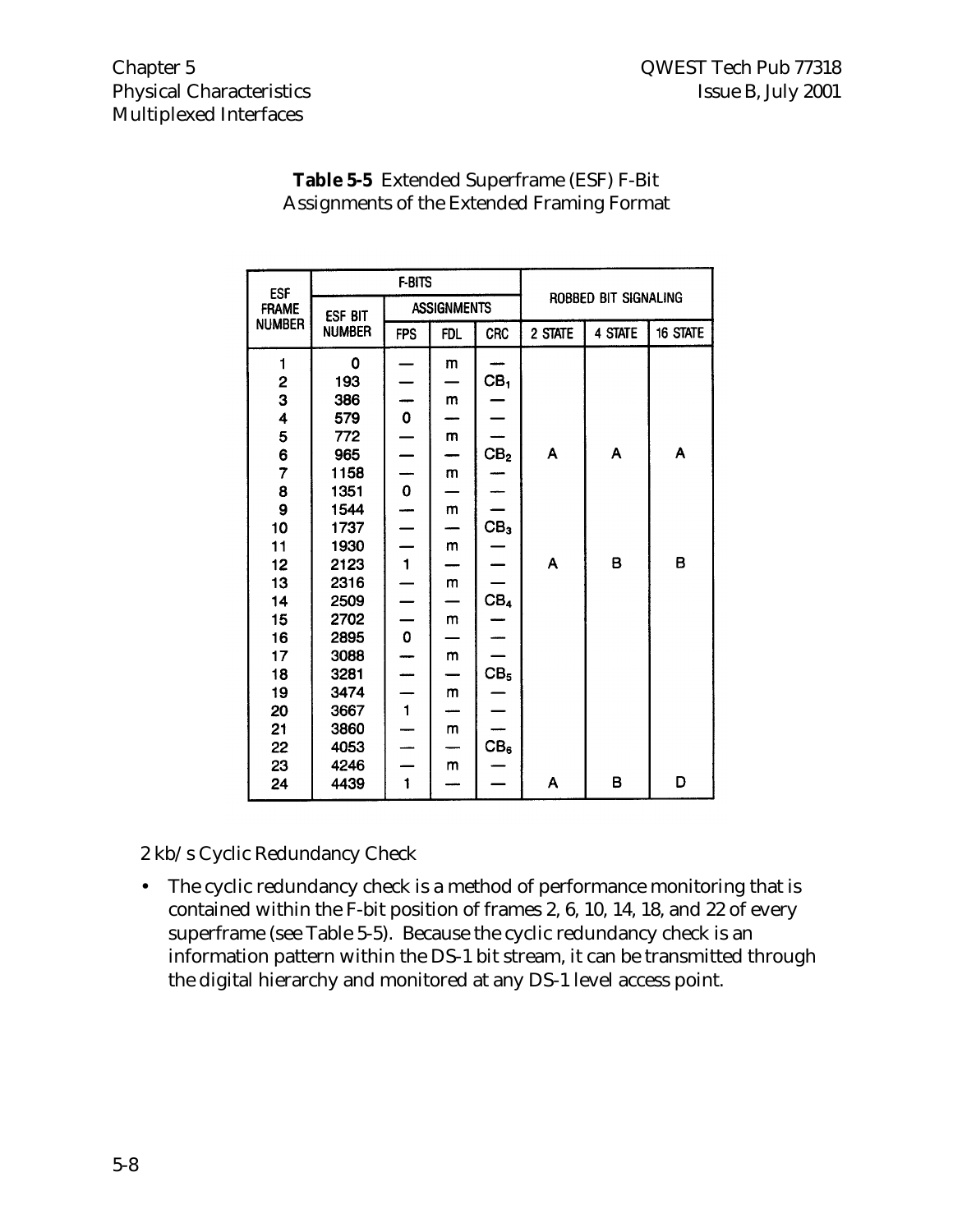#### 4 kb/s Data Link

• Beginning with frame 1 (extended frame format bit 0) of the superframe (see Table 5-5), every other 193rd bit is part of the 4 kb/s data link. This data link will provide a communication path between DS-1 terminals via the BX.25 level 2 protocol specified in PUB 54001, "Operations Systems Network Communications Protocol Specifications," June 1980. Some applications of the data link under consideration are protection switching, alarms and loopback, received line performance, supervisory signaling, channel unit provisioning, network configuration information, and general maintenance information.

Channel Assignment

• The voice frequency channels in the DS-1 signal that QWEST delivers to the POI will be numbered in the same order as their time slots. It is expected that the Carrier will number its voice frequency channels in a corresponding manner.

#### **5.3 Alarms**

QWEST will process the 1.544Mb/s signal received from the Carrier with equipment synchronized to the incoming signal. When the difference between expected frame bits and the received bits is in the range of 2 out-of 5 to 2 out-of 4, the receiving equipment will detect that synchronization is lost and initiate a reframe procedure. The maximum average reframe time will be less than 50 ms in the absence of errors (Maximum average reframe time is the average time to reframe when the maximum number of bit positions must be examined for the framing pattern). If successful reframe is not achieved within a period of 2 to 3 sec., the terminal equipment enters an alarm condition. This alarm is called a Carrier failure alarm (CFA). When the terminal equipment enters this alarm condition, it informs the Carrier by transmitting a yellow alarm signal. Figure 5-5 indicates timing parameters for the CFA system.

A terminal subjected to intermittent loss of synchronization will initiate an alarm after a period of integration of the short outages. This will be done in the following or an equivalent manner. On detection of an out-of-frame condition, an integration of time starts that produces an alarm after 2 to 3 sec. of continuous loss of synchronization. If the terminal regains synchronization, the integrator will delay at a slope of 1/4 to 1/15 of the rise slope.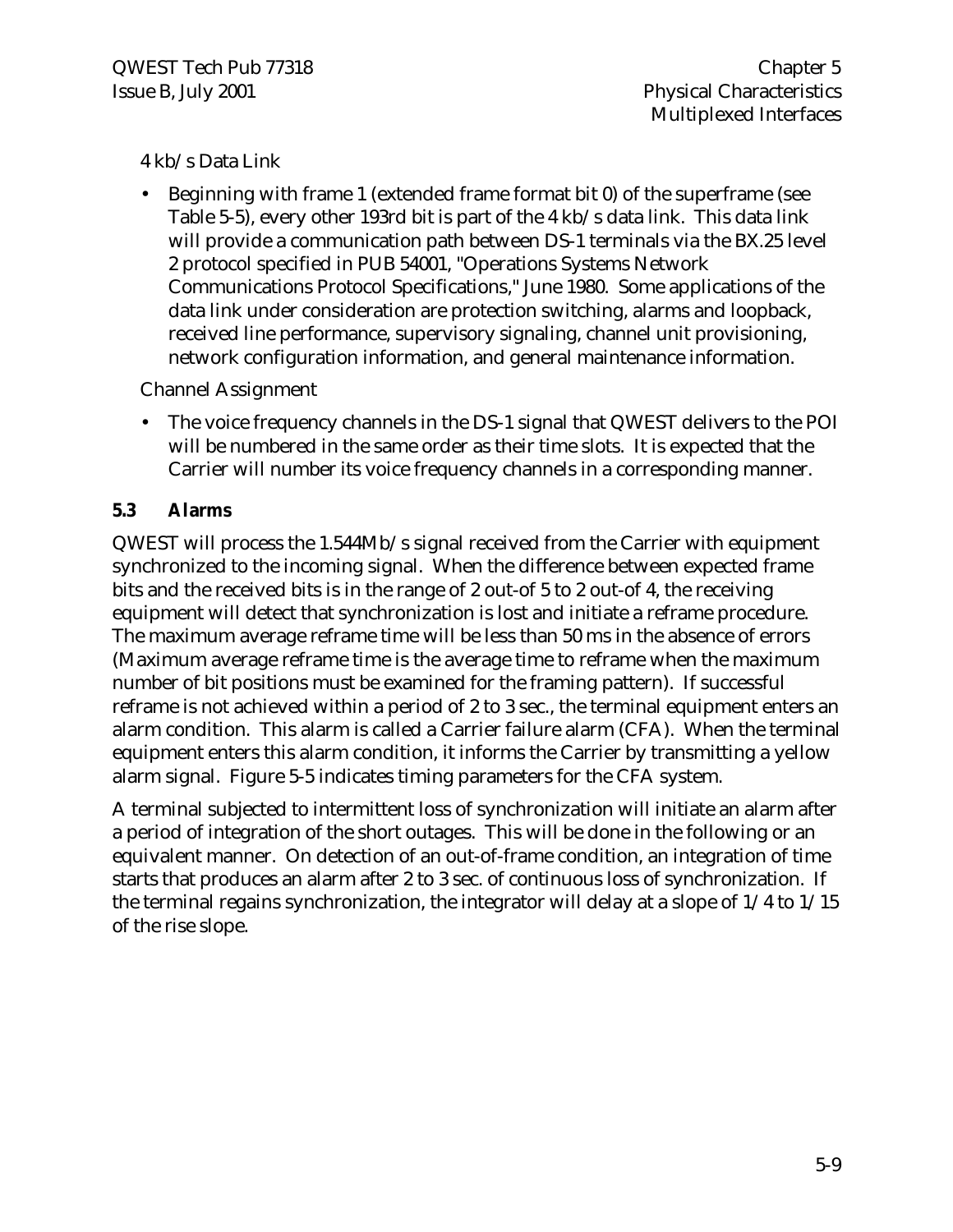# Multiplexed Interfaces



A. TIMING AT CHANNEL BANK DETECTING FAILURE

Note: Yellow signal and CFA to be initiated by red alarm.



B. TIMING AT CHANNEL BANK DETECTING YELLOW SIGNAL

**Figure 5-5** Carrier Failure Alarm (CFA) Timing

#### **5.3.1 D4-Type Frame Format Yellow Alarm**

In the D4-type frame format, QWEST will send a yellow alarm by forcing the second bit to zero in all channels. When QWEST is able to synchronize, it will stop sending the yellow alarm signal and resume DS-1 communication in 15 (+-5) seconds. If the Carrier sends a similar yellow alarm signal, QWEST will recognize that the Carrier is out of synchronization and will terminate DS-1 communication until the yellow alarm is no longer received (See Figure 5-5).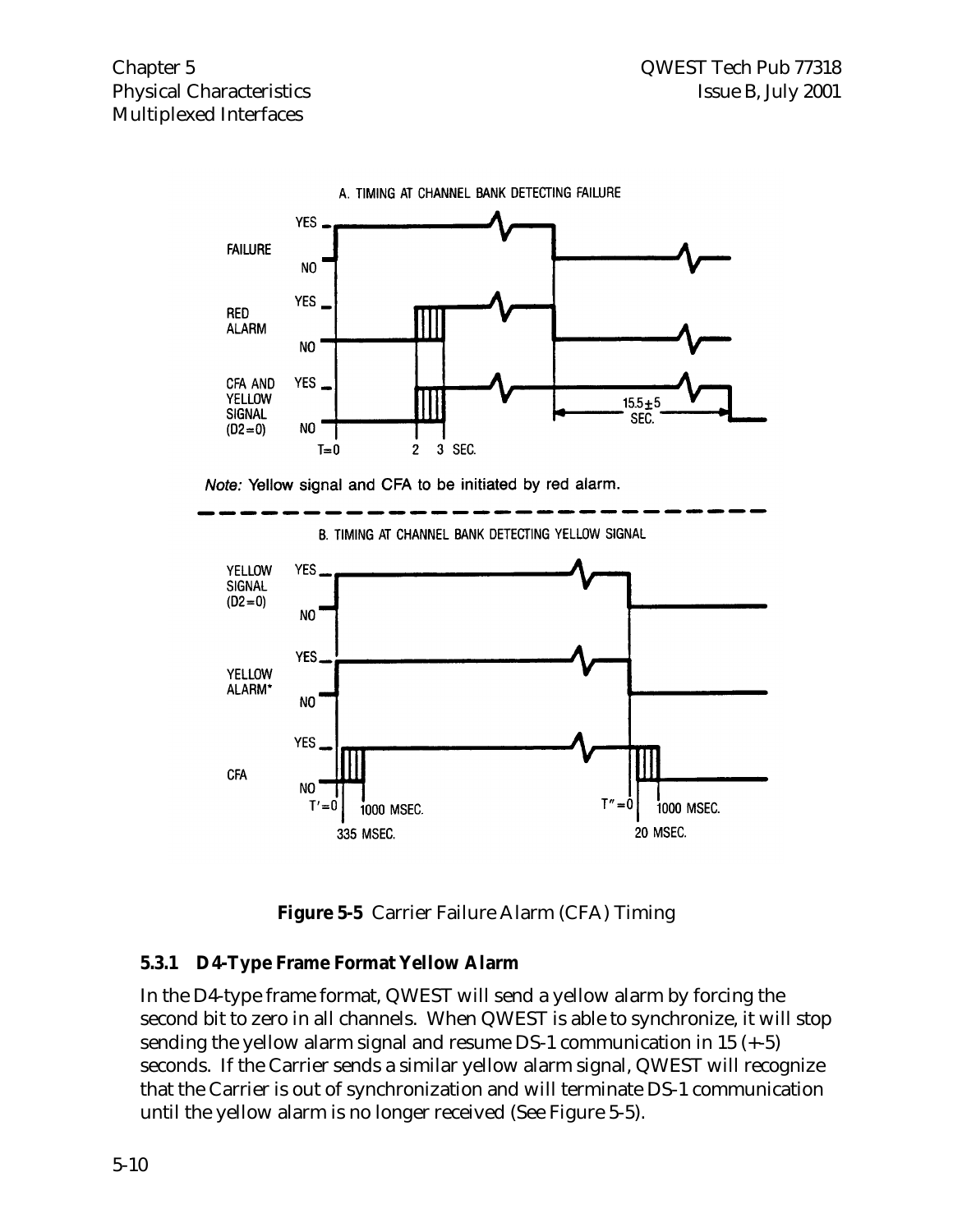#### **5.3.2 Extended Frame Format Yellow Alarm**

In the extended frame format, QWEST will send a yellow alarm signal in the 4 kb/s data channel. QWEST will also recognize a yellow alarm signal transmitted by the Carrier in the 4 kb/s data channel. This signal is an 8 "ones" and 8 "zeros" repeating pattern.

#### **5.4 Eight-Bit Pulse Code Modulation Words**

#### **5.4.1 General**

As noted in Section 2, the 8-bit words in a channel time slot carry encoded pulse amplitude modulation samples from a voice band signal. The pulse amplitude modulation samples are encoded in 8-bit pulse code modulation in 5 frames out of 6 and in 7-bit pulse code modulation in the sixth frame. The following paragraphs describe the pulse amplitude modulation sample amplitude. QWEST will interpret pulse code modulation words from the Carriers as though they were encoded by the same rules.

The compression law used in the channel bank will be a precise piecewise linear approximation to a u-255 law, which is defined by:

$$
|y| = \frac{\ln(1 + \mu \cancel{x})}{\ln(1 + \mu)} \mu = 255
$$

where x and y are respectively the compressor input and output, both normalized to unity. Figure 5-6 illustrates this companding characteristic.

#### **5.4.2 Coder-Decoder (CODEC) Transfer Characteristics**

The relationship between encoder decision levels and the decoder output levels is defined by specifying the CODEC transfer characteristic.

The characteristics, decision levels and code assignments include the effect of compression and expansion.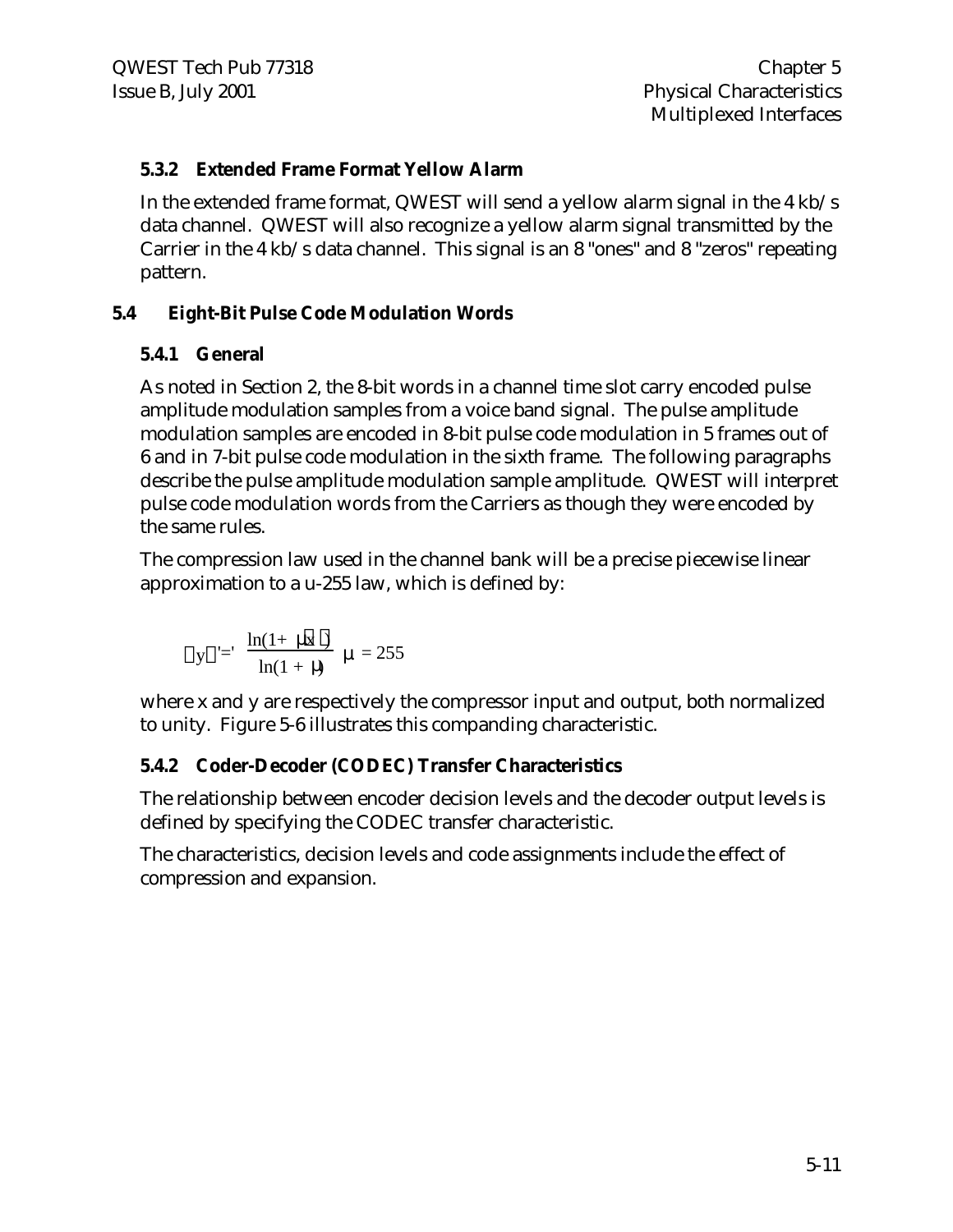

**Figure 5-6** Nonlinear Companding Characteristic of the Decoder

To minimize distortion, the transfer characteristic for the abbreviated 7-bit words (used during signaling frames) differs from that for the normal 8-bit pulse code modulation words.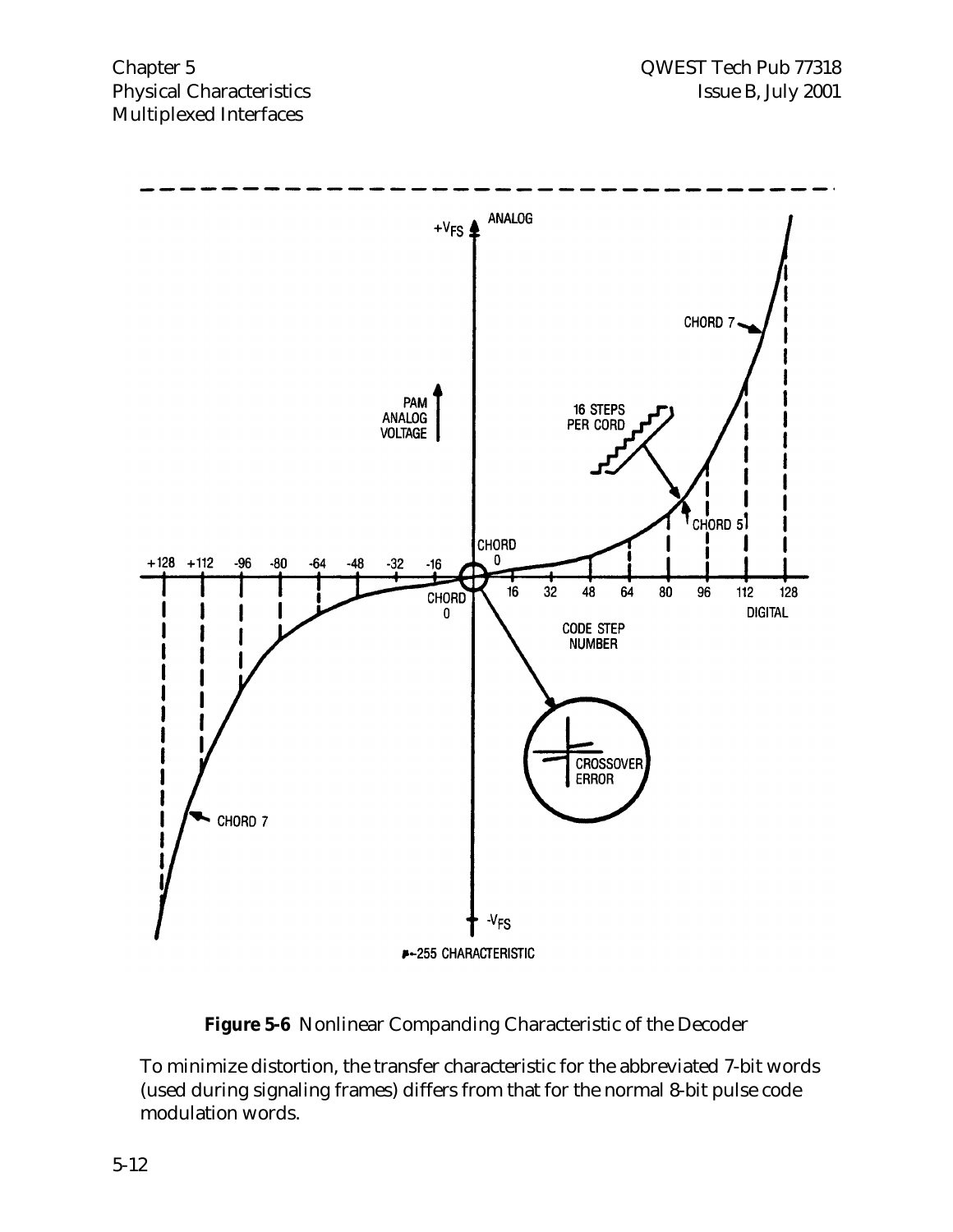Figure 5-7 shows the transfer characteristic for normal 8-bit code modulation words. The output levels (Yn's) are always midway between the decision levels (Xn's) (this can be termed a "decision level assignment" CODEC). The output levels are given by:

$$
Y_0 = X_0 = 0
$$
  

$$
Y_n = \frac{X_n + X_{n+1}}{2} \text{ ; } n = 1, 2...127
$$

Figure 5-8 shows the transfer characteristic for abbreviated 7-bit pulse code modulation words in the signaling frame. Except for the level closest to zero, the output levels (Zn's) are also midway between the decision levels (Xn's). These output levels are given by:

$$
Z_n = X_{2n-1, n = 1, 2, \dots, 64}
$$

# **5.4.3 Decision Levels**

Figure 5-9 lists the relative magnitudes of the decision levels. The decision levels are placed symmetrically about zero.

The maximum decision level magnitude given in Figure 5-8 has been normalized to 8159 so that all magnitudes may be represented by integer values. The magnitude of the peak value of a +3 dBmo, 1 kHz single-frequency signal is slightly less than that of the largest decision level. This results from the definition of a digital milliwatt.

# **5.4.4 Code Assignments**

The assignments of pulse code modulation code words and decoder levels are specified in Figure 5-10 in terms of coding ranges (decision levels).

The code assignment provides a sign and ones complement magnitude coding, resulting in a high ones density in the output data stream for encoding of speech.

The W-bits as defined in Figure 5-10 (pulse code modulation words column) are required to guarantee that the output data stream never includes more than 15 consecutive zeros. This output data stream requirement is related to T1 line clock recovery.

Bipolar 8 "zeros" substitution coding (B8ZS) will also be used to satisfy line code restrictions.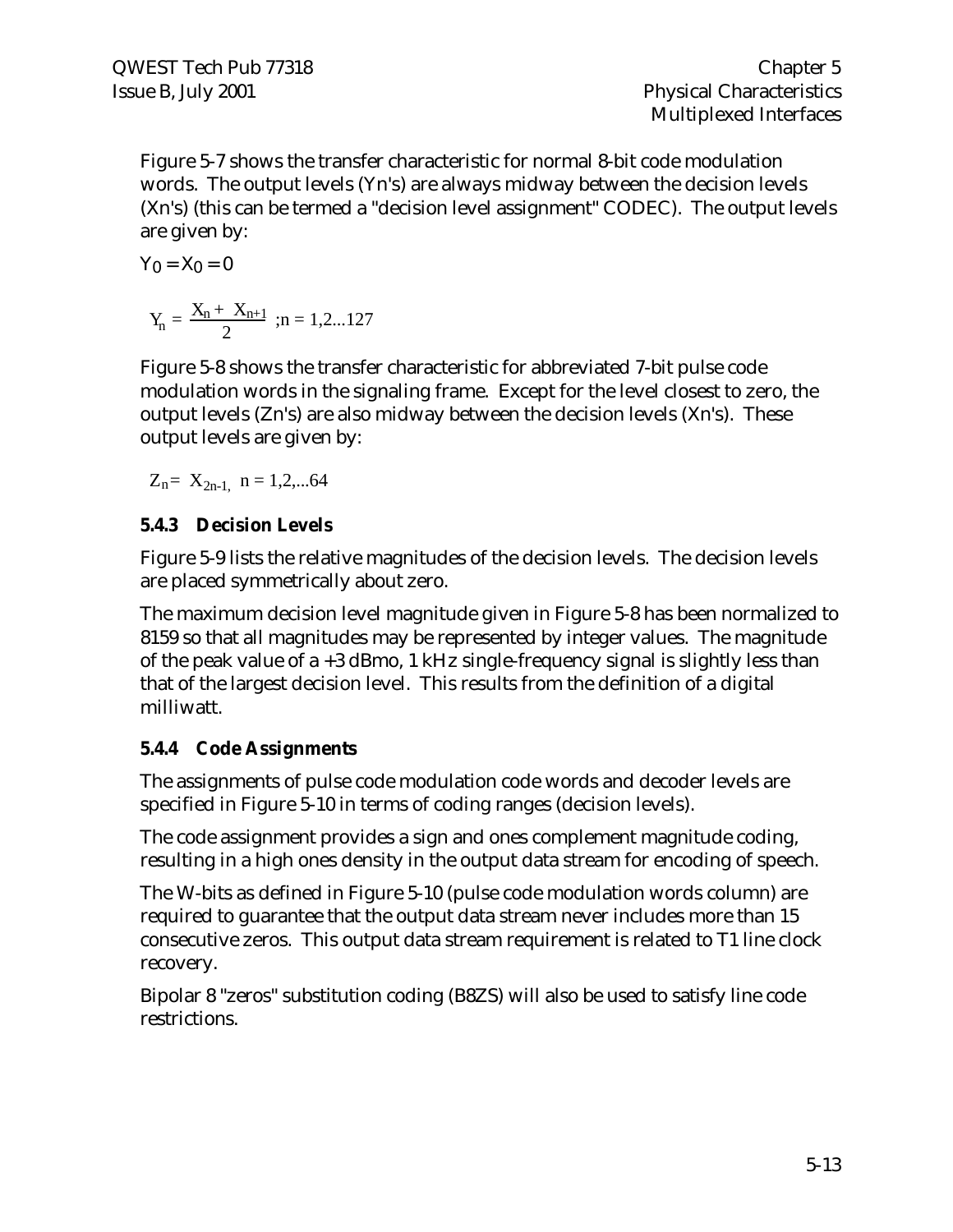

**Figure 5-7** CODEC Transfer Characteristics Information Frame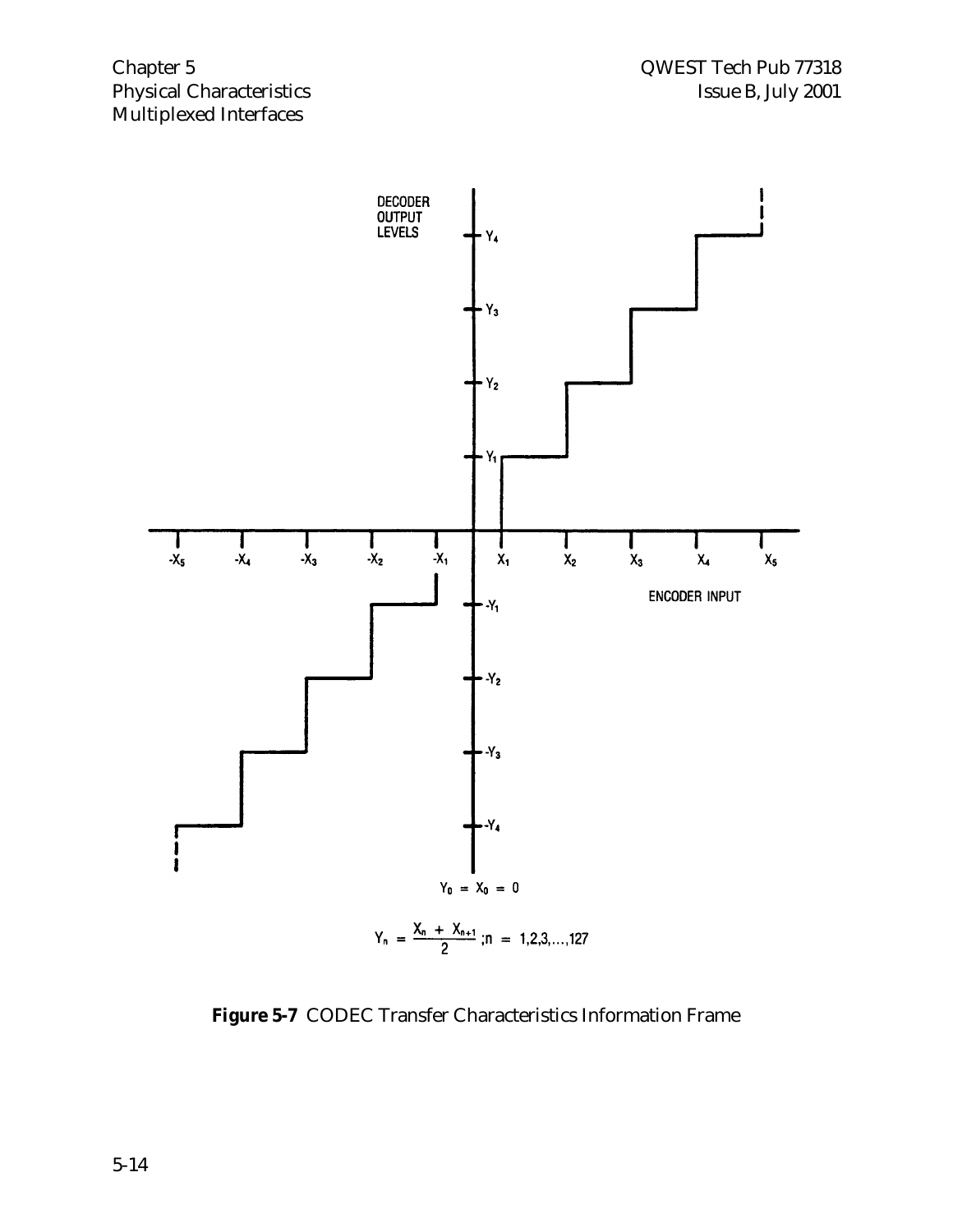

**Figure 5-8** CODEC Transfer Characteristic Signaling Frame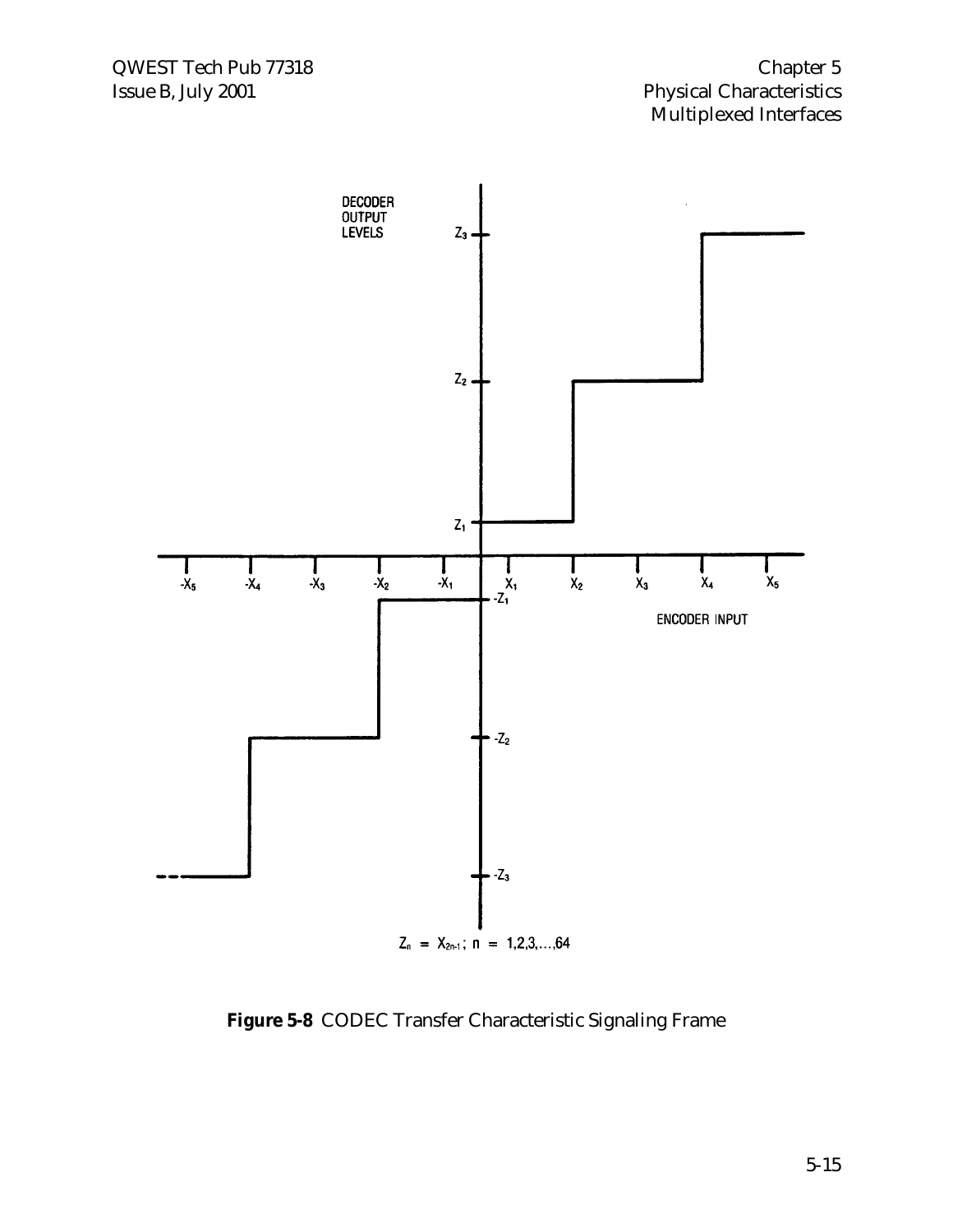| <b>LEVEL NUMBER</b><br>n | <b>LEVEL MAGNITUDE*</b><br>$X_n$ |
|--------------------------|----------------------------------|
| $\bf{0}$                 | 0                                |
| 1<br>16<br>n             | 1<br>2n                          |
| 32<br>17<br>$\mathbf n$  | 33<br>4n                         |
| 33<br>48<br>$\mathbf n$  | 161<br>8n                        |
| 49<br>64<br>n            | 16n<br>545                       |
| 65<br>80<br>$\mathbf n$  | 1569<br>32n                      |
| 81<br>96<br>$\mathbf n$  | 64n<br>4129                      |
| 112<br>97<br>n           | 10273<br>128 <sub>n</sub>        |
| 113<br>128<br>n          | 256n<br>24609                    |

\*Normalized to lie in range of 0 to 8159 Units

|  | Figure 5-9 Code Decision Levels |  |
|--|---------------------------------|--|
|--|---------------------------------|--|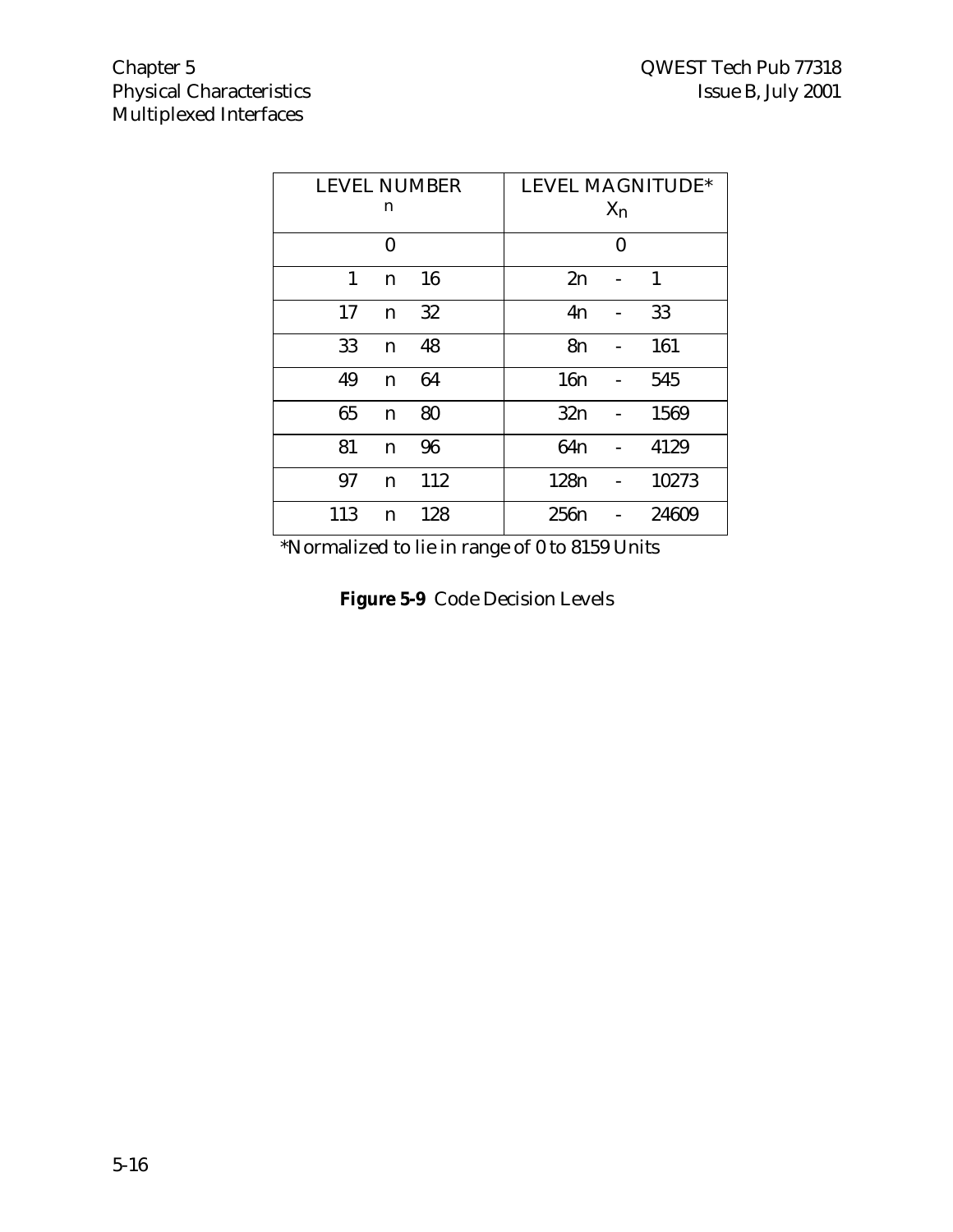|                                             |                         |                                                             | DECODER LEVELS      |                                                           |                                                  |  |
|---------------------------------------------|-------------------------|-------------------------------------------------------------|---------------------|-----------------------------------------------------------|--------------------------------------------------|--|
| <b>CODING</b><br>RANGES                     | PCM WORDS**<br>12345678 |                                                             |                     | <b>INFORMATION</b><br><b>FRAME</b>                        | <b>SIGNALING</b><br><b>FRAME</b>                 |  |
| $X_{127}X_{128}$                            |                         | 10000000                                                    |                     | $Y_{127}$                                                 |                                                  |  |
| $X_{126}X_{127}$                            |                         | 10000001                                                    |                     | $Y_{126}$                                                 | $Z_{64}$                                         |  |
| $\mathcal{L}^{\text{max}}$                  |                         | $\mathcal{L} \times \mathcal{L}$                            |                     | $\mathcal{L}^{\text{max}}$ and $\mathcal{L}^{\text{max}}$ | $\mathcal{L}^{\text{max}}$                       |  |
| $X_{n+1}X_{n+2}$                            |                         | (255-(n-1)) Modulo 2                                        |                     | $Y_{n+1}$                                                 |                                                  |  |
| $X_n, X_{n+1}$                              |                         | (255-n) Modulo 2                                            |                     | $Y_n$                                                     | $Z_{(n+2)/2}$                                    |  |
| $\mathcal{L}^{\text{max}}$                  |                         | $\mathcal{L}^{\mathcal{A}}$ and $\mathcal{R}^{\mathcal{B}}$ |                     | $\epsilon = 1/2$                                          | $\mathcal{L}^{\pm}$ , $\mathcal{L}^{\pm}$ ,      |  |
| $X_3X_4$                                    |                         | 11111100                                                    |                     | $Y_3$                                                     |                                                  |  |
| $X_2.X_3$                                   |                         | 11111101                                                    |                     | $Y_2$                                                     | $Z_{2}$                                          |  |
| $X_1X_2$                                    |                         | 11111110                                                    |                     | $Y_1$                                                     |                                                  |  |
| $X_0X_1$                                    |                         | 11111111                                                    |                     | $Y_0$                                                     | $Z_1$                                            |  |
| $X_0 - X_1$                                 |                         | 01111111                                                    |                     | $Y_{0}$                                                   |                                                  |  |
| $-X_1-X_2$                                  |                         | 01111110                                                    |                     | $Y_{1}$                                                   | $-Z1$                                            |  |
| $-X2-X3$                                    |                         | 01111101                                                    |                     | $-Y2$                                                     |                                                  |  |
| $-X_3-X_4$                                  |                         | 01111100                                                    |                     | $-Y_3$                                                    | $-Z2$                                            |  |
| $\mathbf{1}$                                |                         | $\overline{\cdots}$                                         |                     | $\mathcal{L}^{\pm}$ , $\mathcal{L}^{\pm}$ , $\mathcal{L}$ | $\overline{1}$ , $\overline{1}$ , $\overline{1}$ |  |
| $-X_{n} - X_{n+1}$                          |                         | (127-n) Modulo 2                                            |                     | $Y_n$                                                     |                                                  |  |
| $-X_{n+1}$ - $X_{n+2}$                      |                         | $(127-(n+1))$ Modulo 2                                      |                     | $Y_{n+1}$                                                 | $-Z_{(n+2)/2}$                                   |  |
| $\mathcal{L}^{\text{max}}$                  |                         | $\mathcal{L} \times \mathcal{F}$                            |                     | $\overline{z}$ , $\overline{z}$ , $\overline{z}$          | $\mathbb{R}^2$ and $\mathbb{R}^2$                |  |
| $-X_{124} - X_{125}$                        |                         | 00000011                                                    |                     | $-Y_{124}$                                                |                                                  |  |
| $-X_{125} - X_{126}$                        |                         | 00000010                                                    |                     | $-Y_{125}$                                                | $-Z_{63}$                                        |  |
| $-X_{126} - X_{127}$                        |                         | $000000W_1$ 1                                               |                     | $-Y_{126}$                                                |                                                  |  |
| $-X_{127} - X_{128}$                        |                         |                                                             | $0 0 0 0 0 0 W_2 0$ |                                                           | $-Z_{64}$ OR $-Z_{63}$                           |  |
|                                             |                         | <b>DEFINITION OF W-BITS</b>                                 |                     |                                                           |                                                  |  |
| <b>INFORMATION FRAME</b><br>SIGNALING FRAME |                         |                                                             |                     |                                                           |                                                  |  |
| $W_1$ $W_2$                                 |                         |                                                             |                     | SIG BIT $W_1$ $W_2$ DECODER LEVEL                         |                                                  |  |
| $\mathbf{0}$<br>$\mathbf{1}$                |                         | $\blacksquare$                                              | $\mathbf{0}$        | $\mathbf{0}$                                              | $Z_{64}$                                         |  |
|                                             |                         | 0                                                           | $\mathbf{1}$        | 1.                                                        | $Z_{63}$                                         |  |

\*Codes change in normal binary sequence.<br>\*\*During signaling frame, the eighth bit carries signaling information and the PCM word consists of bits 1 to 7.

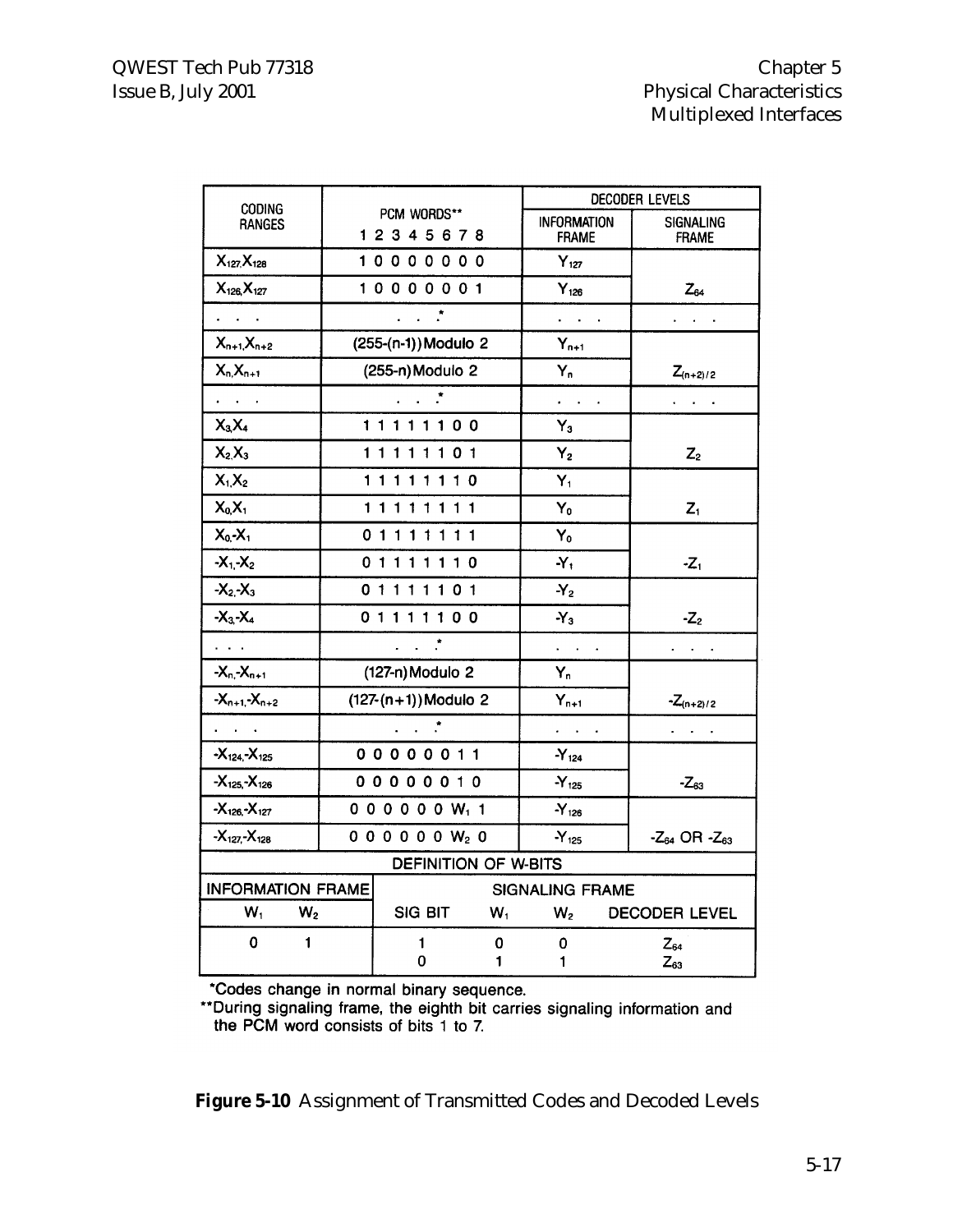#### **5.4.5 Standard Level Digital Signal - Digital Milliwatt**

The repetitive transmission of the following sequence of codes in a given channel will be decoded in a properly aligned receiving terminal as a 0 dBmo, 1 kHz signal.

```
DIGIT NO. 1 2 3 4 5 6 7 8
   0 0 0 1 1 1 1 0
  0 0 0 0 1 0 1 1
   0 0 0 0 1 0 1 1
   0 0 0 1 1 1 1 0
   1 0 0 1 1 1 1 0
   1 0 0 0 1 0 1 1
   1 0 0 0 1 0 1 1
   1 0 0 1 1 1 1 0
```
An input of 0 dBmo, 1 kHz sinusoidal signal to a channel of a properly aligned transmitting terminal will be encoded such that a 0 dBmo, 1 kHz signal is produced in the same as that produced by the digital milliwatt.

# **5.4.6 Equipped Channels**

When the analog input of an equipped channel in the channel bank is terminated in an appropriate idle channel impedance (with no speech or other signal energy present), the code words emitted for that channel time slot must correspond to a near-zero voltage signal. This prevents excessive interference with digital processing equipment that may be used in the digital network.

The requirement is that the code words corresponding to signals of either polarity, of magnitude greater than X16 (Figures 5-9 and 5-10) are prohibited when the input to the channel is terminated with the appropriate impedance.

The objective should be to keep the bias such that the code words in the terminated condition are no greater than X12.

# **5.4.7 Unequipped Channels**

When a channel position in the channel bank is unequipped (unit removed or never installed), the code word(s) emitted for that channel time slot must correspond to a near-zero voltage signal. This correspondence minimizes the dc stress on the receiving channel unit filter (if present) in the remote terminal during the time the transmitting position is unequipped in the near terminal.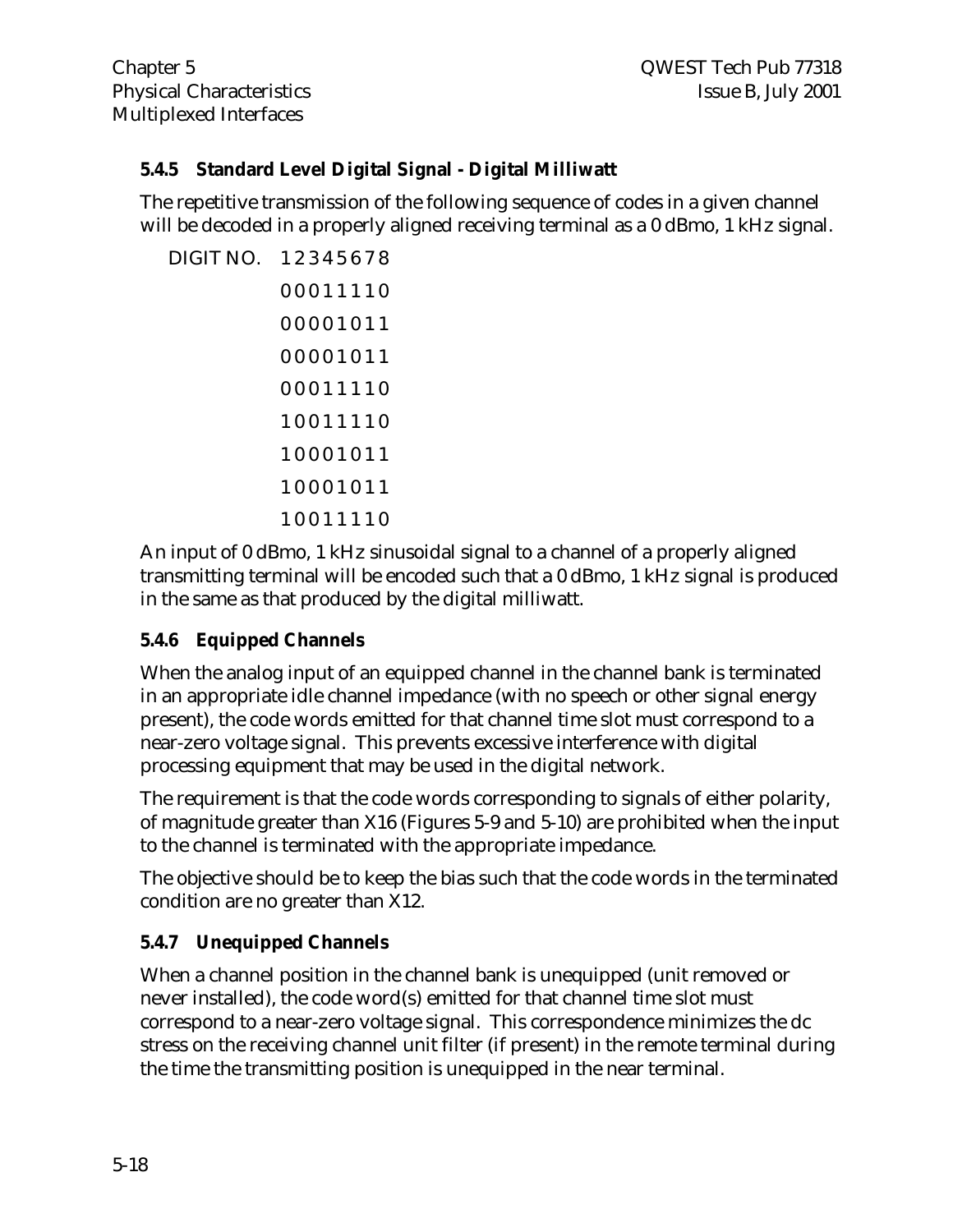The long-term presence of high-level dc signals can permanently degrade certain channel unit components. Therefore, it is recommended that any connecting bank also emit code words corresponding to a near zero decoded signal for an unequipped condition. In particular, code words corresponding to signals of either polarity and of magnitude greater than X48 (Figures 5-9 and 5-10) are prohibited in time slots for unequipped channel positions.

#### **5.4.8 Unequipped Channel-Signaling**

D4-Type Frame Format

• An unequipped channel must result in a 1 in the "A" signaling channel bit position in the DS-1 signal.

Extended Frame Format

• An unequipped channel must result in a 1 in the "A" and "C" signaling bit positions in the DS-1 signal.

#### **5.5 Robbed Bit Signaling**

Section 4 addressed the methods for conveying individual channel supervision (signaling) across the interface. In digital multiplexed interfaces, voice channel supervision is usually carried on specified bits in the digital signal. The built in signaling arrangement uses the eighth bit of the pulse coded modulation words associated with a channel time slot as shown in Tables 5-4 and 5-5. The logical state of the bits in the signaling positions are directly related to the signaling states on Carrier derived voice channels.

#### **5.5.1 D4-Type Frame Format**

In D4-Type frame format there are two signaling pulse positions per channel per superframe. Each of these 2 bits may have either of 2 values; hence, four distinct signaling states may be transmitted to each superframe. In some applications all four states are required but for switched access trunks only tow supervisory states (on-hook and off-hook) are required. When 2-state signaling is being used, the same signaling state must be transmitted in both A and B frames. For the digital signal delivered by QWEST to the POI, the relationships between the trunk supervisory states and the signaling bits on the digital line are shown in Figure-5- 11.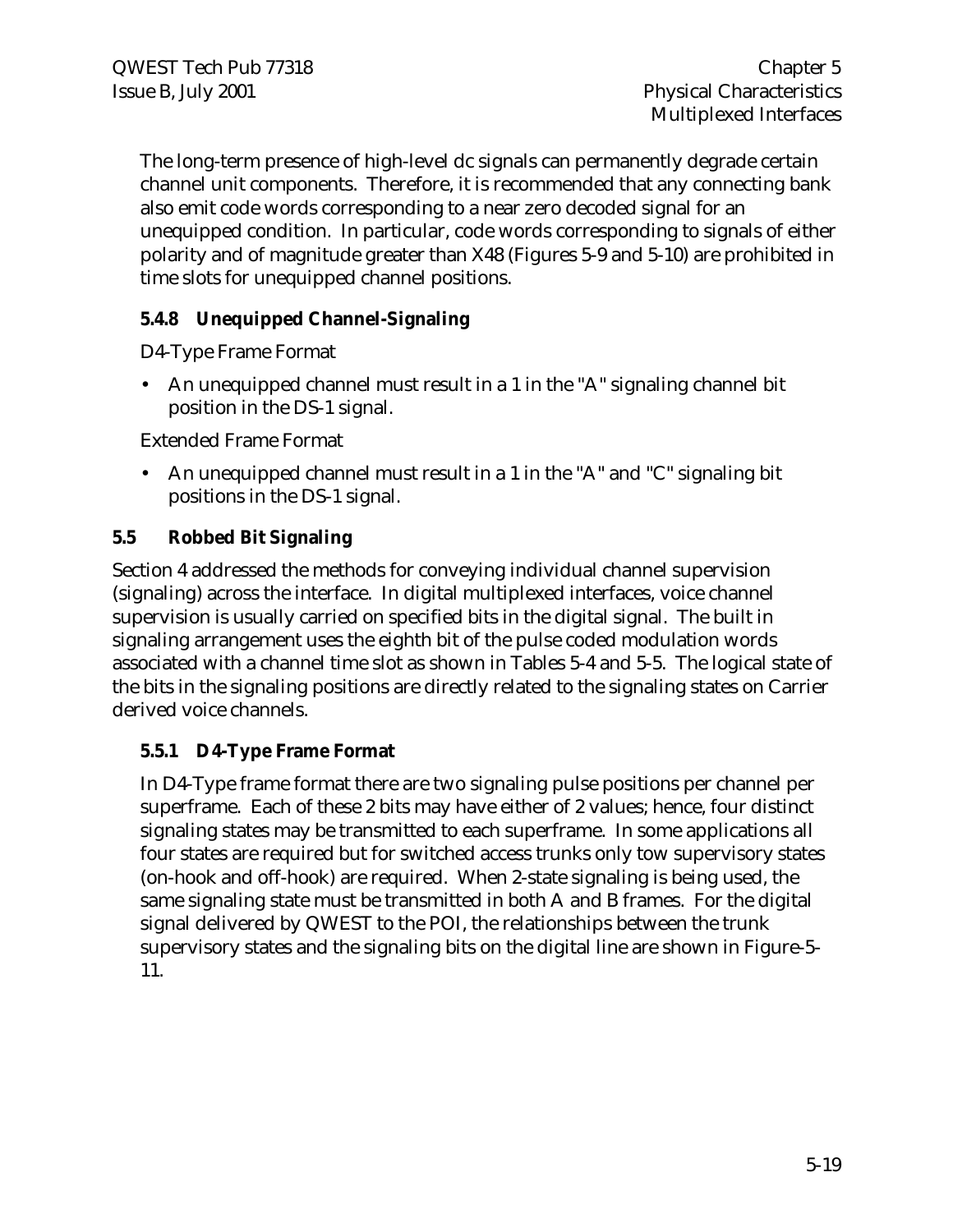#### TRANSMITTED SIGNALING BITS

| <b>SIGNALING MODE</b>                     | <b>SUPERVISORY STATE</b>                                        |   | B |
|-------------------------------------------|-----------------------------------------------------------------|---|---|
| E&M LEAD                                  | <b>MLEAD GROUNDED OR</b><br><b>OPEN</b><br><b>MLEAD BATTERY</b> | 0 | 0 |
| <b>LOOP REVERSE BATTERY - ORIGINATING</b> |                                                                 |   | 0 |
|                                           | <b>LOOP OPEN</b><br><b>LOOP CLOSED</b>                          | 0 |   |
| <b>LOOP REVERSE BATTERY - TERMINATING</b> |                                                                 |   |   |
|                                           | <b>NORMAL BATTERY</b><br><b>REVERSE BATTERY</b>                 | 0 | 0 |
|                                           |                                                                 |   |   |

#### **Figure 5-11** Transmitted Signaling Bits

#### **5.5.2 Extended Frame Format**

The extended frame format provides four signaling bit positions per voice channel per superframe. Thus, the signaling capability is expanded to 16 states. These signaling states are illustrated in Table 5-5.

#### **5.5.3 Synchronization**

In all cases when the Carriers digital network is connected to QWEST, the Carrier's digital network should be compatible with the hierarchical clock synchronization methods and stratum levels described in American Telephone and Telegraph Company (AT&T) Compatibility Bulletin 147 (CB147), "Engineering and Operations Plan for Synchronization of the Integrated Services Digital Network." CB147 was also published as United States Independent Telephone Association (USITA) Technical Advisory 58, Issue 4.

All timing information will be transmitted isochronously as part of the 1.544 Mb/s signal. A separate clock lead will not be provided.

For services in the Carrier premises to central office configuration, QWEST will provide the Carrier with timing adequate for the specific application - either independent timing, or timing traceable to the Bell System reference frequency. If Bell System reference frequency timing is required but not available in a particular central office, the required special construction will be provided by QWEST, at the expense of the Carrier.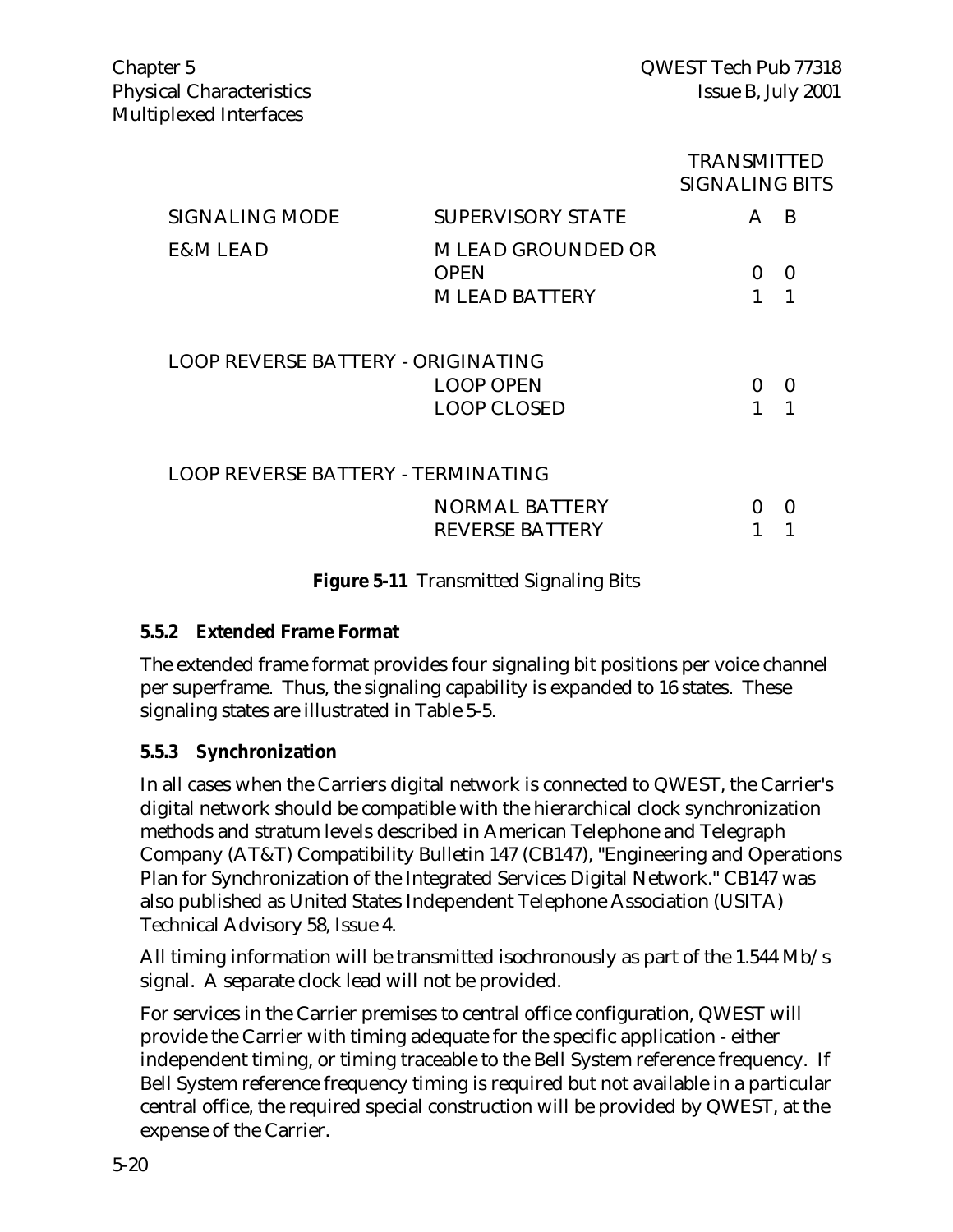In the event of loss of the incoming signal, the Carrier's equipment clock should be capable of free running at a frequency, which is within the electrical requirements of Table 5-1 and meets the appropriate specifications of CB147. Furthermore, the loop timing circuit should be capable of maintaining frequency lock in the presence peak-to-peak jitter on the outgoing 1.544 Mb/s signal should be no more than 0.1 time slot greater than that on the incoming signal.

#### **5.5.4 Automatic Protection Switching**

Automatic protection switching of local facilities used to provide 1.544 Mb/s circuits will improve circuit availability by automatically routing the Carrier's circuit via an alternate circuit path (generally along the same route). Manual or automatic protection is inherent in most interoffice digital facilities. However, unless the automatic protection switching option is selected, there will be no spare maintenance lines provided to the Carrier's premises.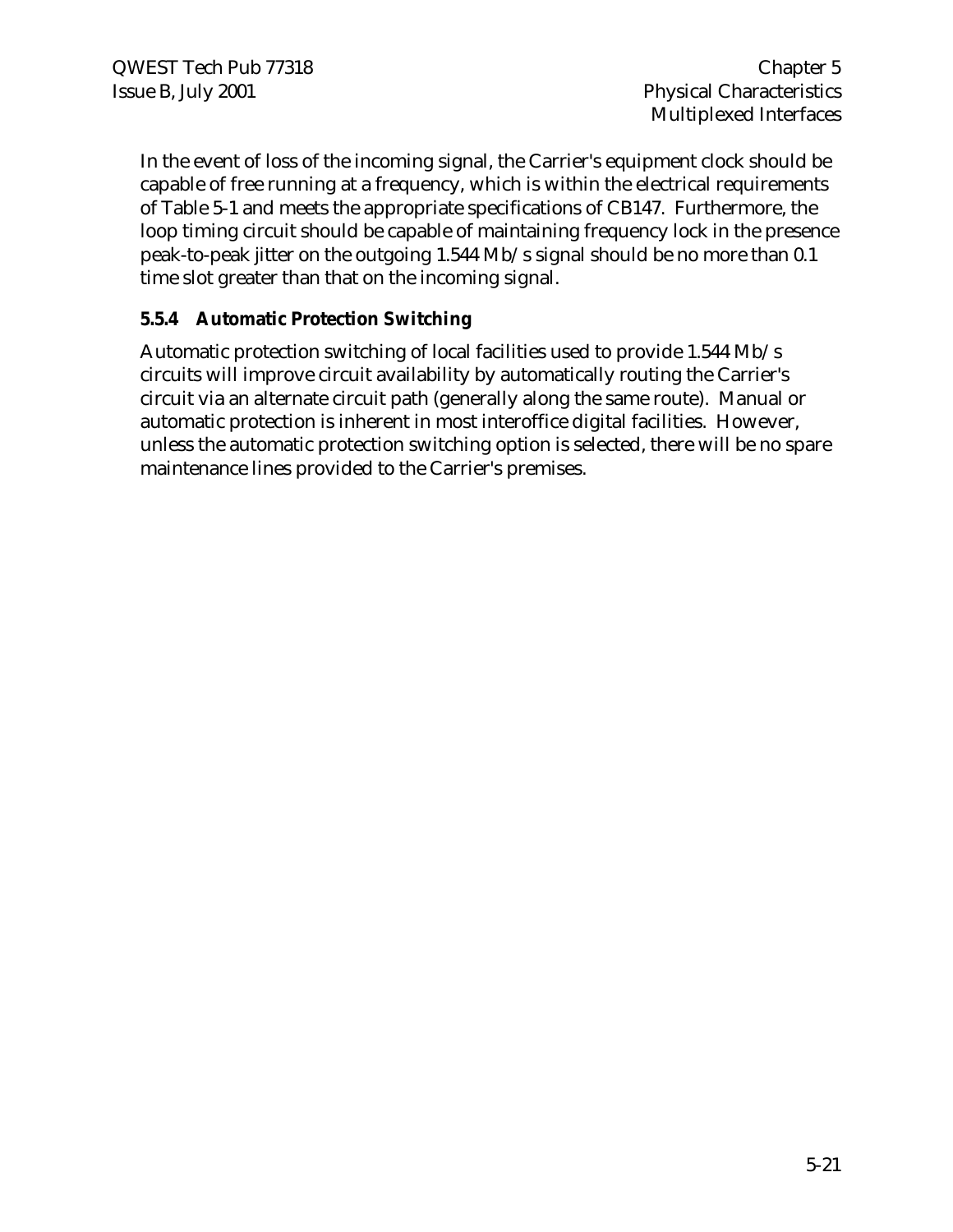# **CONTENTS**

# **Chapter and Section Page**

| 6. |      |  |  |
|----|------|--|--|
|    | 6.1  |  |  |
|    |      |  |  |
|    |      |  |  |
|    |      |  |  |
|    | 6.2. |  |  |
|    |      |  |  |
|    |      |  |  |
|    |      |  |  |
|    | 6.3. |  |  |
|    |      |  |  |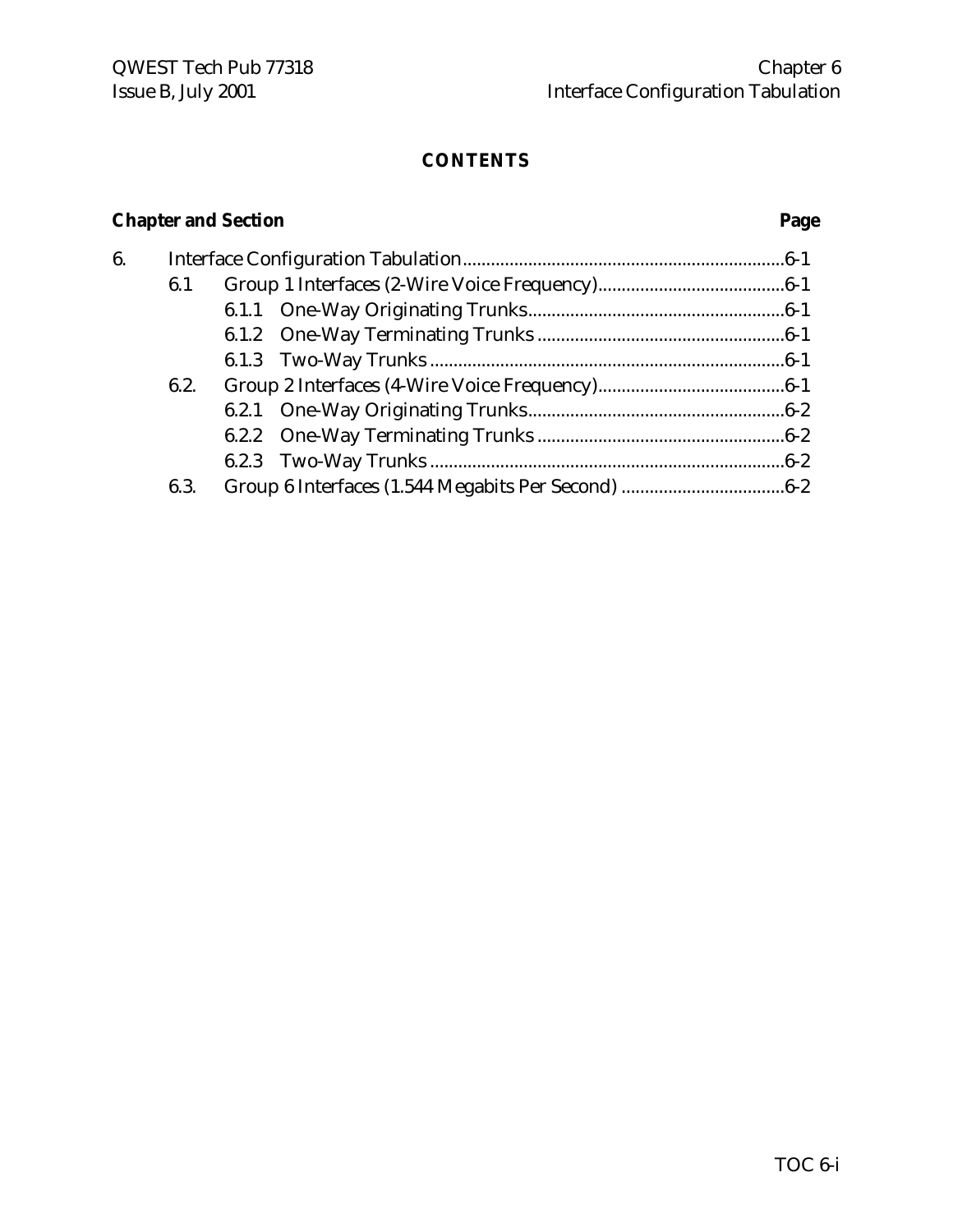### **6. Interface Configuration Tabulation**

#### **6.1 Group 1 Interfaces (2-Wire Voice Frequency)**

Access channels with Group 1 interfaces will be provided only with QWEST segments which are directly connected to end offices. Connections to access tandem switches or originating screening offices (OSO) are not provided.

### **6.1.1 One-Way Originating Trunks**

Group 1 interfaces which have 2-wire transmission across the interface and are arranged for 1-way originating operation may be equipped with the following signaling methods at the option of the Carrier:

- Loop reverse-battery signaling
- E&M lead signaling Type I (Note 1)
- E&M lead signaling Type II (Note 1)
- E&M lead signaling Type III (Note 1)

### **6.1.2 One-Way Terminating Trunks**

The following signaling methods are available on 1-way terminating channels with Group 1 interfaces:

- Loop reverse-battery signaling
- E&M lead signaling Type I (Note 1)
- E&M lead signaling Type II (Note 1)
- E&M lead signaling Type III (Note 1)

### **6.1.3 Two-Way Trunks**

The only signaling arrangement available on 2-way trunks is E&M lead signaling.

### **6.2. Group 2 Interfaces (4-Wire Voice Frequency)**

Access channels with Group 2 interfaces may be directly connected to end offices, access tandem switches or OSO's.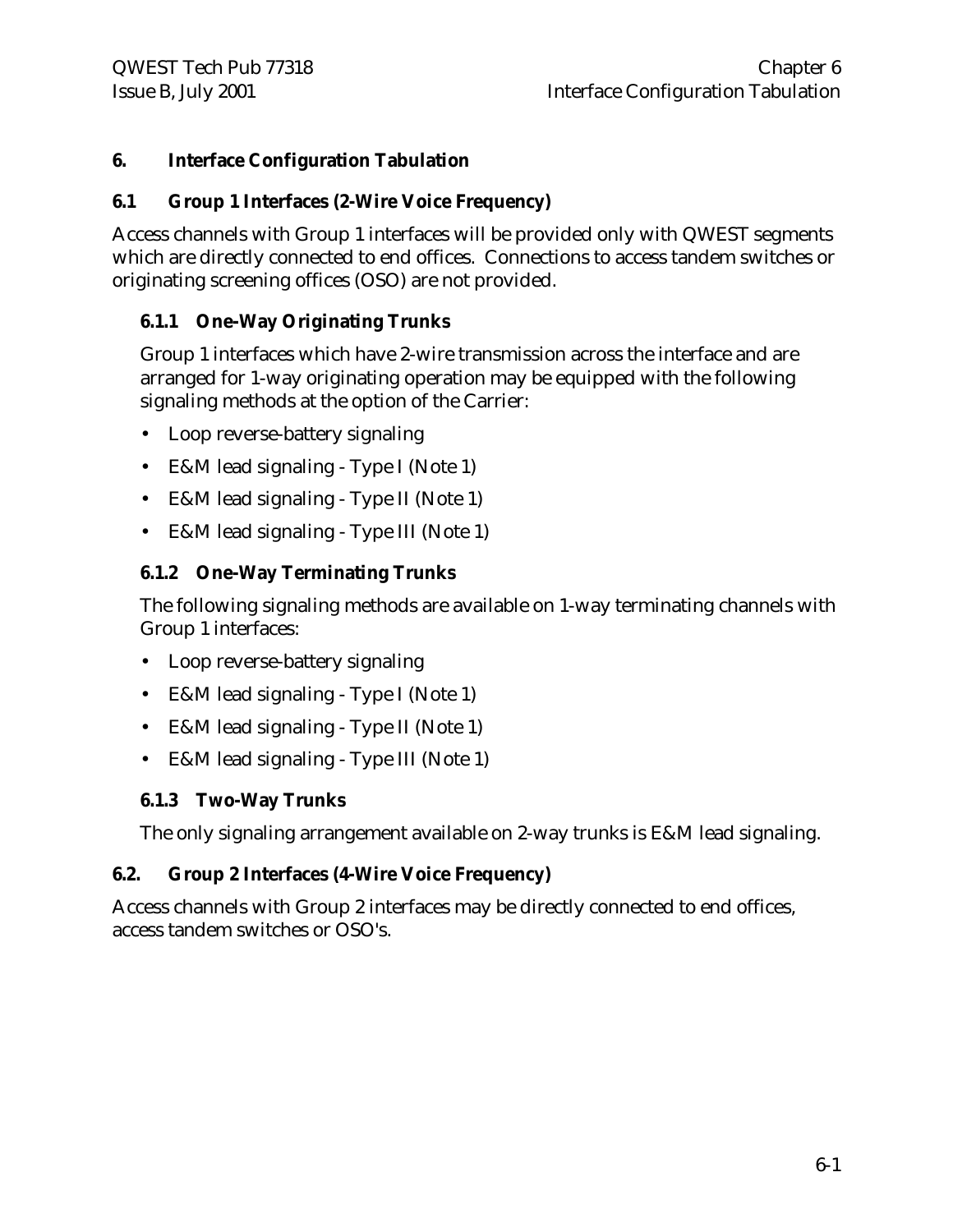# **6.2.1 One-Way Originating Trunks**

The following signaling methods may be implemented at Group 2 interfaces on 1 way originating trunks:

- Simplexed loop reverse-battery signaling (Note 2)
- E&M lead signaling Type I (Note 2)
- E&M lead signaling Type II (Note 2)
- E&M lead signaling Type III (Note 2)

# **6.2.2 One-Way Terminating Trunks**

The following signaling methods are available on 1-way terminating channels with Group 2 interfaces:

- Simplexed loop reverse-battery signaling (Note 1)
- E&M lead signaling Type I (Note 2)
- E&M lead signaling Type II (Note 2)
- E&M lead signaling Type III (Note 2)

### **6.2.3 Two-Way Trunks**

The only signaling arrangement available on 2-way trunks ins E&M lead signaling.

### **6.3. Group 6 Interfaces (1.544 Megabits Per Second)**

Voice frequency channels which are time division multiplexed into a 1.544 Mb/s digital signal may be used to implement trunks directly accessing end offices or trunks to an access tandem. The signaling bits in the digital signal provide individual channel signaling information comparable to E&M lead signaling. The derived voice frequency channels may be connected to switching trunk circuits using either loop or E&M lead signaling.

### **Notes:**

- Transmission levels of +7, -16 dB transmission level point is available only through the placement of QWEST signaling equipment at the Carrier POP.
- E&M lead signaling requires the placement of QWEST signaling equipment at the Carrier POP.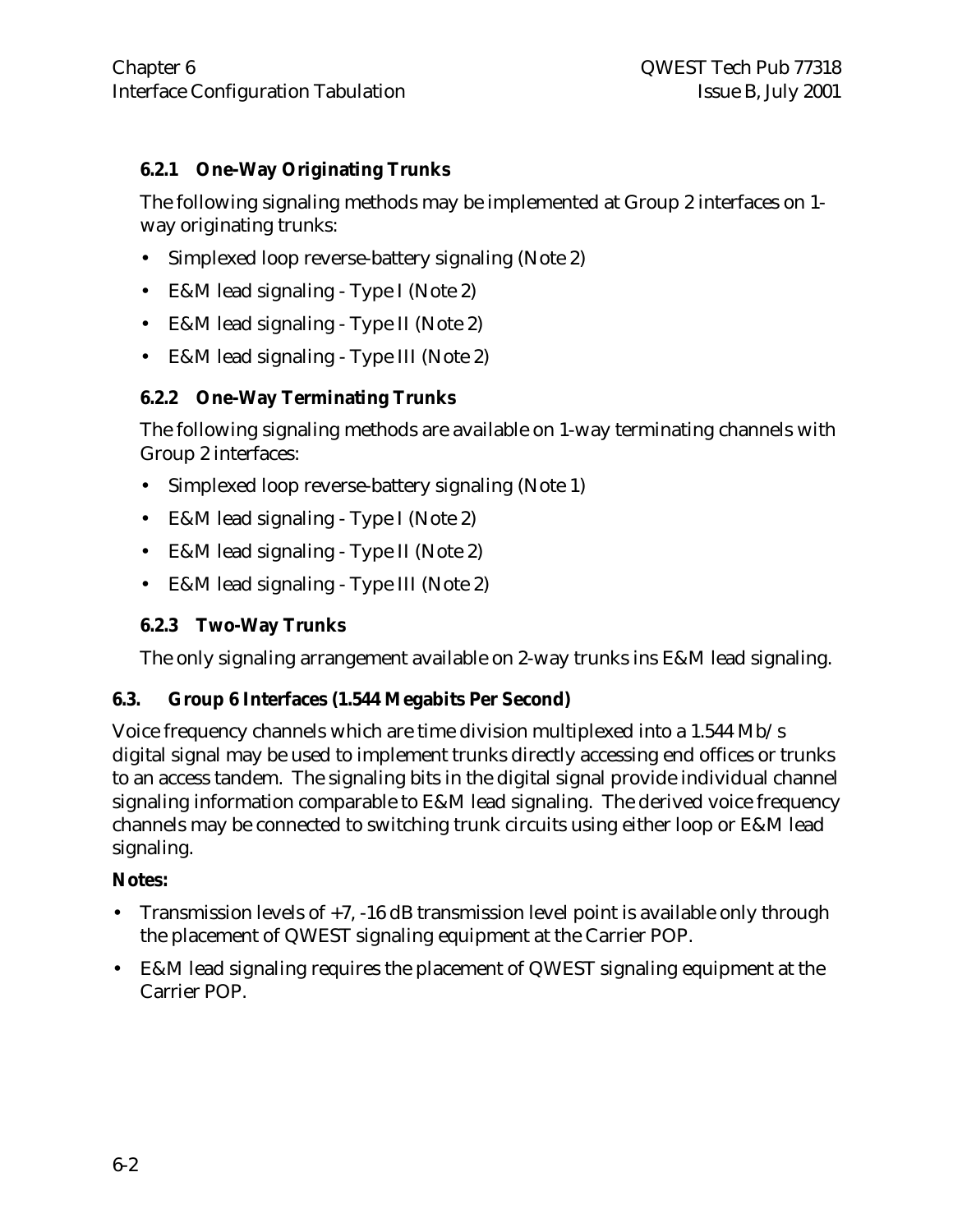# **CONTENTS**

# **Chapter and Section**

# Page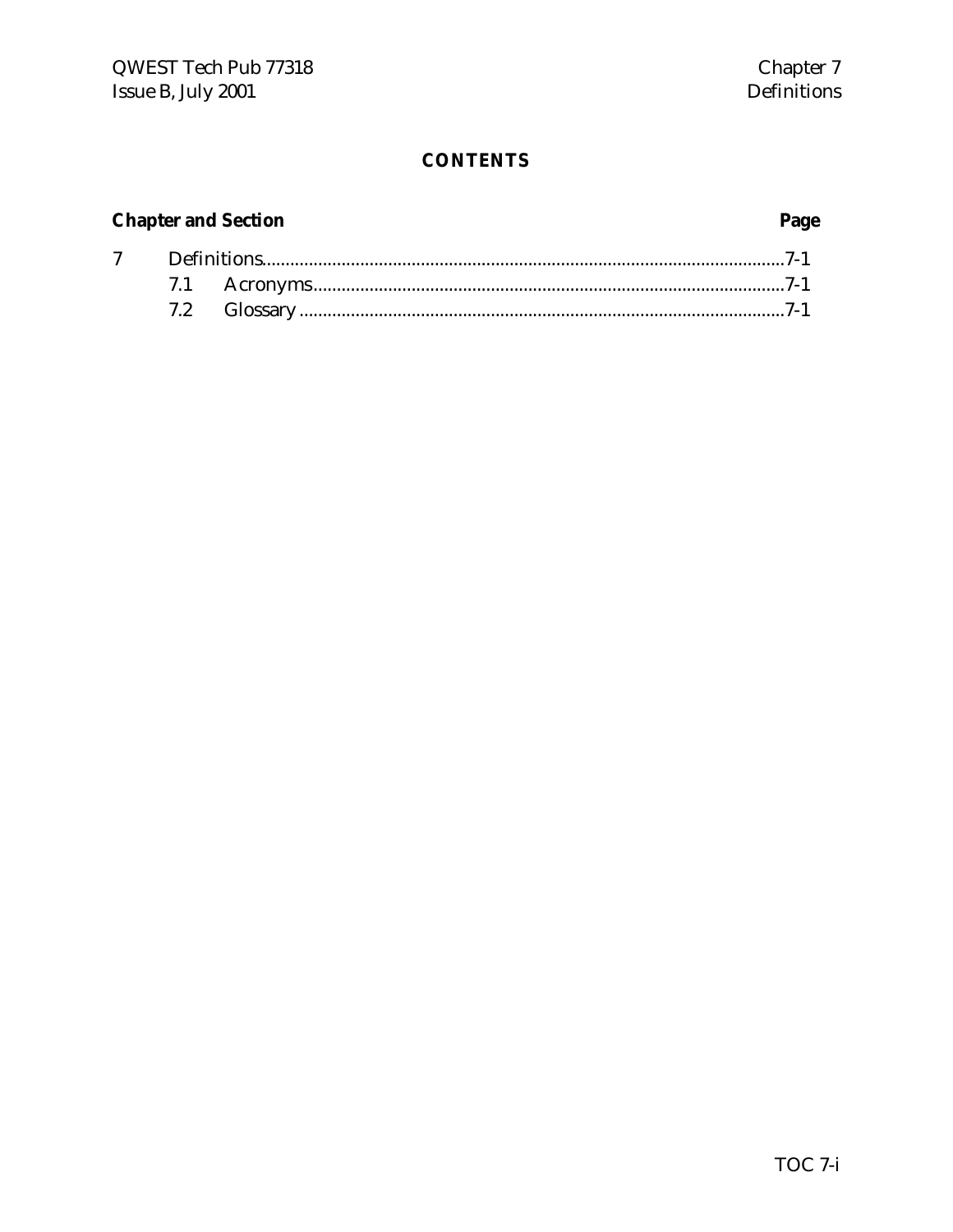### **7 Definitions**

#### **7.1 Acronyms**

| AMA          | <b>Automatic Message Accounting</b>             |
|--------------|-------------------------------------------------|
| <b>ANI</b>   | <b>Automatic Number Identification</b>          |
| <b>CCS</b>   | <b>Common Channel Signaling</b>                 |
| <b>CFA</b>   | <b>Carrier Failure Alarm</b>                    |
| <b>CODEC</b> | Coder-Decoder                                   |
| <b>DAL</b>   | <b>Dedicated Access Line</b>                    |
| <b>DNIS</b>  | <b>Directory Number Identification Service</b>  |
| <b>DTMF</b>  | <b>Dual Tone Multi-frequency</b>                |
| IC           | <b>InterLATA Carrier</b>                        |
| <b>LATA</b>  | <b>Local Access and Transport Area</b>          |
| MF           | Multi-frequency                                 |
| <b>MFJ</b>   | <b>Modification of Final Judgement</b>          |
| <b>OSO</b>   | <b>Originating Screening Office</b>             |
| POI          | <b>Point of Interface</b>                       |
| POP          | <b>Point of Presence</b>                        |
| <b>SAC</b>   | <b>Service Access Code</b>                      |
| <b>SSP</b>   | <b>Service Switching Point</b>                  |
| <b>USITA</b> | United States Independent Telephone Association |
|              |                                                 |

# **7.2 Glossary**

### **Access Tandem**

An access tandem is a QWEST switching system that provides a traffic concentration and distribution function for InterLATA traffic originating/terminating within a local access and transport area (LATA). The access tandem provides the InterLATA Carrier with access to more than one end office within the LATA.

### **Automatic Number Identification (ANI)**

ANI is a provision of the billing number associated with the line from which the call originated.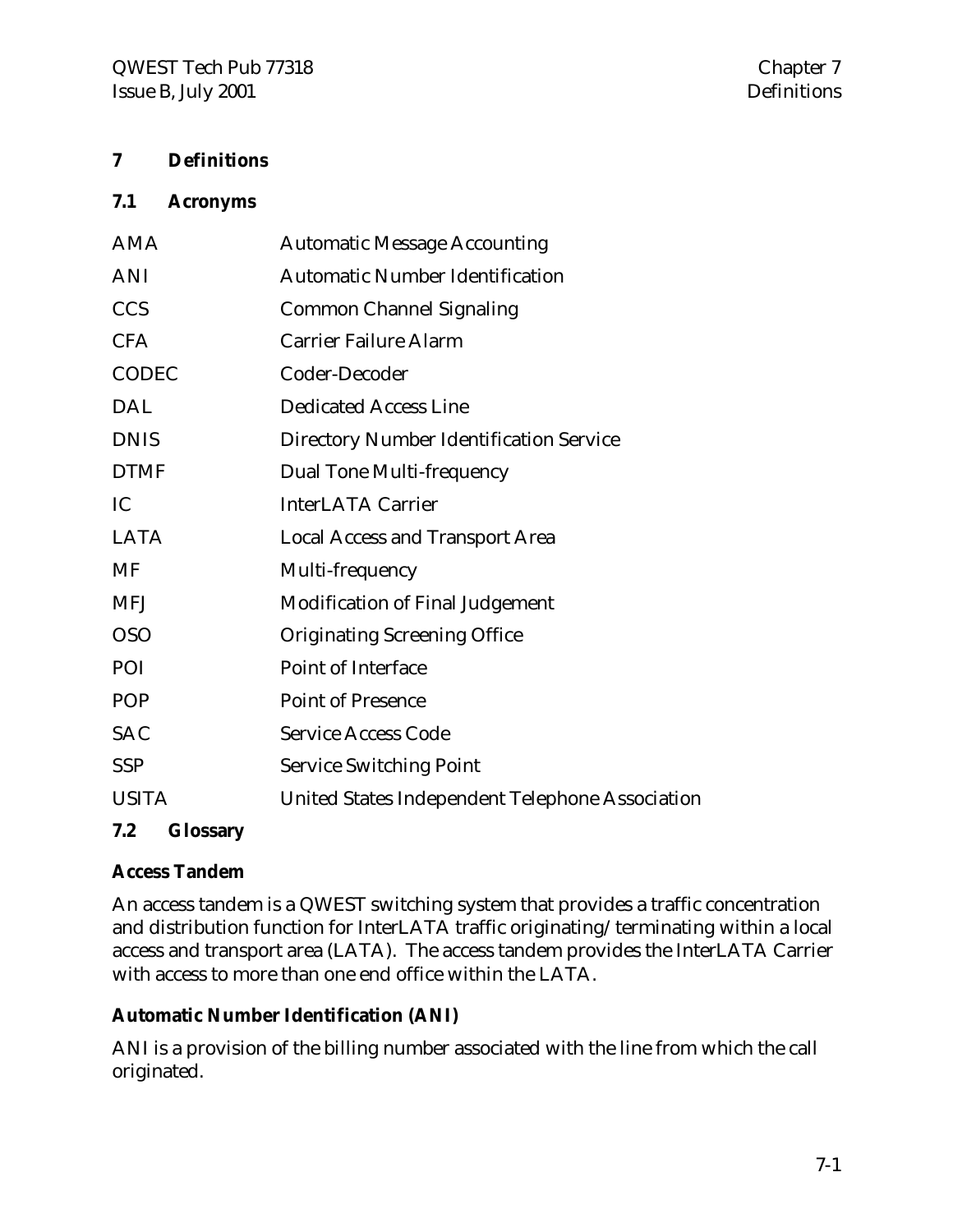# **Carrier**

The term Carrier is used to denote an 800 Service subscriber. The interfaces described within this document will be utilized for all Carriers, including the American Telephone and Telegraph (AT&T) Carriers, who subscribe to 800 Service access.

# **Coin Line**

A coin line is a line with a "coin" class of service. Lines of this class of service are connected to public and semi-public coin telephones.

# **Coinless**

See Non-Coin

# **Common Channel Signaling (CCS)**

Common Channel Signaling permits a large number of speech circuits to be controlled by only one signaling link, which is separate from the speech circuits. In addition to call control signaling, the signaling link can also carry information for network management and maintenance. QWEST will deploy CCS using Signaling System No. 7.

# **End Office**

An end office is a QWEST switching system within a local access and transport area (LATA) wherein customer station loops are terminated for purposes of interconnection to each other and to trunks.

# **End Users**

Customers who use (rather than provide) telecommunications services, i.e., those who either originate or terminate telecommunications are end users.

# **End-User Access Line**

An end user access line is the facility between the end office and the network interface at the end-user's premises. The end-user access line includes certain non-traffic sensitive central office equipment, the outside plant facilities, the network channel terminating equipment (when necessary), and the network interface located on the end-user's premises. For the purposes of this document, an end user access line is considered to be switched access.

# **Equal Access (North American) Signaling**

Equal access signaling as used in this publication refers to one of the two signaling methods described in Section 3.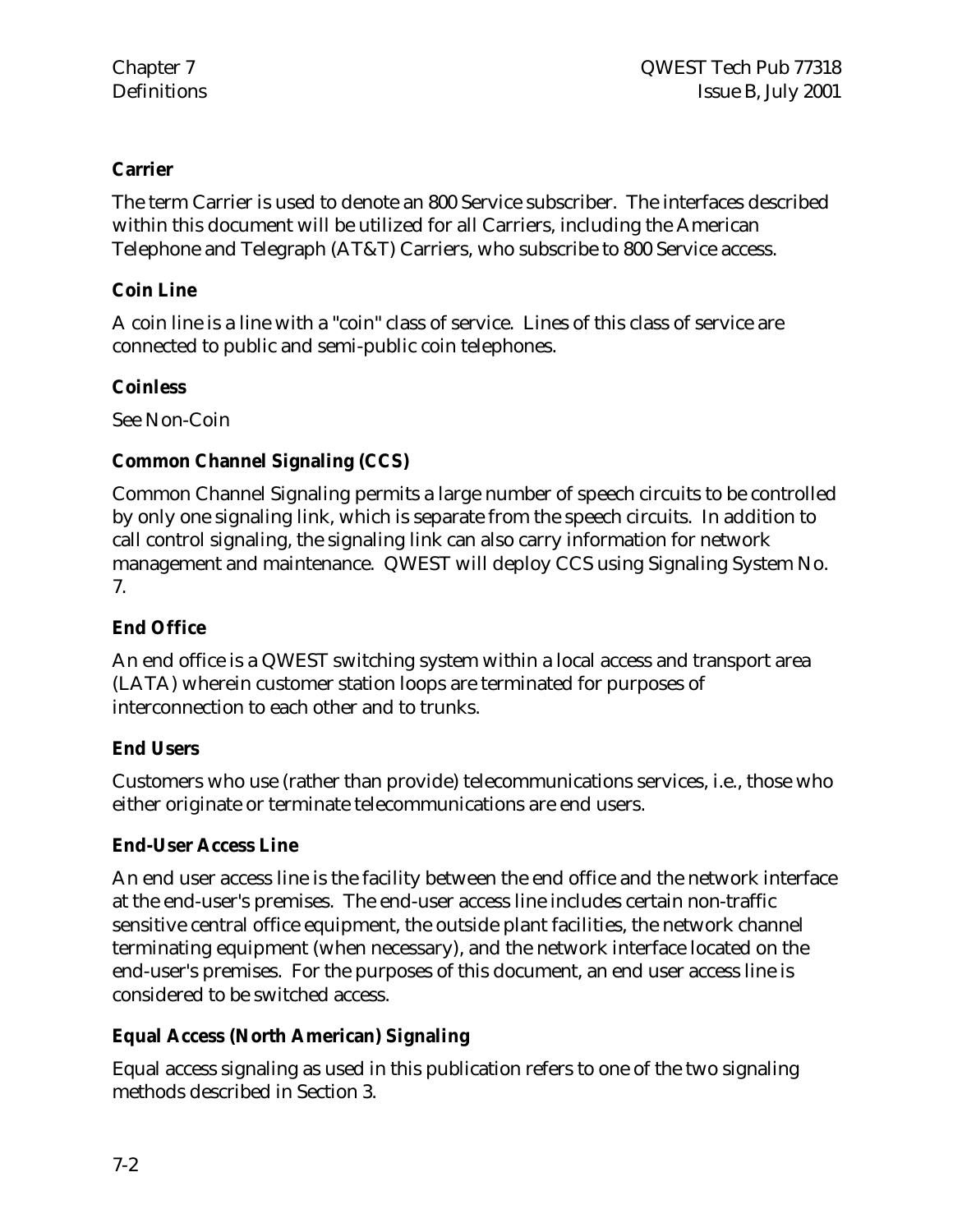# **InterLATA**

InterLATA is a term used to describe services, revenues, functions, etc., that relate to telecommunications originating in one local access and transport area (LATA) and terminating in another LATA or outside of a LATA.

# **InterLATA Carrier (IC)**

See Carrier

#### **InterLATA Carrier Demarcation Point**

See Point OF Interface (POI)

# **IntraLATA**

IntraLATA is a term used to describe services, revenues, functions, etc. that relate to telecommunications originating and terminating within a single LATA.

# **Local Access and Transport Area (LATA)**

A LATA is a geographic area (called "exchange" or "exchange area" in the Modification of Final Judgment) which has been established by a QWEST Operating Company.

# **Local Access and Transport Area (LATA) Access**

LATA access is any activity or function performed by QWEST in connection with the origination or termination of InterLATA telecommunications for a Carrier. This includes, but is not limited to, the provision of network control signaling, answer supervision, automatic calling number identification, testing and maintenance of facilities, and the provision of information necessary to bill customers.

### **Local Serving Office**

See End Office

### **Modification of Final Judgment**

Modification of Final Judgment (MFJ) is the official name for the agreement reached between the Department of Justice and the American Telephone and Telegraph Company (AT&T) on January 8, 1982 and approved by the court on August 24, 1982. The MFJ replaces the 1956 Consent Decree and settles the 1974 antitrust case (United States versus AT&T).

### **Non-Coin Line**

A non-coin line is a line, which does not have a "coin" class of service. Classes of service for non-coin lines include hotel/motel, coinless, multiparty and others.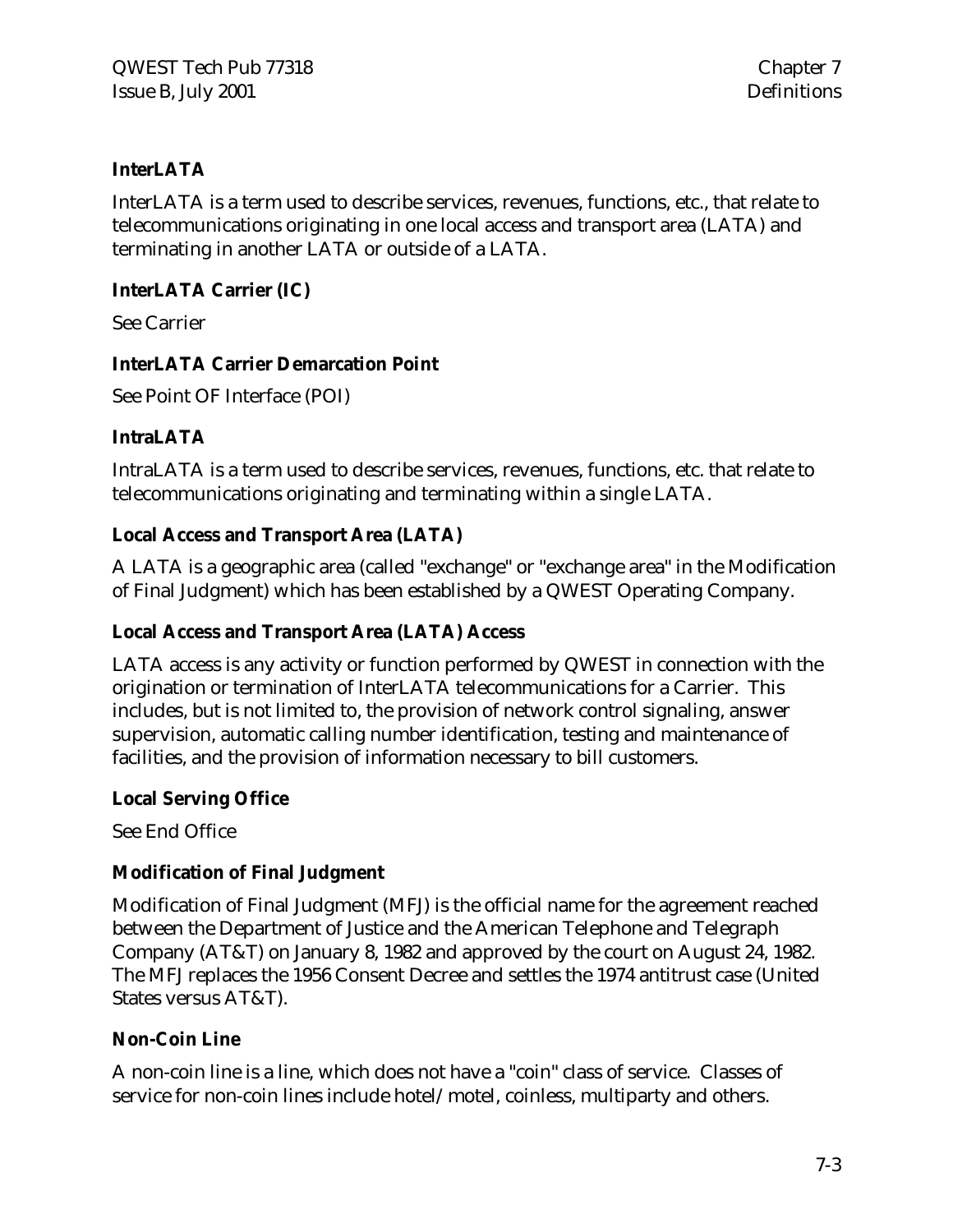# **Non-Sent Paid Calls**

Non-sent paid calls are not billed to the telephone number associated with the originating line.

# **Originating Screening Office (OSO)**

Within the QWEST service area, the OSO is an AT&T owned toll switch used for 800 Service call routing. In selected areas, QWEST may be forced to lease switching capacity on the OSO to perform the 800-NXX switching and routing function until QWEST acquires its' own switches or switching capacity.

# **Physical Characteristics**

The term physical characteristics denotes quantitative and qualitative characteristics of physical systems (e.g., electrical and mechanical parameters).

# **Point Of Interface (POI)**

A POI is a demarcation point between QWEST and a Carrier. This point establishes the technical interface, the test point(s), and the point(s) of division of operational responsibility.

## **Point of Presence (POP)**

The POP is a physical location within a local access and transport area (LATA) established by an InterLATA Carrier for the purpose of obtaining LATA access from QWEST. POP applies to both switched and dedicated access, although different POPs may be used for different services.

# **Service Access Code (SAC)**

A service access code is a code of the form "NOO" which takes the place of an NPA in the dialing sequence in order to access a particular service provided by an InterLATA Carrier, Bell Operating Company (BOC), or Non-Bell Exchange Company. Service access codes are associated with supplementary features which may be ordered by an InterLATA Carrier under the appropriate access tariff.

### **Signaling System No. 7 (SS-7)**

Signaling System No. 7 is the signaling protocol standard that will be used for the QWEST CCS network.

### **Timed Reorder/Busy**

This is the release of calls from reorder/busy tone and recorded announcements in the event that the calling customer does not abandon, as expected, within a reasonable length of time.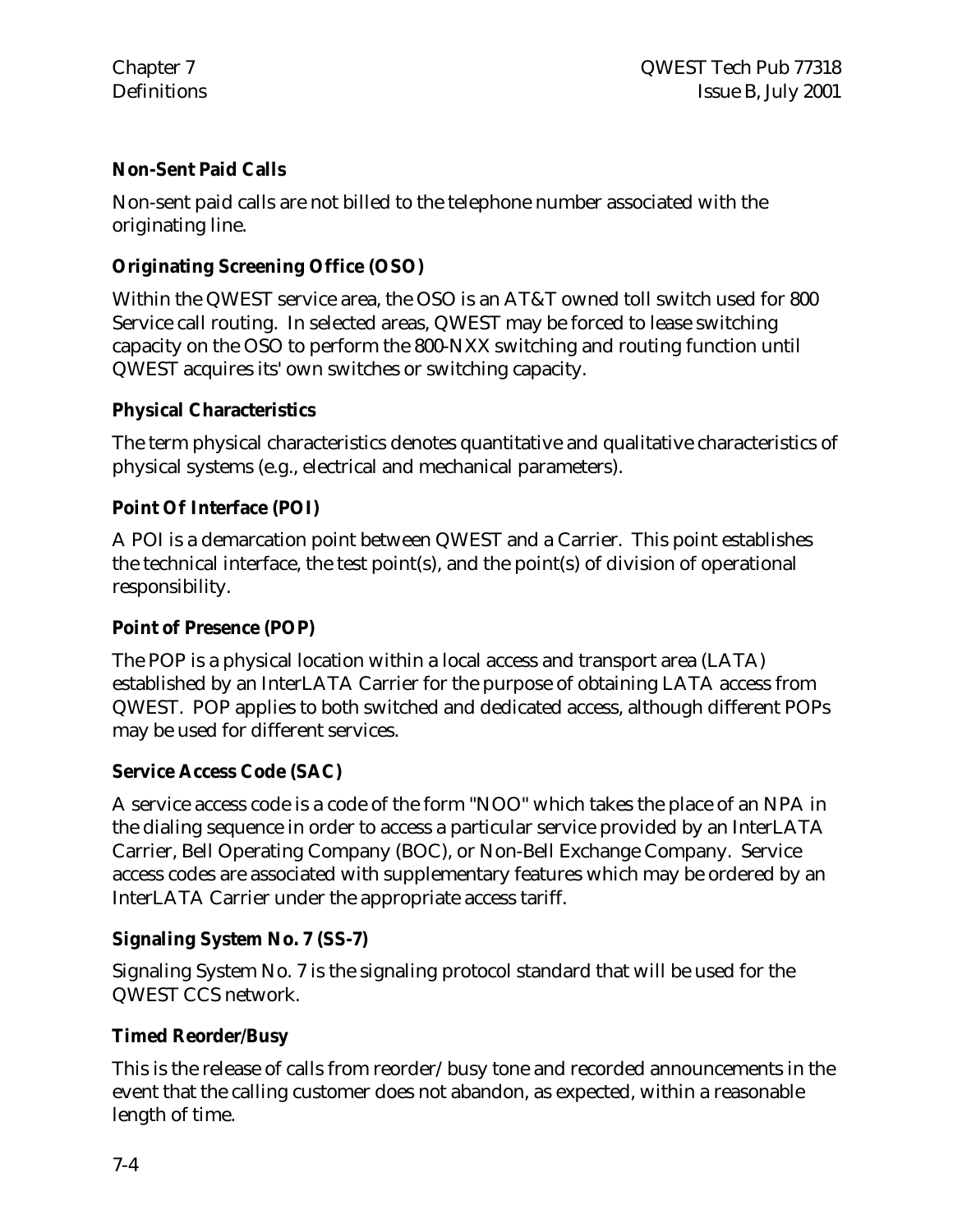# **Traditional North American Signaling**

Traditional North American Signaling as used in this document refers to one of the two signaling methods described in Section 3.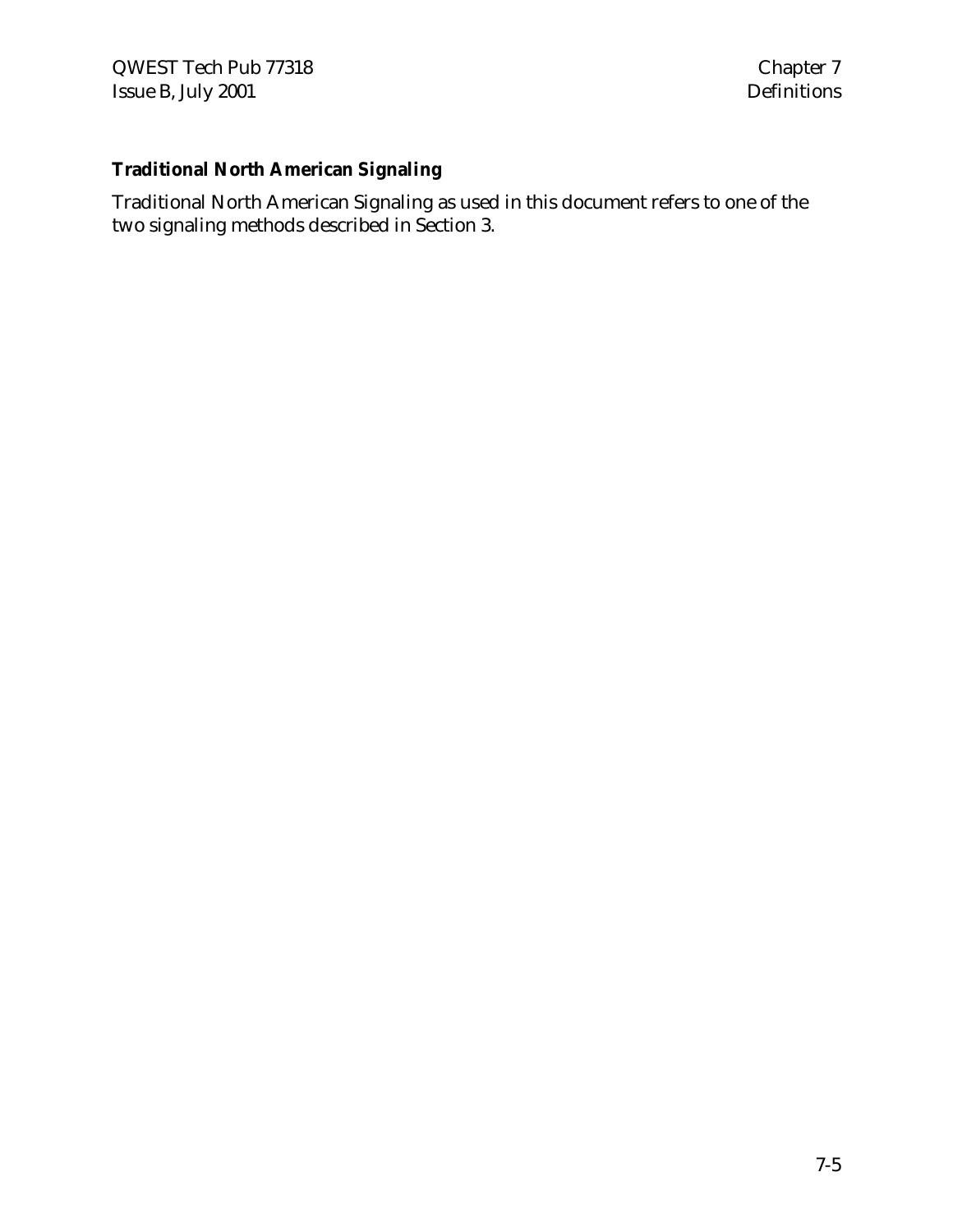# **CONTENTS**

# **Chapter and Section**

# Page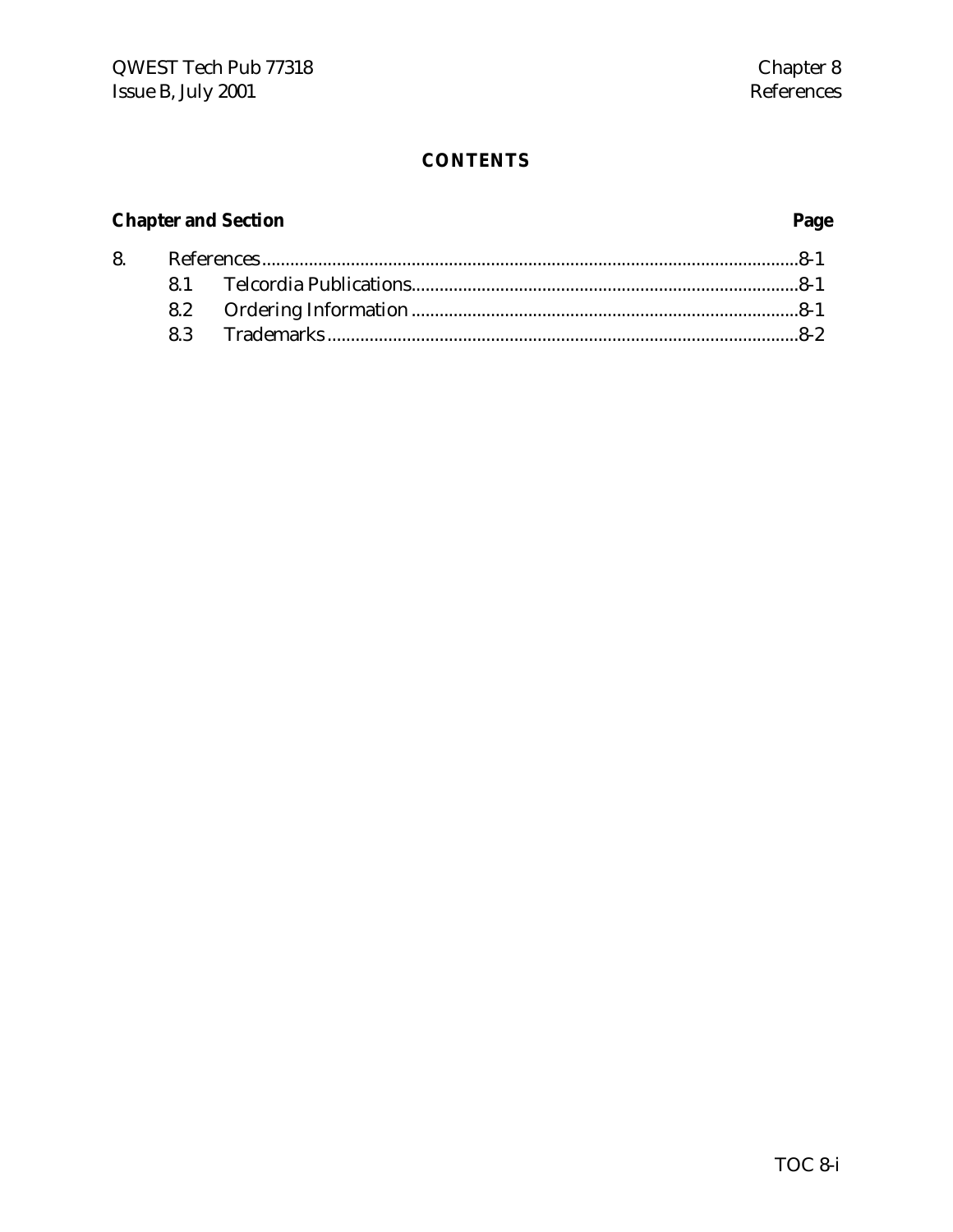# **8. References**

# **8.1 Telcordia Publications**

| <b>PUB 61100</b> | Description of the Analog Voiceband Interface Between the Bell<br>System Local Exchange Lines and Terminal Equipment |
|------------------|----------------------------------------------------------------------------------------------------------------------|
| PUB 61201        | Compatibility Information for Feature Group D Switched Access<br>Service                                             |
| <b>PUB 62500</b> | <b>Voice Grade Switched Access Service Transmission Parameter</b><br>Limits and Interface Combinations               |
| <b>PUB 41008</b> | Analog Parameters Affecting Voiceband Data Transmission -<br><b>Description of Parameters</b>                        |
| <b>PUB 41009</b> | <b>Transmission Parameters Affecting Data Transmission - Measuring</b><br>Techniques                                 |
| <b>PUB 41451</b> | 1.544 Mbps Digital Service - Channel Interface Specifications                                                        |
| <b>PUB 43801</b> | Digital Channel Bank - Requirements and Objectives                                                                   |
| <b>PUB 43802</b> | Digital Multiplexes - Requirements and Objectives                                                                    |
| <b>PUB 43803</b> | Facility Maintenance features Required for Interoffice Digital<br><b>Transmission Equipment</b>                      |
| <b>PUB 48501</b> | <b>Local Switching System General Requirements</b>                                                                   |